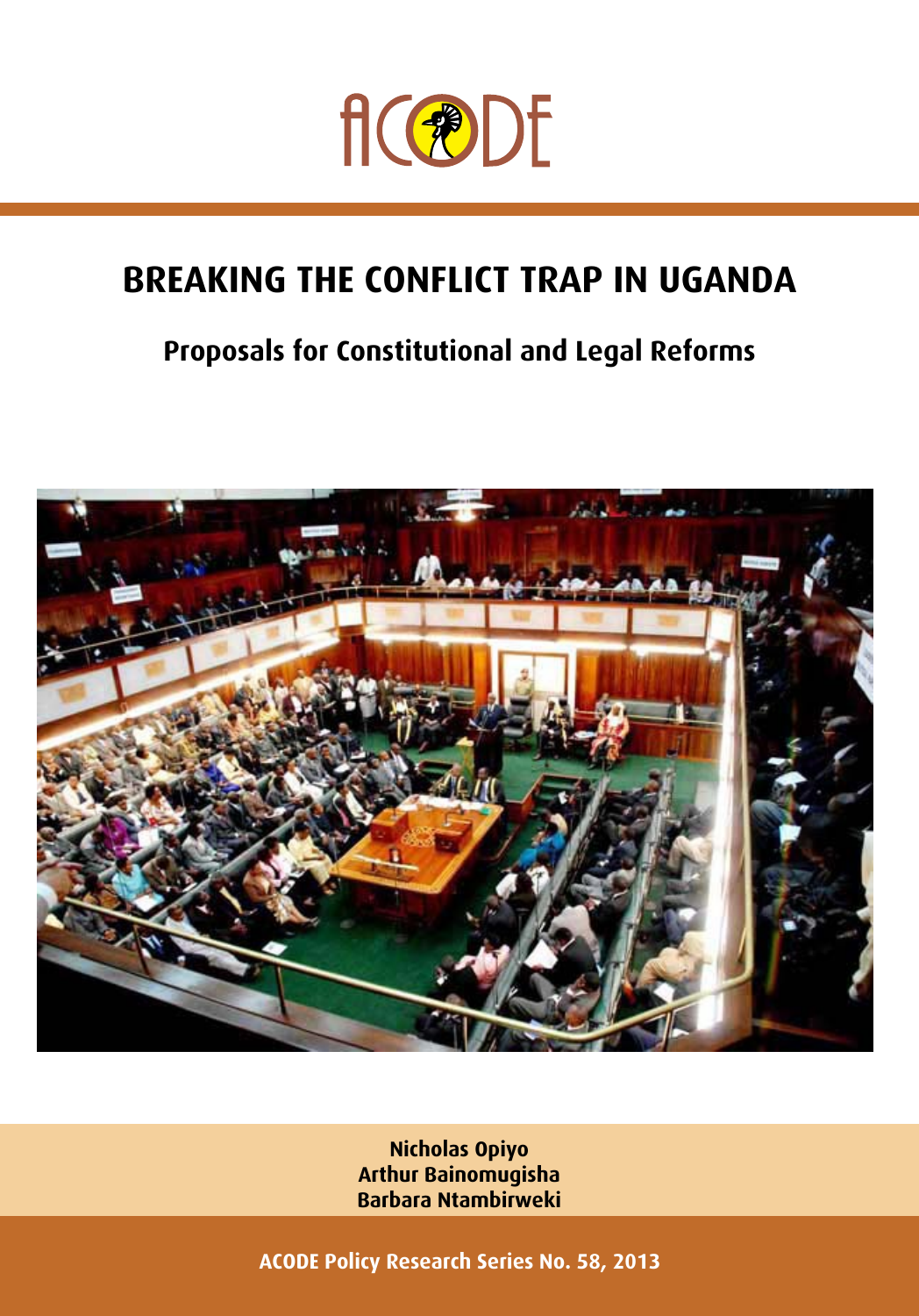## **breaking the conflict trap in uganda**

## **Proposals for Constitutional and Legal Reforms**

Nicholas Opiyo Arthur Bainomugisha, PhD Barbara Ntambirweki

ACODE Policy Research Series No. 58, 2013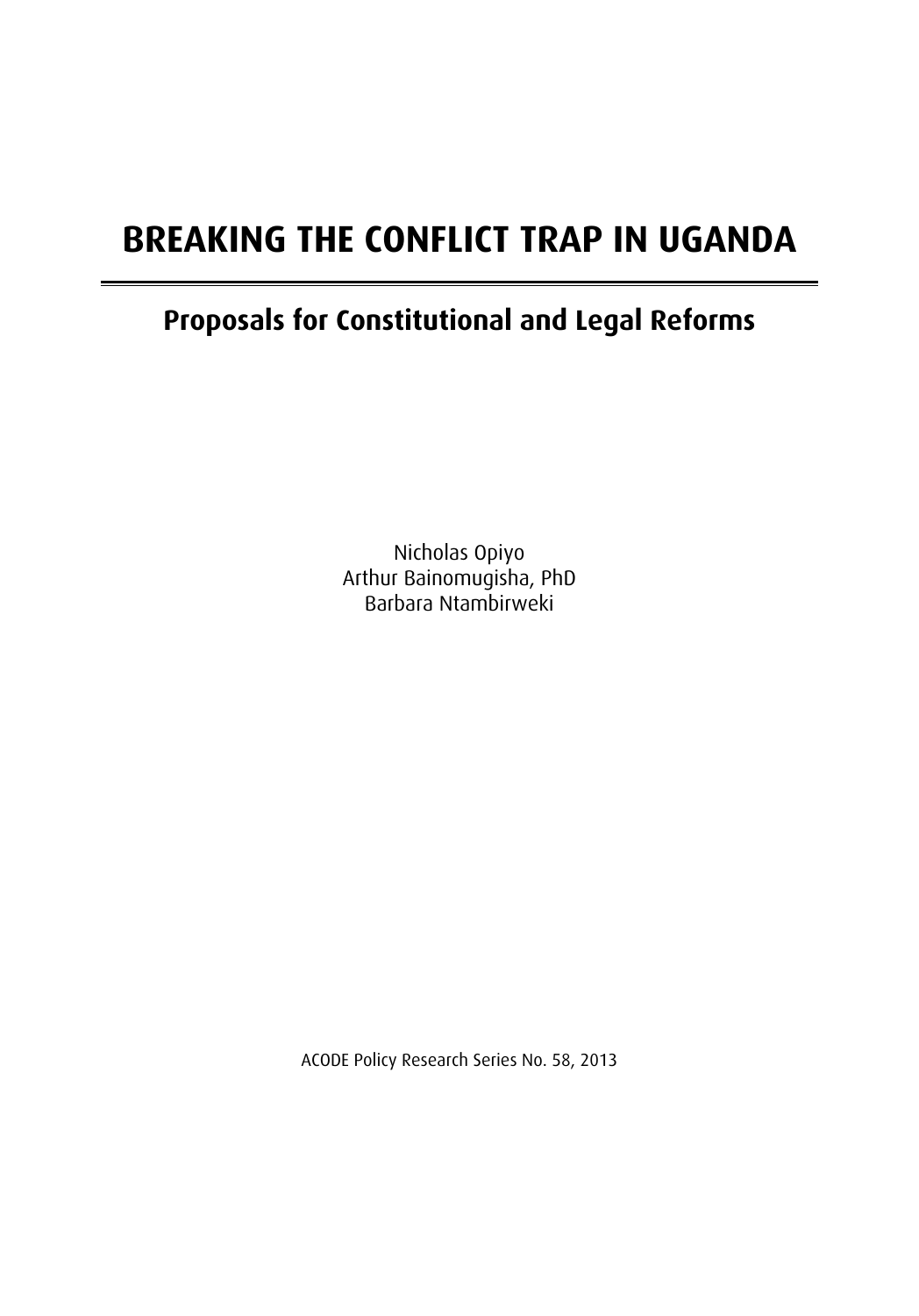Published by ACODE P. O. Box 29836, Kampala Email: library@acode-u.org; acode@acode-u.org Website: http://www.acode-u.org

Citation:

Opiyo, N., et.al., (2013). Breaking the Conflict Trap in Uganda: Proposals for Constitutional and Legal Reforms. ACODE Policy Research Series, No. 58, 2013. Kampala.

#### © ACODE 2013

All rights reserved. No part of this publication may be reproduced, stored in a retrieval system or transmitted in any form or by any means electronic, mechanical, photocopying, recording or otherwise without the prior written permission of the publisher. ACODE policy work is supported by generous donations and grants from bilateral donors and charitable foundations. The reproduction or use of this publication for academic or charitable purposes or for purposes of informing public policy is excluded from this restriction.

#### **ISBN 978-9970-070-29-9**

**Cover Photo:** Parliament of Uganda in session.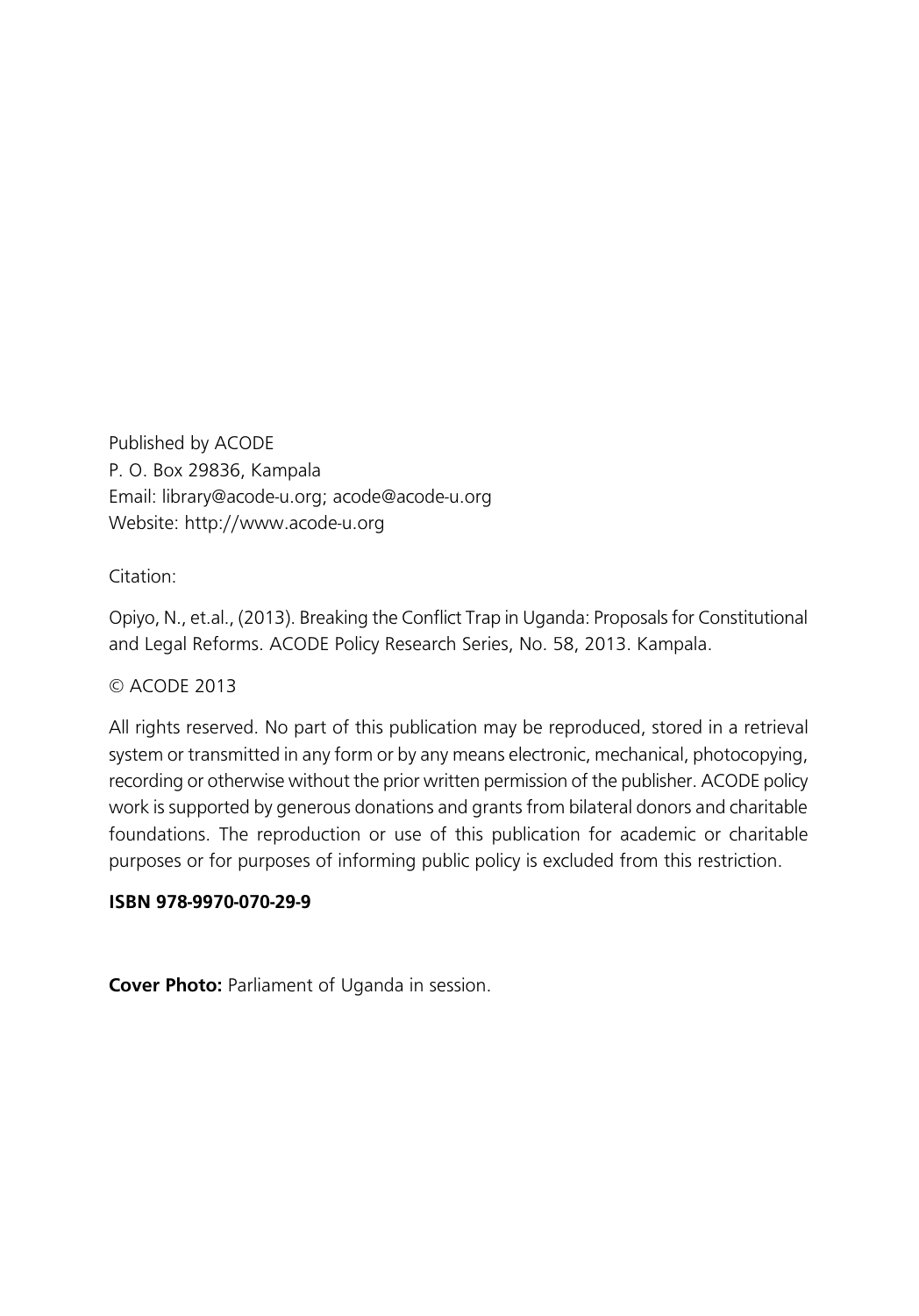## **Contents**

| 2. BACKGROUND AND BRIEF CONSTITUTIONAL AND POLITICAL HISTORY OF   |  |
|-------------------------------------------------------------------|--|
|                                                                   |  |
|                                                                   |  |
| 4. PAST CONSTITUTIONAL REFORM PROCESSES: LESSONS FOR THE PROPOSED |  |
|                                                                   |  |
|                                                                   |  |
|                                                                   |  |
| 5.1.1. Independence and Competence of the Electoral Commission 11 |  |
|                                                                   |  |
|                                                                   |  |
|                                                                   |  |
|                                                                   |  |
|                                                                   |  |
|                                                                   |  |
|                                                                   |  |
|                                                                   |  |
|                                                                   |  |
|                                                                   |  |
|                                                                   |  |
|                                                                   |  |
|                                                                   |  |
|                                                                   |  |
|                                                                   |  |
| 6. LOCATING CONSTITUTIONAL REFORMS IN THE CONTEXT OF EAST AFRICAN |  |
|                                                                   |  |
|                                                                   |  |
|                                                                   |  |
|                                                                   |  |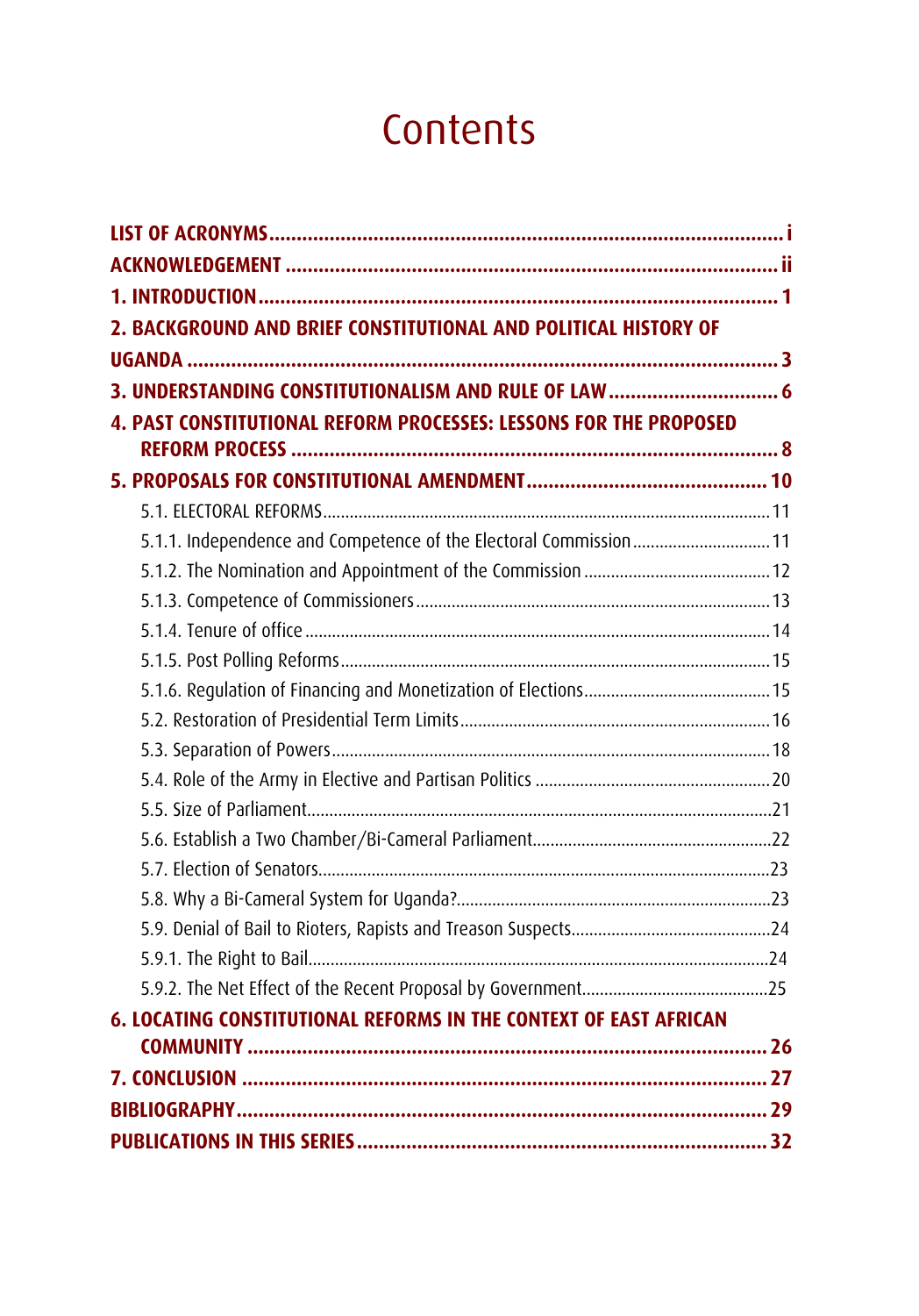# List of Acronyms

| <b>ACODE</b>     | Advocates Coalition for Development and Environment |  |  |  |  |
|------------------|-----------------------------------------------------|--|--|--|--|
| <b>CRC</b>       | Constitutional Review Commission                    |  |  |  |  |
| CS <sub>Os</sub> | Civil Society Organisations                         |  |  |  |  |
| <b>DPP</b>       | Directorate of Public Prosecutions                  |  |  |  |  |
| EAC              | East African Community                              |  |  |  |  |
| EC               | Electoral Commission                                |  |  |  |  |
| <b>HRC</b>       | Human Rights Commission                             |  |  |  |  |
| IGG              | Inspector General of Government                     |  |  |  |  |
| <b>MPs</b>       | <b>Members of Parliament</b>                        |  |  |  |  |
| NGO <sub>s</sub> | Non-Governmental Organizations                      |  |  |  |  |
| NRM/A            | National Resistance Movement/Army                   |  |  |  |  |
| <b>UPC</b>       | Uganda People's Congress                            |  |  |  |  |
| <b>UPDF</b>      | Uganda Peoples Defense Forces                       |  |  |  |  |
| <b>USAID</b>     | United States Agency for International Development  |  |  |  |  |
|                  |                                                     |  |  |  |  |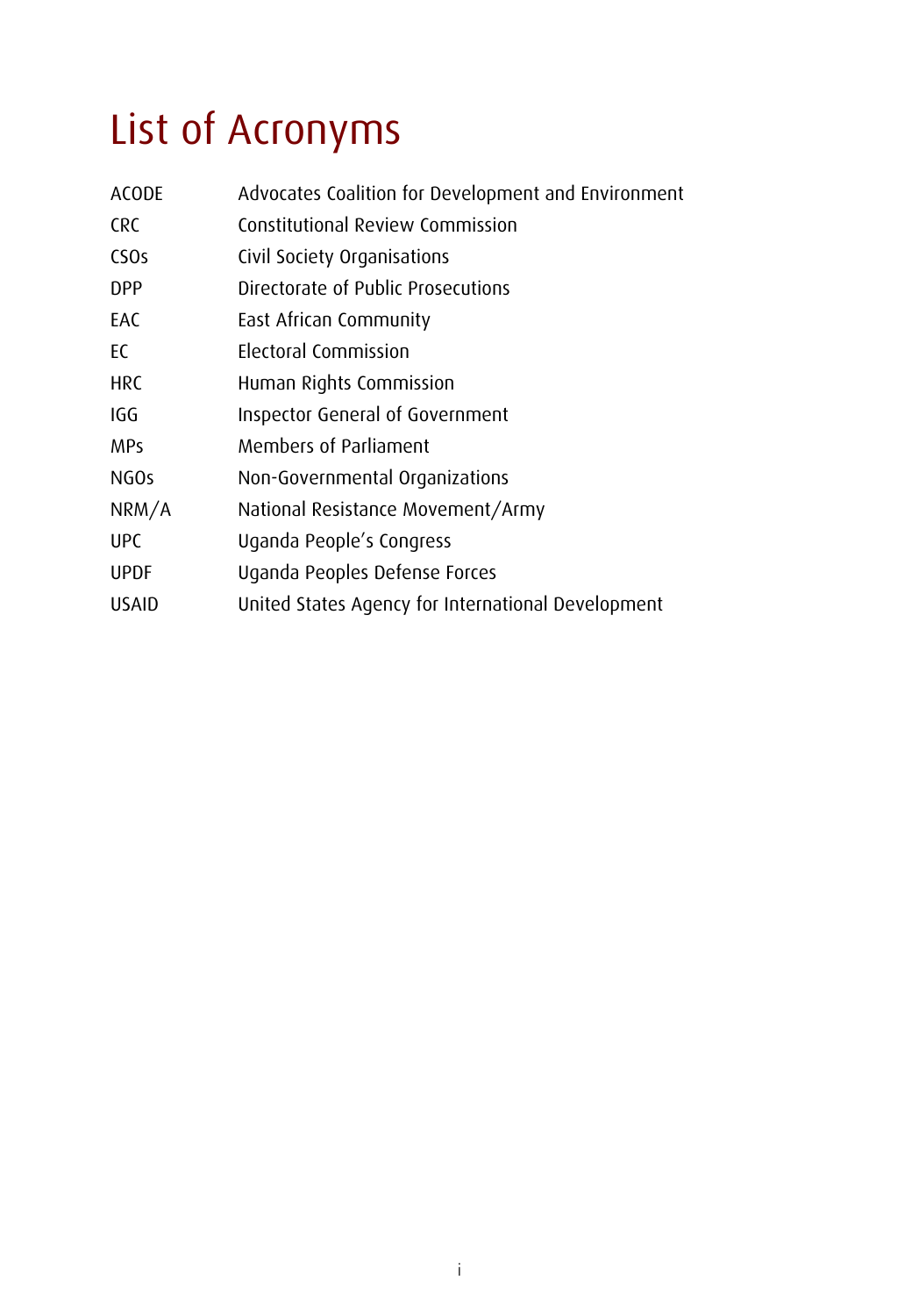## Acknowledgement

This policy briefing paper is aimed at identifying key constitutional issues that would inform the constitutional reform process facilitated by civil society organizations in Uganda. The paper benefited from the input of civil society leaders who spent one and half days in a workshop at Serena Resort Hotel deliberating about Uganda's legal, constitutional and political challenges that need to be addressed in order to deepen democratic governance.

The publication of this policy briefing paper would not have been possible without the generous support of the Open Society Initiative in East Africa (OSIEA). ACODE is very grateful for the financial support and intellectual capital that OSIEA has continued to provide in our research and policy advocacy work.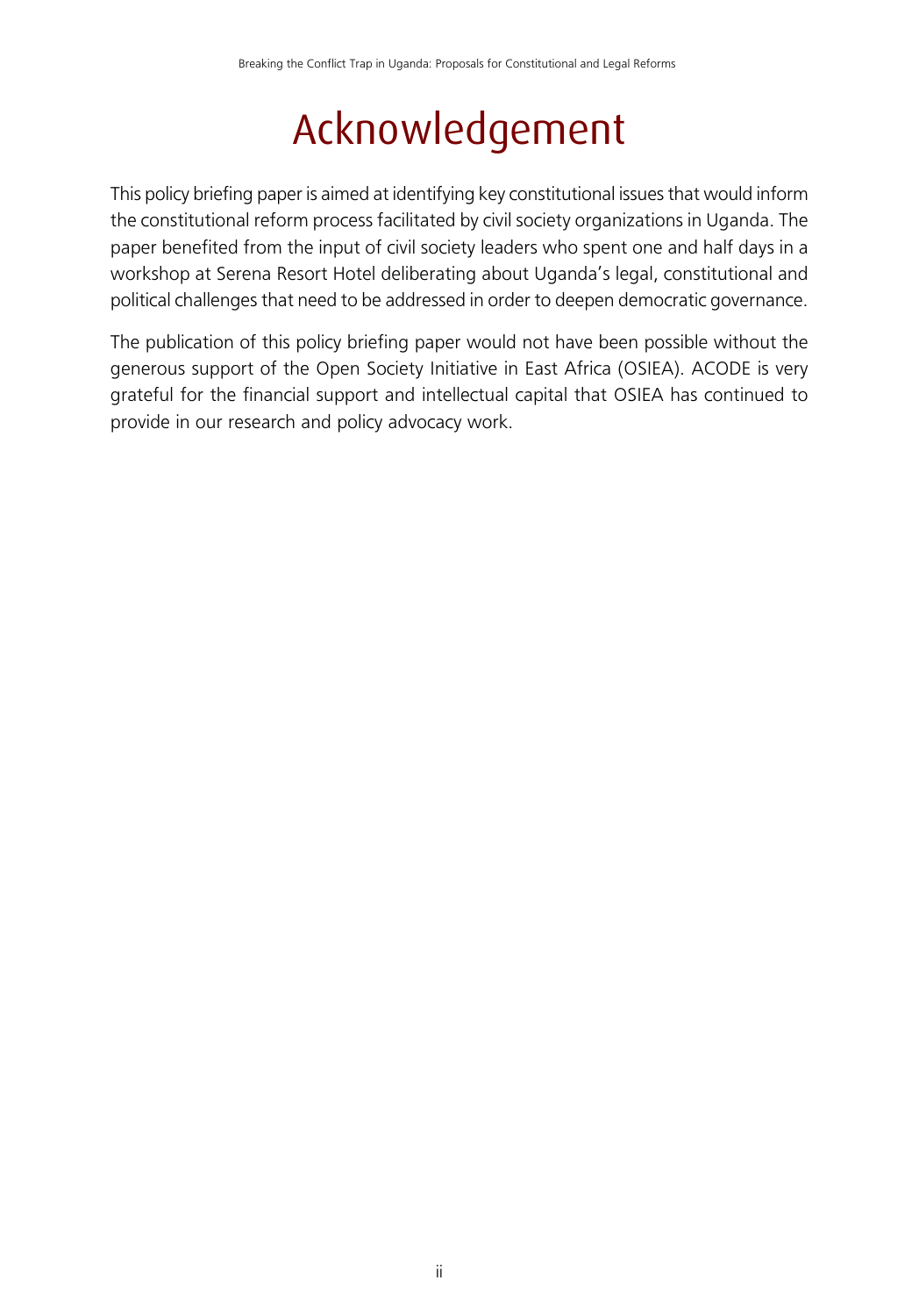# 1. Introduction

*"Promotion of rule of law and good governance in post conflict situations … require, inter alia, building the capacity of the state institutions to address the root causes of conflict, building of institutions for the delivery of services such as health, education, justice and dispute settlement and the police and correctional services to maintain law and order. In sum, the rule of law and good governance entails first and foremost a government that lives up to its responsibilities by ensuring the effective delivery of public goods and services, the maintenance of law and order, and the administration of justice. It also involves the creation of an efficient and dynamic market that secures economic growth and property, as well as a vibrant civil society, which facilitates interaction between the state and economic and social actors within the state"*<sup>1</sup>

When the National Resistance Movement/Army (NRM/A) captured power in 1986, it immediately embarked on a constitutional reform process. Through its Ten Point Programme, the National Resistance Movement (NRM) sought to establish democratic governance, constitutionalism and the rule of law.<sup>2</sup> This process began in earnest as early as 1989 with the establishment of a constitution commission that sought views from the population throughout the country and drafted a constitution. The draft constitution was to form the basis for discussion and subsequent promulgation of a new constitution in 1995. Unlike its predecessor, most observers hailed it as a progressive constitution.<sup>3</sup> This was partly because it was a result of a countrywide consultative and inclusive process, its gender responsiveness, and sensitivity to other marginalized groups such as persons with disability, workers, minority groups and youths. Most critically, the framers of the 1995 constitution were informed by the country's political history and set out to make a constitution that would stand the test of time, promote political unity and stability and heal the past political wounds.<sup>4</sup>

<sup>1</sup> Ndulo, M. (2009) Rule of Law Programs; Judicial reform, Development and Post Conflict Societies, ANLEP Working Paper No. 2, Available at: www.sum.uio.no/research/networks/anlep, Accessed on 25/8/2011

<sup>2</sup> The Ten Point Programme.

<sup>3</sup> See, Kanyeihamba, W.G. (2005) Constitutionalism and Political History of Uganda: From 1894 to the Present. Kampala: Centinary Publishing House Ltd.

<sup>4</sup> The preamble of the Constitution of Uganda 1995 notes that recalling our history which has been characterized by political and constitutional instability; recognizing our struggles against the forces of tyranny, oppression and exploitation; committed to building a better future by establishing a socio-economic and political order through a popular and durable national Constitution based on the principles of unity, peace, equality, democracy, freedom, social justice and progress… solemnly adopt, enact and give to ourselves and our posterity, this Constitution of the Republic of Uganda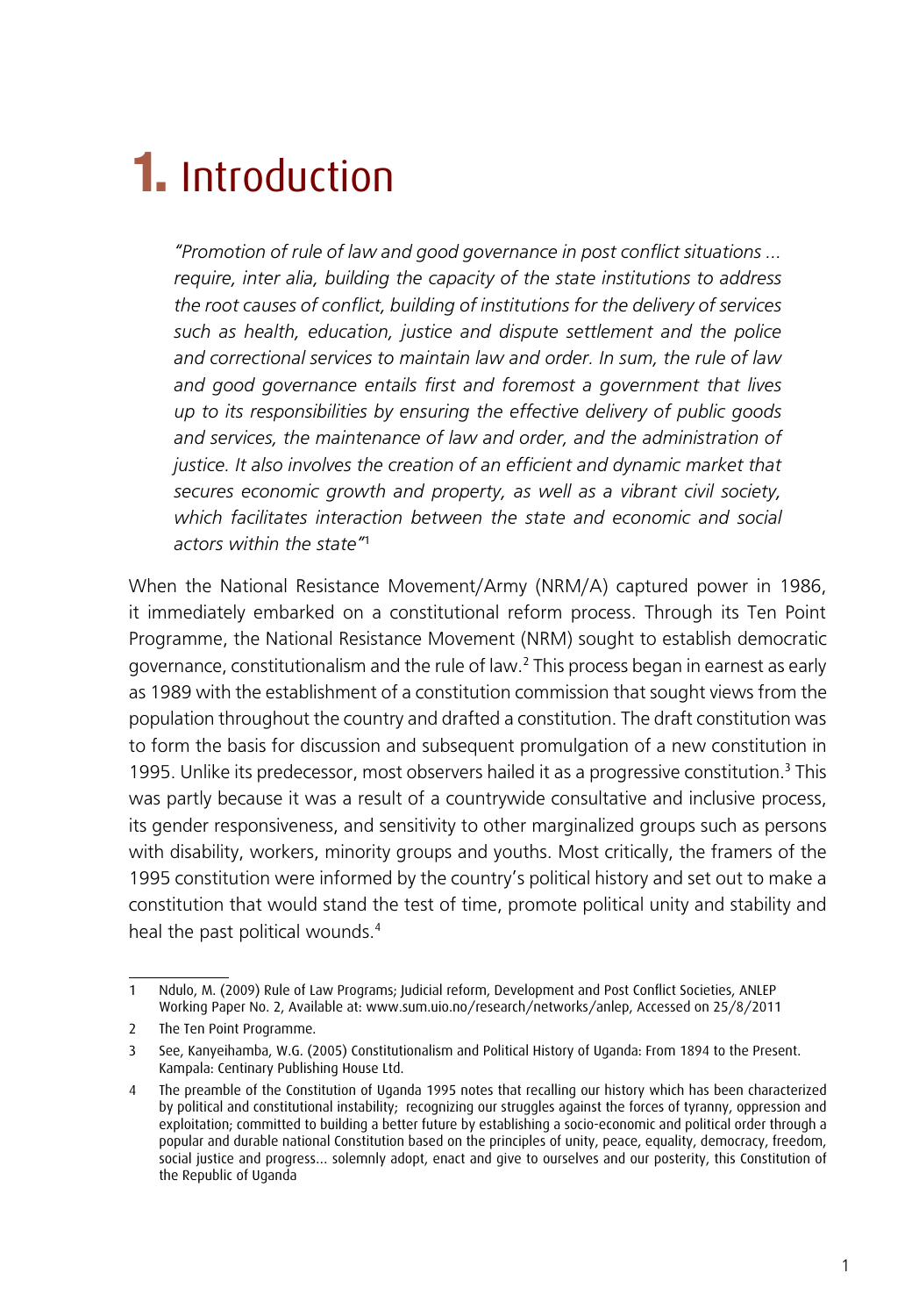However the much-hailed constitution was quickly to be amended even before some of its provisions had been tested. The first amendment was by way of a referendum, which returned the country to political pluralism, which had been suspended by the NRM upon capture of power. The NRM/A had upon ascent to power in 1986 suspended political party activities on the basis of the need to promote national unity, reconciliation, stability and reconstruction.<sup>5</sup> Political parties were blamed for being divisive and sectarian and responsible for the past political woes that had afflicted the country.

While the constitutional amendment in 2005 was positive to the extent that it restored political pluralism, it was largely interpreted by analysts and the political opposition as an attempt to water down the sanctity of the constitution,<sup>6</sup> an allegation that government denies. It was also viewed as political opportunism by the NRA/M that had remained opposed to political pluralism in favour of the movement political system of governance.

There were three other amendments subsequent to the 2005. These amendments have not only been contentious and controversial in their contents and manner of passing but were also rushed though parliament in the months preceding elections. These amendments inter alia scrapped presidential term limits (the famous article 105 (2)) and introduced the position of leader of opposition in parliament.

Deeper reflections of their consequences were replaced by political expedience and convenience. Political consensus and ownership were not sought and in cases where they were proposed, completely ignored. It is against this background that this working paper is written in the hope that it can be a springboard for early, consultative and inclusive constitutional reform debate. Overall, this paper seeks to facilitate a participatory, inclusive and issue based constitutional reform process in order to deepen democratic governance in Uganda.

This working paper proposes key constitutional reforms for discussion by civil society leaders to pave way for a national constitutional reform process. This initiative is proposed to feed into and influence the proposal by the President to amend the constitution. While the President's proposal seeks to deny bail for murder, rape, treason, defilement and riot suspects, this process is intended to facilitate a progressive, broader, participatory and inclusive constitutional reform process that will address the country's democracy deficits, resolve political conflicts and widen the democratic space for political processes in Uganda.

The paper is structured into four major sections. Section one is the background and a brief constitutional and political history of constitutional reforms in Uganda, section

<sup>5</sup> This was later included in the Constitution that introduced the movement political system, a de facto one party system. The constitution provided at the time that the country would be governed under the movement political system. Political party activities were confined to their headquarters and an informal de facto moratorium on the registration of new political parties was in force. Parties such as the UPC and DP maintained head offices in Kampala but were not allowed to carry out branch activities.

<sup>6</sup> Kanyeihamba, op cit.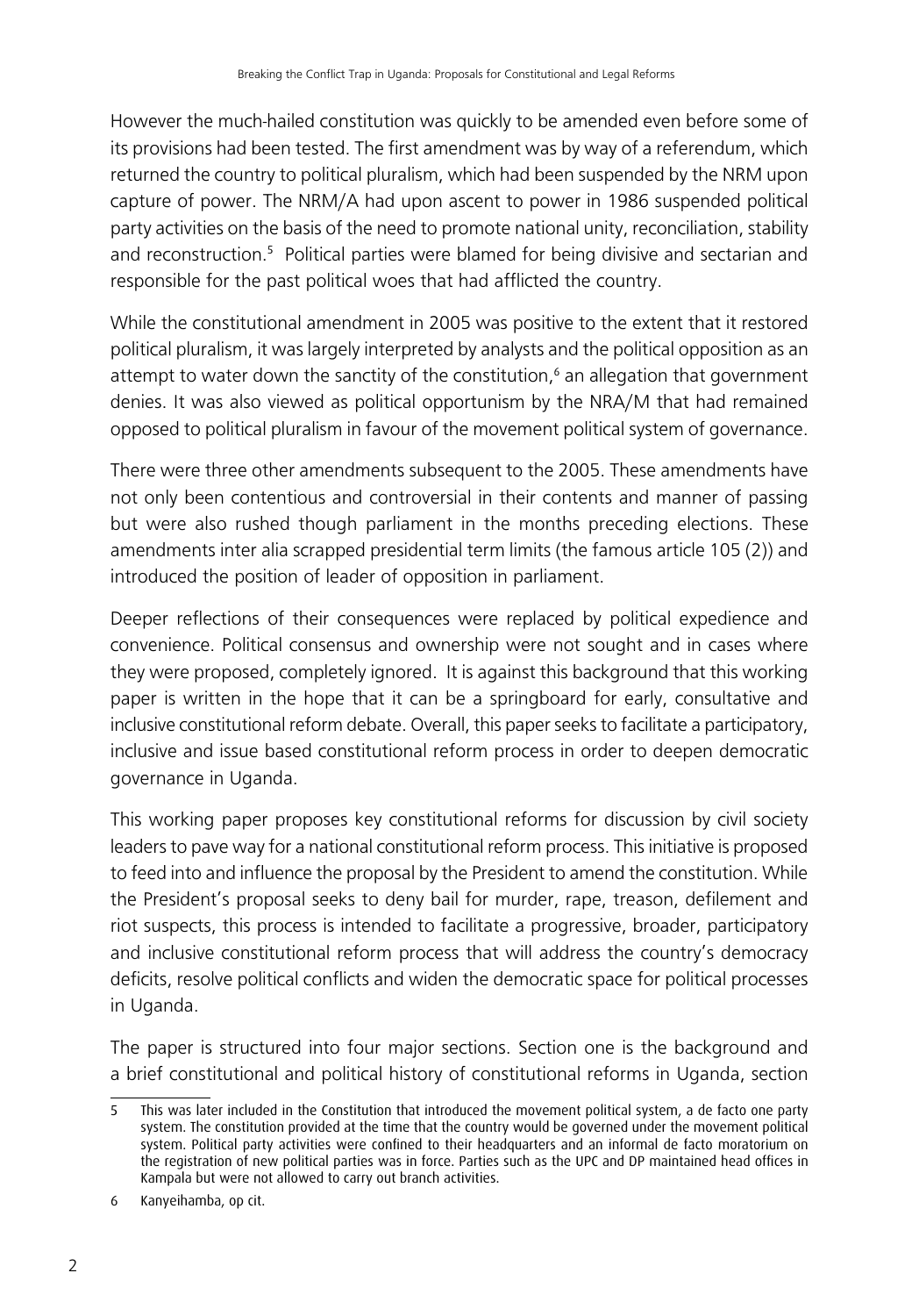two is the conceptualization of constitutionalism and rule of law which is the expected outcome of the process, section three examines the past constitutional reform processes and draws lessons for the current process. Section four focuses on the constitutional reform proposals while section five focuses on constitutional trends in the East Africa Community region followed by a conclusion.

# 2. Background and An Overview of Constitutional and Political History of Uganda

*"Recalling our history which has been characterized by political and constitutional instability; recognizing our struggles against forces of tyranny, oppression and exploitation; committed to building a better future by establishing a socio-economic and political order through a popular and durable national Constitution based on the principles of unity, peace, equality, democracy, freedom, social justice and progress; exercising our sovereign and inalienable right to determine the form of governance for our country, and having fully participated in the Constitution-making process; ……..do hereby in and through this Constituent Assembly solemnly adopt, enact and give to ourselves and our posterity, this Constitution of the Republic of Uganda, this 22nd day of September, in the year 1995"<sup>7</sup>*

The political and constitutional history of Uganda has been characterized by political violence, dictatorships both military and civilian, contested electoral outcomes, civil wars and military coups.<sup>8</sup> There were eight changes of government within a period of twenty-four years of independence (from 1962-1986), five of which were short termed, violent and unconstitutional. *The preamble to the constitution captures this turbulent past and sets out the overarching goal of the constitution, which is a commitment to building a better future by establishing a socio-economic and political order through a popular and durable national Constitution based on the principles of unity, peace, equality, democracy, freedom, social justice and progress.*

Although pre independent Uganda was characterized by ethnic conflicts, the foundation of political and constitutional [dis] order in Uganda can be traced to the independence constitution. It was a constitution superimposed in a situation where neither a constitution

<sup>7</sup> The Preamble to the 1995 Constitution of the Republic of Uganda.

<sup>8</sup> Golooba-Mutebi, F., (2008). Collapse, War and Reconstruction in Uganda; An Analytical Narrative of State Making, Crisis State Research Centre (LSE), Working Paper 27, Series No. 2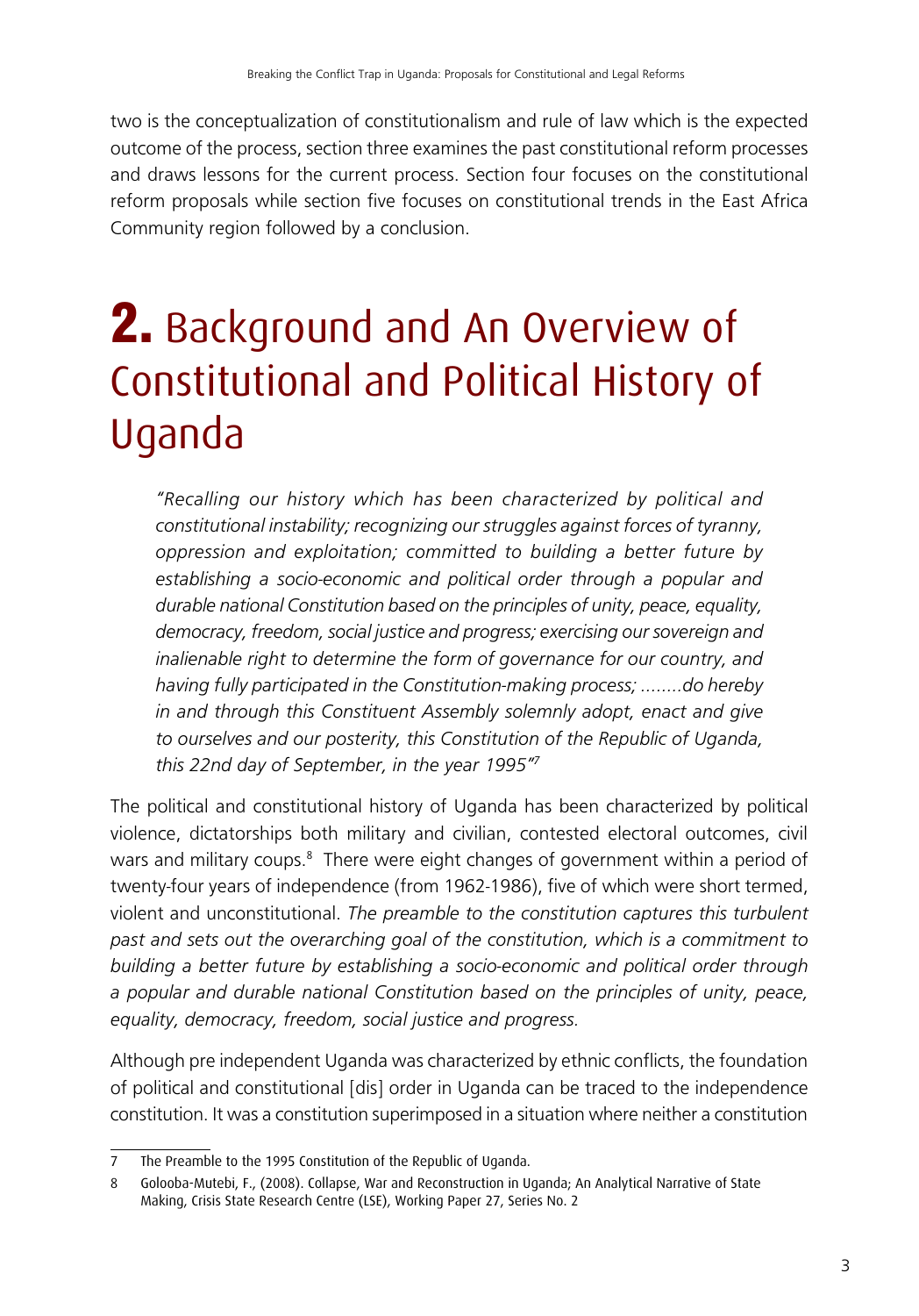nor constitutionalism had attained any significant growth. The Independence Constitution has been described as a mere 'Elastoplast' over a system that had been held together largely by a mixture of force and occasional expeditious compromise.<sup>9</sup> It lacked political legitimacy and did not last long before it became unworkable. It was described as a triumph of hope over experience.<sup>10</sup> Post independence civilian governments were protodemocratic civilian governments, which were experimental, inefficient, corrupt and incapable of creating any kind of political culture. They therefore bequeathed a political culture that was to become the root of contemporary democratic challenges.

Soon after independence, Uganda was plunged into political and constitutional chaos as the implementation of the independence constitution became impracticable. The fusion of a cultural leader as a political head of state with an executive prime minister presented a conflict of interest in respect to the lost counties of Buyaga and Bugangaizi which subsequently led to the abrogation of the independence constitution. The constitution was suspended and replaced with the interim constitution popularly known as the Pigeonhole Constitution of 1966 which itself was replaced with the Republican Constitution of 1967.

The constitutional order ushered in by the Republican Constitution was violently replaced by the rule by decree under the Idi Amin's military dictatorship of 1971-1979 and the equally repressive civilian regimes of Obote II of 1980-1985 respectively.

It is discernable from the above that while the independence constitution provided a foundation for constitutional instability, the immediate post independent governments made little if any attempt at generating an acceptable constitutional order. Instead most of the post-independence leaders became pre-occupied with regime perpetuation and entrenching their grip on power. The constitutional order vested executive powers in the ruling class to ensure their longevity in power. Unfortunately, these actions have always plunged the country into political instability and undermined rule of law and constitutionalism as evidenced by the abrogation of the independence constitution by Obote in 1966, the 1967 by Idi Amin and the repressive Obote II regime (1980-1985).

It is no wonder that the obtaining constitutional order designed to serve individual interests of seating leaders has consistently delivered flawed or contested electoral outcomes. For example, the 1980 general elections were widely viewed as flawed. A hotly contested Uganda Peoples Congress (UPC) victory led to a guerilla war that brought into power Yoweri Museveni's National Resistance Movement (NRM) government five years later which was heralded as a 'fundamental change'<sup>11</sup> in the governance of the country.

<sup>9</sup> Oloka-Onyango, J, Judicial Power and Constitutionalism in Uganda: A Historical Perspective, in Mahmood Mamdani & Joe Oloka Onyango (eds.), Uganda Studies in Living Conditions, Popular Movements and Constitutionalism, Jep Book 2, at p. 478

<sup>10</sup> Karugire, S., R., (1980). The Political History of Uganda. London: Heinemann Publishers Ltd.

<sup>11</sup> Kayeihamba, G.W argues that fundamental change only occurred between the periods Jan. 26, 1986 to 1995. See G.W Kanyeihamba, Constitutional and Political History of Uganda; From 1894 to Present, 2nd Edition (2010) at p. 195.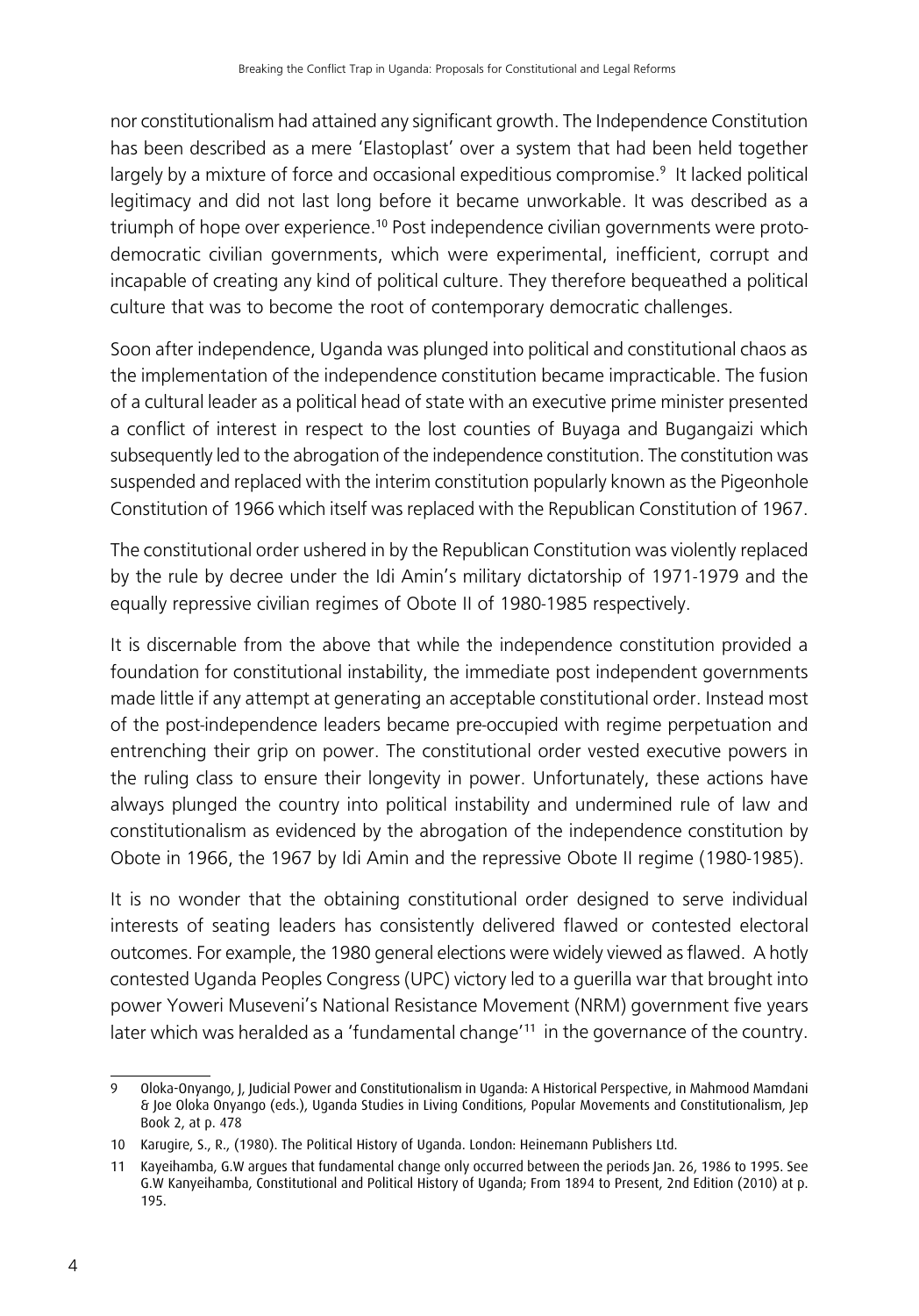The political victory of the NRM arguably produced a shift from a vicious to a virtuous circle in Uganda<sup>12</sup> and the greatest of which was the making and promulgation of the 1995 Constitution<sup>13</sup> which vested all powers in the people of Uganda who must be governed according to their will and consent expressed through regular, free and fair elections.<sup>14</sup>

The new constitutional dispensation thus became the ambulatory instrument for good governance and the exercise of the rule of law. It provided the parameters for the protection, promotion and guarantee of fundamental human rights. A stable constitutional order was established through a constitution arrived at after countrywide consultations by the Odoki Commission. It set the stage for the first presidential and parliamentary elections paving a way for the return to a system of checks and balances among the three arms of government.<sup>15</sup> However, elections held under the new constitutional order have also been contested as being unfair. The Supreme Court has on two occasions found the elections to have neither been free nor fair.<sup>16</sup>

The above notwithstanding, the constitution was found needing of amendment only ten years later. In 2005, the process of deconstructing the constitution commenced in July 2005 with an amendment to pave way for the return of the multiparty democracy and to address other political issues and challenges that had come up in the course of its implementation. This was indeed ironical for a constitution that had been hailed as the finest and most progressive to require a comprehensive review 10 years later. Political analysts have for example observed that the sighs of relief and jubilations expressed after the promulgation of the Constitution were suddenly silenced by a series of legal, political and administrative decisions that watered down the quality of the Constitution.<sup>17</sup>

In February 2001, Government of Uganda set up the Constitutional Review Commission that was chaired by Prof. Fredrick Ssempebwa. Legal Notice No. 1 of 2001 issued by the Minister of Justice and Constitutional Affairs established the commission. The need for setting up the Constitutional Review Commission was justified on the basis of experience, which showed that operating the 1995 Constitution had several defects and several areas of inadequacy that needed to be addressed in the interest of proper governance of the country.<sup>18</sup> It should be noted that spite of the weaknesses inherent

<sup>12</sup> Bret, E.A., (2006). State Failure and Success in Uganda and Zimbabwe; The Logic of Political Decay and Reconstruction in Africa, Crisis State Research Centre (LSE), Working Paper No 78, Series 1 at p.12

<sup>13</sup> Kayeihamba, op cit.

<sup>14</sup> Article 1 of the Constitution of the Republic of Uganda, 1995 (as amended).

<sup>15</sup> Oloka-Onyango, J, From Whence We Come and Where Exactly are we Going? The Politics of Electoral Struggles and Constitutional [Non] Transition in Uganda, Rights Democratic Working Paper Series No.1 of 2005 at p.7

<sup>16</sup> Mwesige, P., and Muyomba, L., (2007). Deepening Democracy in Uganda: Legislative and Administrative Reforms Ahead of 2011 Elections. ACODE Policy Briefing Paper No.19.

<sup>17</sup> Kayeihamba, G.W., There have been three amendments to the Constitution to wit; The Constitutional (Amendment) Act, Act No 132000 (which was declared null and void in the case of Ssemogerere and others v. Attorney General Constitutional Appeal No. 1 of 2002); The Constitutional (Amendment) Act, Act No. 11 of 2005; and The Constitutional (Amendment) Act, Act No. 21 of 2005

<sup>18</sup> Republic of Uganda, (2003). Government White Paper on The Report of the Commission of Inquiry (Constitutional Review) & Government Proposals not Addressed by the Report of the Commission of Inquiry (Constitutional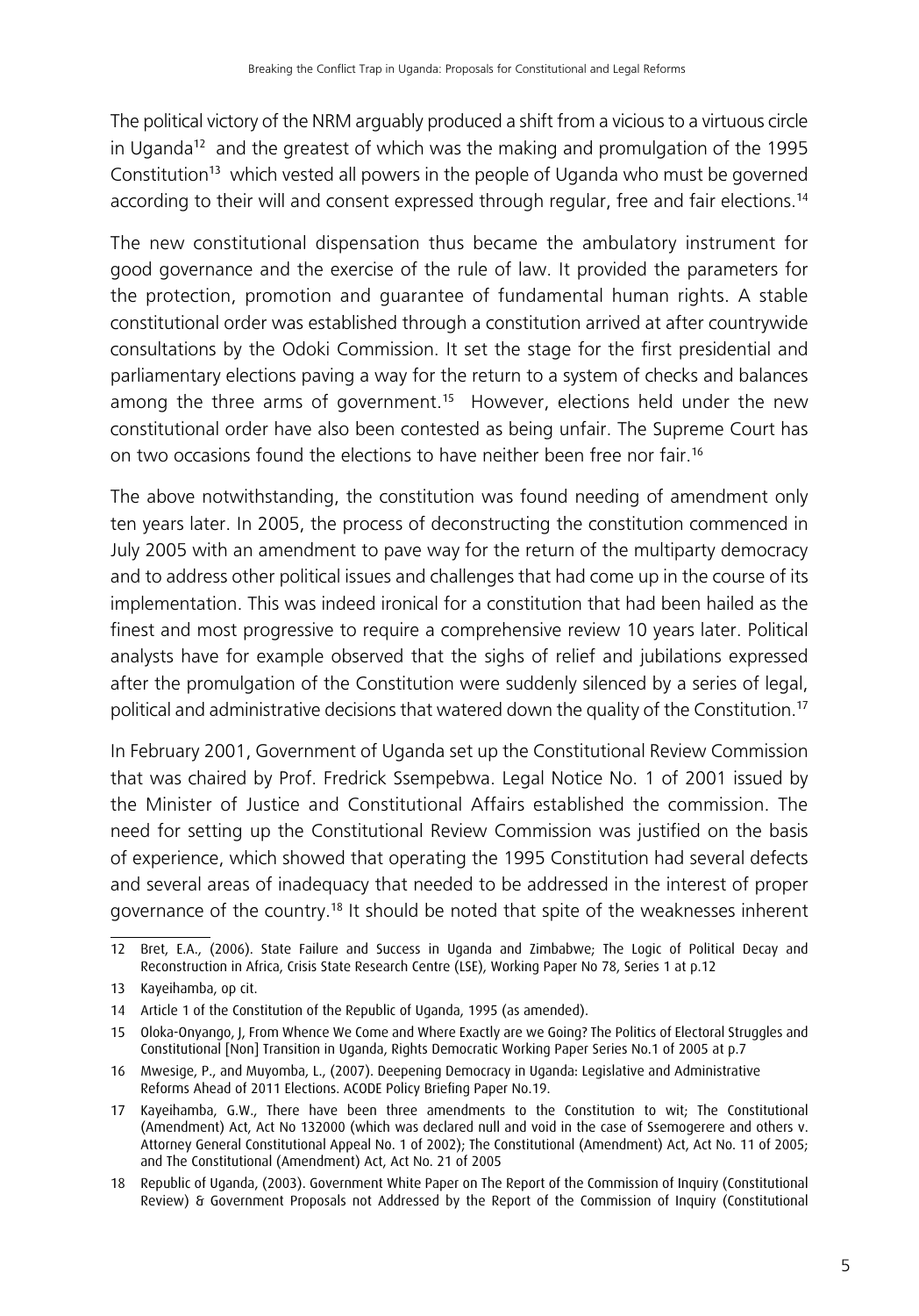in the 1995 Constitution, the country had enjoyed relative peace, stability, economic growth and stable predictable constitutional order. Hope had been restored in the rule of law. Nonetheless the work of the commission set in motion the process of amending the constitution.

## 3. Understanding Constitutionalism and Rule of Law

*Democracy is more than mere rituals of voting and elections. It is the plurality of opinions, freedom of expression, multi-party political system, political competition, free and universal multiparty elections, fundamental and human rights, rule of law and accountability of the rulers which constitute democracy.<sup>19</sup>*

From the onset, it is imperative to distinguish between constitutionalism, rule of law and rule by law. This is important because broad concepts such as democracy, constitutionalism and rule of law can easily be distorted. The presence of a constitution does not necessarily connote constitutionalism because even totalitarian regimes frequently use the law as a tool in their arsenal of mechanisms for social control.<sup>20</sup> For example the Nazis clothed many of their atrocities with a veneer of legality while the Soviet constitution of 1936 reads like a litany of legal entitlements, yet it served Stalin well with its wide loopholes for contortion. These concepts can therefore be manipulated to serve the interests of tyranny. It is therefore essential to clearly define key concepts particularly the constitution, rule of law and democracy to provide a clear understanding about the issues for constitutional reform.

As a concept, constitutionalism means minimally that the polity must recognize the nature of political power, its distribution and its limits.<sup>21</sup> Consequently, a constitutional government is one where government has certain powers that are set within more or less defined limits. In a democracy, it is the courts of law that state when these limits have been violated or exceeded. A constitution is understood to be a set of norms, conventions, rules and procedures that has the objective of defining the behavior of its constituents, whether these are individuals, groups of people, or special decision- making

Review).

<sup>19</sup> Gebreworld, B. (2008) Democracy and Democratization in Africa, New York: Zed Books, p. 149.

<sup>20</sup> For a detailed discussion of this concept see Kritz, N. J. (2001) The Rule of Law in the Post conflict Phase; Building a Stable Peace, in, Crocker, C. A. (eds.), Turbulent Peace, The Challenges in Managing International Conflict, Washington: United States Institute of Peace.

<sup>21</sup> See, Wengi, R.O. (1994) Founding the Constitution of Uganda, Kampala: Uganda Law Watch.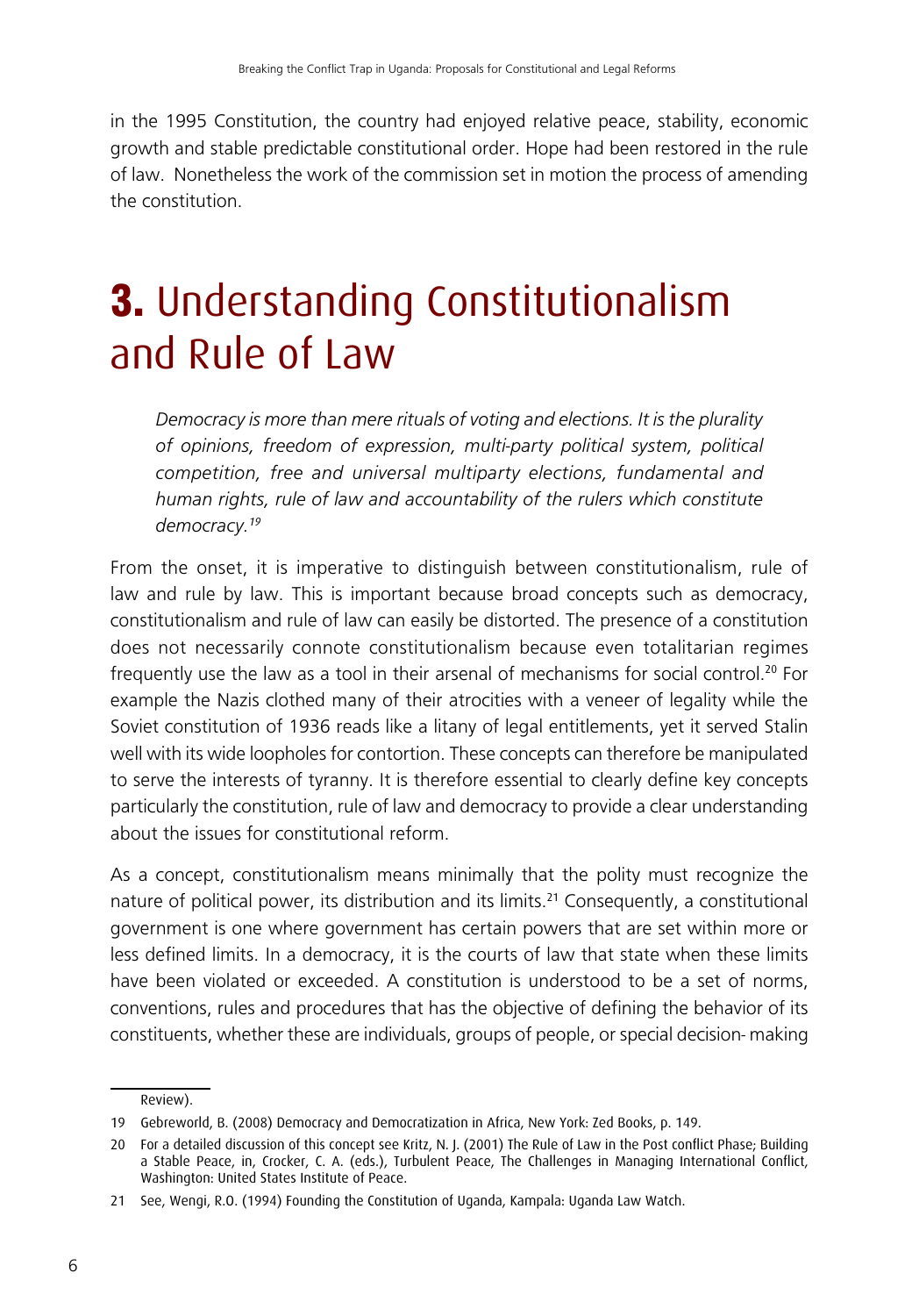and implementing institutions. A constitution sets the tone, the spirit and the framework from which all other laws and the form of government draws its legitimacy.

It is therefore a rule setting instrument from which all laws and policy derive their legitimacy and are considered as such grand law-giving edifices. The constitution, as a fundamental law, provides the framework within which laws have to be passed and policies have to be applied. The role of constitutions is to ensure the smooth operation of the political system by channeling the expression of politics through prescribed institutions in accordance with clearly understood and valued procedures, as well as facilitating the resolution of the differences and disputes that inevitably arise. The legality of state as well as of private action is determined by reference to its norms and standards. A constitution also plays an ideological role by inculcating the values that it enshrines.

Rule of law does not simply provide yet one more vehicle by which government can wield and abuse its power. On the contrary rule of law establishes principles that constrain the power of government, oblige it to conduct itself according to a series of prescribed and publicly known rules, and, in the post-conflict setting, enable wary former adversaries to play a vital role in keeping the new order honest and trustworthy.<sup>22</sup> Adherence to rule of law entails more than the mechanical application of static legal technicalities. It involves an evolutionary search for those institutions and processes that best facilitate authentic stability through justice.

Apart from focusing on limiting government, rule of law protects rights of all members of society and establishes rules and procedures that constrain the power of all parties, hold all parties accountable for their actions, and prohibit the accumulation of autocratic or oligarchic power. Most critical, rule of law provides a variety of means for the nonviolent resolution of disputes between groups or between actors and the government. In a nutshell, establishment of rule of law and not rule by law is very crucial in rebuilding war-torn societies such as Uganda. Establishing a legal regime and legal institutions to deliver equitable justice in the aftermath of conflicts ensures a smooth transition from war to peace.

Constitutional reform is therefore considered a rule changing process. Although considered as a grand norm, constitutions are not static but evolving instruments that are continuously modified to reflect the change in circumstances. These modifications can be either cataclysmic or gradual. Cataclysmic constitution changes are normally dramatic and violent on account of the accumulated, frustration and need. They are a stupendous event, the pinnacle of an acrimonious or violent struggle.

<sup>22</sup> Kritz, N. J. (2001) The Rule of Law in the Post conflict Phase; Building a Stable Peace, in, Crocker, C., A., Hampson, O., and Aall, P., Turbulent Peace: The Challenges in Managing International Conflict, Washington: United States Institute of Peace.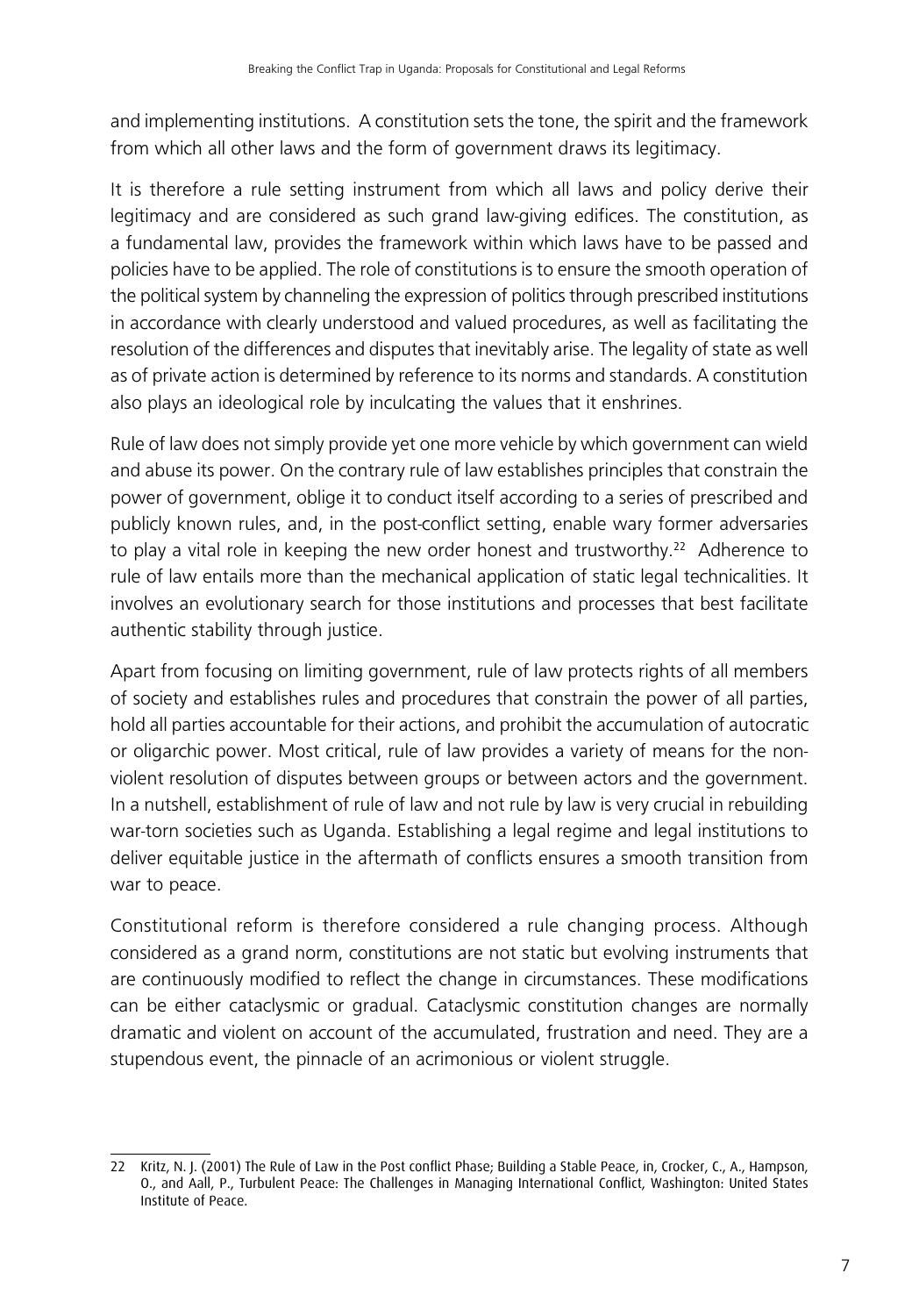The more desirable constitution change process is the gradual and continuous modifications of rules and addition on new ones. Constitutional reforms therefore encompass the embracing of new values that reflect the people's new choices.<sup>23</sup>

Thus, constitutional reforms are not inherently bad for they reflect a realization of the change in the aspirations of the people. It is a popular method of addressing past institutional failures, reconstructing political structures, and ensuring better governance for the future. It is also a vital tool for the promotion of good governance and deepening democracy. Through rule change, constitutional reforms ultimately strengthen and promote more accountability, transparency, participation, and predictability. Many states have tended to adopt the rigid method of formal constitutional changes and modifications, not out of a jealous protection of an important historical legacy, but because constitutions are now regarded as such grand law-giving edifices that they should be tinkered with only rarely, and in the most compelling of circumstances.

## 4. Past Constitutional Reform Processes: Lessons for the Proposed Reform Process

The immediate post independence constitutional amendment was in 1967 when the then Premier abrogated the constitution and replaced it with a pigeonhole constitution. The legislature was cajoled and threatened to adopt a new constitution, which exalted the executive prime minister into the presidency abolishing the rotational arrangement between cultural leaders that had been agreed to before independence.

In 2005, ten years after its promulgation, the 1995 Constitution was amended to pave way for the return of political parties. Following the decision of the National Executive Committee of the Movement, of March, 2003 to open the political space, Government set up the Constitutional Reform Commission (CRC) with the mandate to review the entire constitution. Unlike the pigeonhole constitution and the 1967 constitution making processes, the CRC was consultative and collected views from across the country. The CRC was mandated to examine the consistency and compatibility of the constitutional provisions relating to the sovereignty of the people, political systems, democracy and good governance and make recommendations as to how best to ensure that the country is governed in accordance with the will of the people at all times. Its terms of

<sup>23</sup> Oloka-Onyango, J, Judicial Power and Constitutionalism in Uganda: A Historical Perspective, in Mahmood Mamdani & Joe Oloka Onyango (eds.), Studies in Living Conditions, Popular Movements and Constitutionalism, at p.500.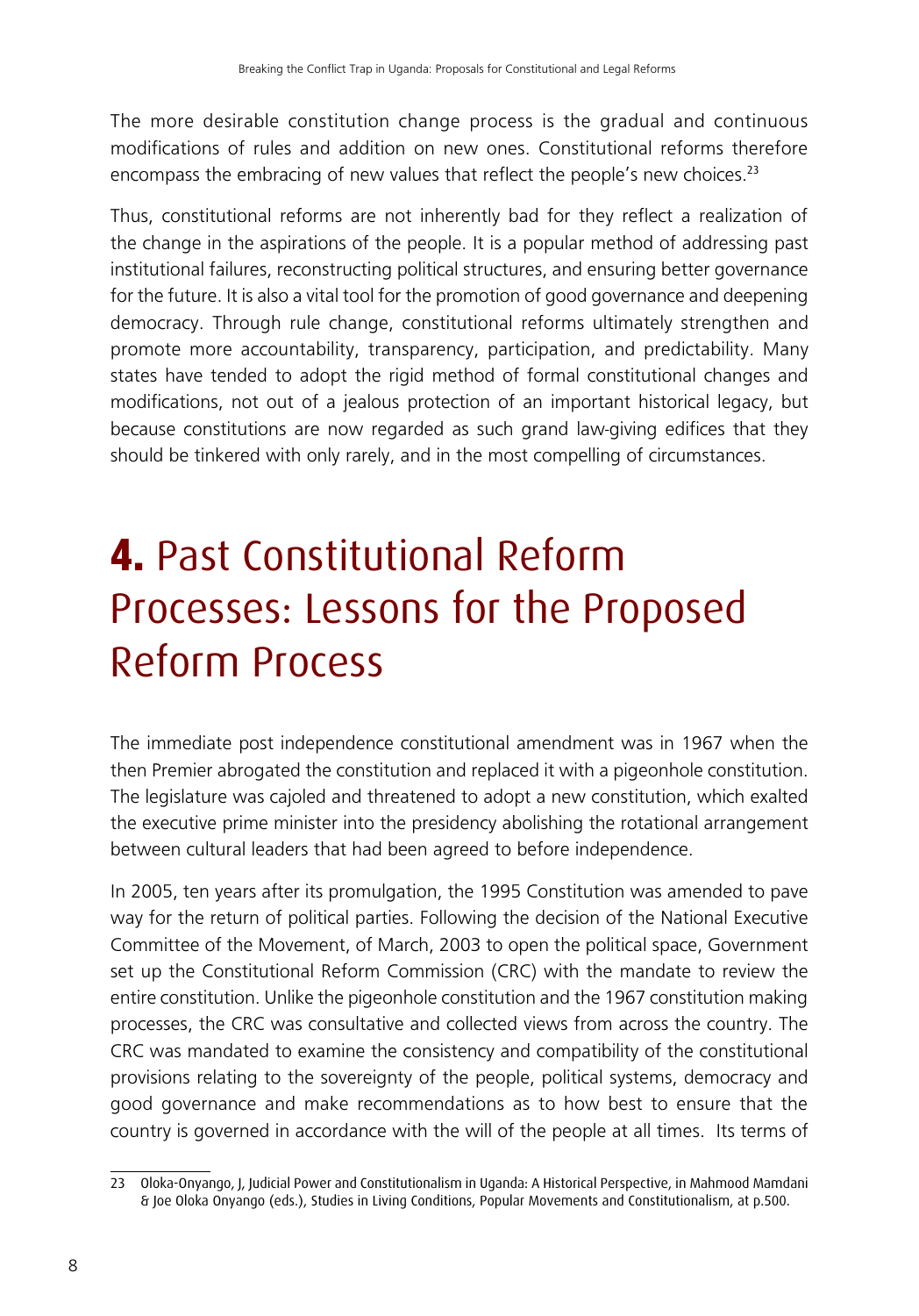reference provided for a very wide mandate to consider matters significantly relevant to the Constitution for good governance, the rule of law and affordability by the country of the implementation of the constitution.

The CRC was a first attempt at reviewing the 1995 constitution. However, from the very onset the opposition largely interpreted the CRC as a political ploy by government aimed at responding to a political sentiment during an election cycle. Critics of the CRC have argued that the process lacked the competence to execute its mandate, as it was largely constituted by NRM sympathizers.<sup>24</sup> These critics further observe that in respect to key political issues, the CRC proposals were ignored and a parallel process initiated which came up with possible amendments. For instance on the matter of which political system to adopt, the NRM set up a Movement Committee (chaired by Dr. Crispus Kiyonga) to consider whether to revert to a multiparty system of governance or not. This was in spite of the fact that the issue of opening up the political system was a key term of reference for the CRC.

The Kiyonga committee submitted its report at the end of 2002 in which they recommended the retention of the Movement Political system. The committee's report was however opposed by President Museveni who argued for the restoration of the multiparty political system. The main reason underpinning his proposal was to be delivered at the NRM retreat in Kyankwanzi in 2003 in which the third term debate was also introduced. President Museveni argued that in order to satisfy the demand of the donor community and to rid the Movement of internal dissenters, it was necessary to open political space and restore a multiparty political system.

The Government subsequently developed a government White Paper, which was submitted to the CRC, the very body it had set up to explore recommendations for amendment. The government white paper included the proposal to lift the presidential term limits. The CRC final report submitted in 2003 was largely seen as a failure to address serious constitutional issues that would help consolidate democracy, rule of law and constitutionalism in Uganda.<sup>25</sup> The process nonetheless, set in motion a process of constitutional amendments, which changed the constitutional landscape in Uganda, $^{26}$ which most observers interpreted to constitute a democratic reversal of the democratic gains. Critical among the constitutional amendments was the lifting of presidential terms limits. To some observers, in several respects, the CRC was a missed opportunity for meaningful reform of the constitutional order. As Kanyeihamba (2005) noted, the amendments were manipulative, transitory and in some instances motivated by personal reasons.<sup>27</sup>

<sup>24</sup> Ibid Onyango O., J.

<sup>25</sup> Ibid Onyango, O., J.

<sup>26</sup> Onyango, O., J., (2005). Liberalisation Without Liberation: Understanding the Paradox of the Opening of Political Space in Uganda, Rights Democratic Working Paper Series No.2.

<sup>27</sup> Kayeihamba, G.,W., op cit.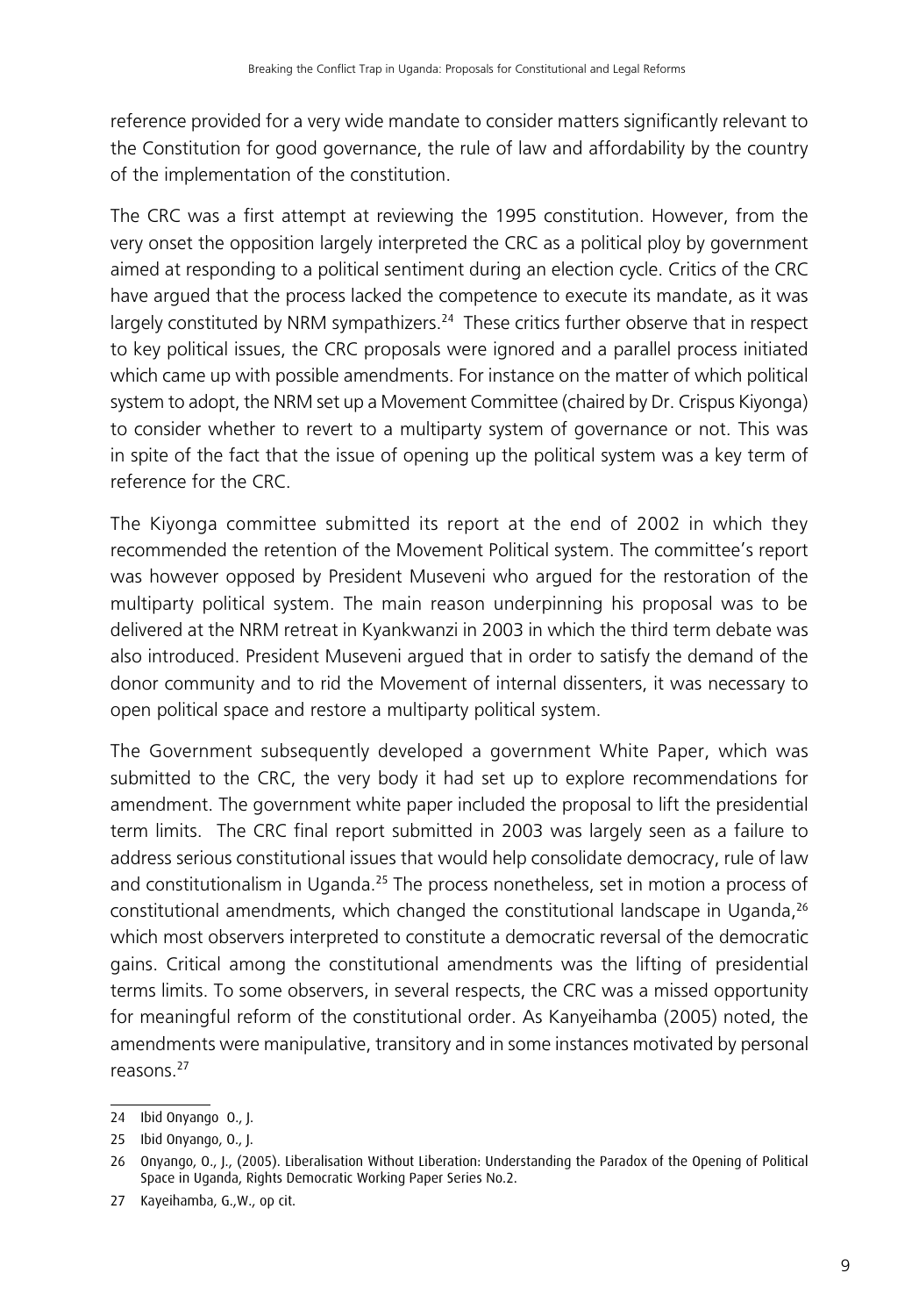It could be argued that the post 1995 constitutional amendments were in their nature no different from the immediate post independence abrogation of the constitution. They were manipulative and aimed at perpetuating the rule of the powers of the day. While the post independence change exalted the premier to the presidency and concentrated powers in the executive, the post 1995 removed terms limits for the sole benefit of the sitting president. All of these amendments have not enjoyed the support of the majority and failed to rally consensus across the political aisle. They did not entrench constitutionalism but personal rule through legalese.

These amendments may in theory be argued as lawful but are not legitimate as they betrayed the popular view of the population, but adherence to the rule of law entails far more than a mechanical application of static legal technicalities.<sup>28</sup> It involves an evolutionary search for those institutions and processes that will facilitate authentic stability through justice. The observation by Kritz is a post conflict response which maintains that a constitution is a living document not frozen in time and history does certainly hold true in all democratic societies. In all democratic societies, there is always a constant attempt at improving the constitutional framework to address institutional failures, reconstruct political structures and ensure better governance for the present and the future. Constitutional reforms are viewed as a necessary function of a democratic process. The need for national peace and stability dictate that constitutional moderations are incremental, gradual and continuous as opposed to cataclysmic; the process should be consultative and inclusive to ensure that the citizens own up the outcomes. Thus a constitutional reform process should involve a process of national dialogue which allows competing perspectives to be debated and incorporated in the constitution which is critical for national stability, respect for human rights and deepening of democracy.

During the last concluded general elections President Museveni promised to amend the constitution to address some of the social, economic and political challenges facing the country. In order to avoid the pitfalls of the past constitutional reform processes of manipulative, hurried and non-consultative processes and supplement government efforts, this paper generates proposals for amendments.

## **5.** Proposals for Constitutional Amendment

*We the people of Uganda, recalling our history which has been characterized by political instability………Do hereby, in and through this Constituent* 

<sup>28</sup> Kritz, N., J., op cit.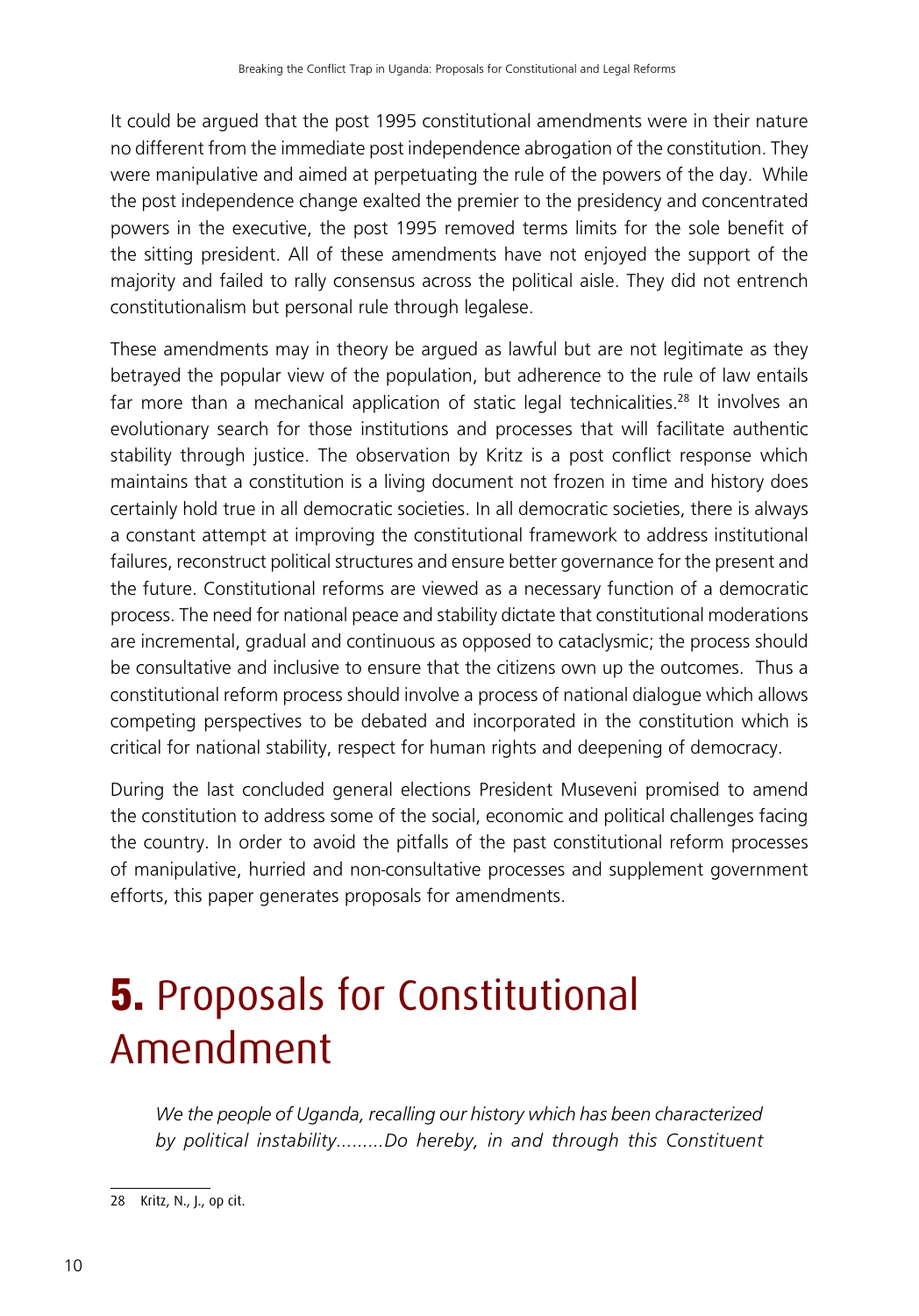*Assembly solemnly adopt, enact and give to ourselves, our posterity, this Constitution…..this 22nd day of September, in the year of 1995.<sup>29</sup>*

The first quotation is a snapshot of what democracy is all about. It serves to inform the proposed constitutional reform process to focus on the highest quality of democracy than 'mere' regular and periodic elections. The second quotation is also important in a sense that it reminds us of our political history characterised by political anarchy which greatly inspired the framers of the 1995 Constitution to try and bequeath to the country a constitution that would heal and resolve political grievances and differences and set the stage for the country's economic growth and sustainable development.

## 5.1. Electoral Reforms

### 5.1.1. Independence and Competence of the Electoral Commission

A key tenet of any democratic society is the sovereignty of the people and the power to express their will and consent on who shall govern them and how they should be governed through regular free and fair elections. This requires the adoption of laws and procedures that are conducive to and do not obstruct the expression of the people's will and consent. The system, laws and institution must facilitate the expression of the people's will through periodic and genuine elections conducted in accordance with the law.

The ambulance to the free expression of the will of the people is the Electoral Commission (EC), which is mandated by the constitution to organise and conduct free and fair elections.<sup>30</sup> In order for the free expression of the people's will and consent, the EC is supposed to be independent and not subject to the control or authority of any person. $31$ In other words, the people's will on how to be governed cannot be freely expressed if the elections are presided over and conducted by a partisan [and incompetent]  $EC^{32}$  The electoral history of Uganda points to the fact that the failure to conduct free and fair elections has been because of either partial or incompetent ECs and has led to violent confrontations and wars. It is therefore imperative to have an EC that can deliver a free and fair election and breakdown the vicious cycle of election induced conflicts.

The independence of the Electoral Commission is not only a question of theory, or laws being in place but also a matter of practical application of required standards. At a practical level however, the independence and competence of the EC has been questioned because of its conduct in the past elections. The elections were marred by several irregularities and illigalities. In the two presidential election petitions of 2001 and 2006, the Supreme Court found that the EC had failed to administer free and fair elections.<sup>33</sup>

32 Kayeihamba, G.W, op cit.

<sup>29</sup> The Preamble to the Constitution of the Republic of Uganda 1995.

<sup>30</sup> Article 61 (1) (a) of the Constitution and section 12 of the Electoral Commission Act Cap 140, as amended.

<sup>31</sup> Article 62 of the Constitution; see also section 13 of the Electoral Commission Act Cap 140, as amended.

<sup>33</sup> Presidential Election Petitions No 1 of 2001 and 2006 respectively.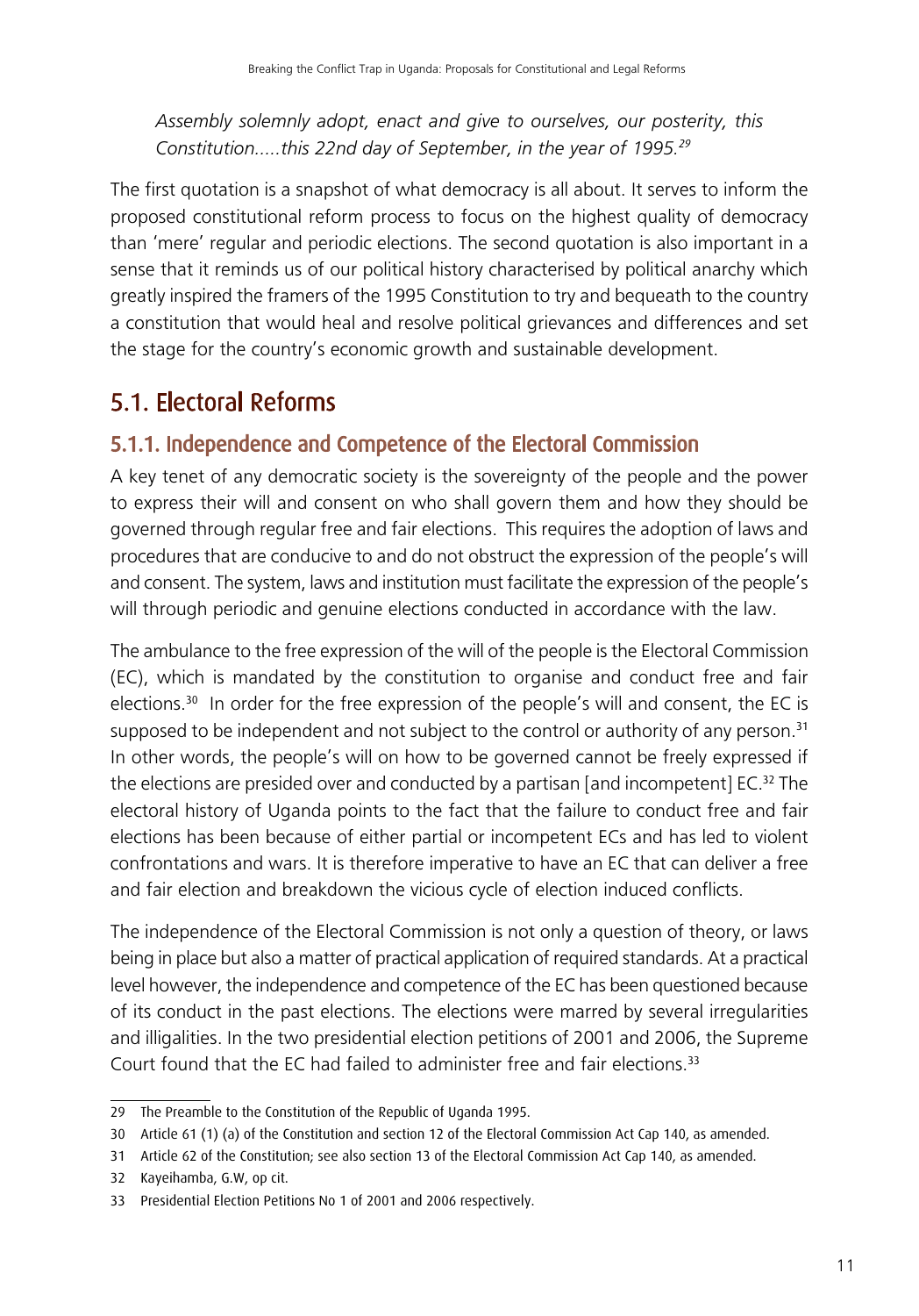The opposition political parties have always expressed misgivings about the independence and competence of the EC. The manner in which the EC was constituted, its conduct in administering elections has eroded the citizen's trust that it is a neutral body.<sup>34</sup> The nomination, appointment and removal from office procedures are but the most critical means to guard against impartiality, ensure greater independence and attainment of acceptable levels of competence of the EC. A review of these processes will not only enhance confidence in the democratic process but also ensure that elections reflect the true will of the citizens.

#### 5.1.2. The Nomination and Appointment of the Commission

Besides the conduct of its functions, the process of constituting the commission under a multiparty political system has a direct bearing on how the political actors, civil society and the general voting public perceives the EC. Under the current constitutional framework, the nomination and appointment of members of the EC is a preserve of the President. Although parliamentary approvals are required for actualisation of the appointment, this has often than not been a formality devoid of any critical evaluation of the appointees.

This kind of procedure for nomination and appointment makes members of the commission serve at the pleasure and pressure of the executive in the conduct of its functions. It is such pleasure and pressure that the EC has been accused of being unwilling to upset. Analysts argue that in the obtaining framework of appointment of the EC, it cannot be any less than rubber stamp for the incumbent president.

Indeed, reviews of past nomination and appointment process of the members of the EC lend some credence to the criticism above. For instance, the process of appointing the Kigunddu led EC was riddled with accusations of bias and incompetence. Save for one addition, the entire EC was retained by the executive in spite of the scathing findings by the Supreme Court ruling in respect to its conduct of the 2006 elections.

In order to ensure the independence of the EC, the nomination and appointment of its members should be subjected to a much more open and critical process that takes into account individual person's antecedents, their suitability for the performance of the functions entailed as well as their ability to subject their political interest to the general good of the country and or their ability to resist political interference during the execution of their duties. It is also important that such a process be taken in consultation with all key political actors including political parties and CSOs.

The second way of ensuring independence of the EC is the inclusion of members of professional organisations and political parties on the commission and in appointment process of commissioners. Including political opposition and civil society voices in the

<sup>34</sup> See Makara, S., (2007). Deepening Democracy through Multipartyism: The Bumpy Road to Uganda's 2011 Elections, at p. 91 AfricaSpectrum2/2010:81-94 (also available online at www.africa-spectrum.org).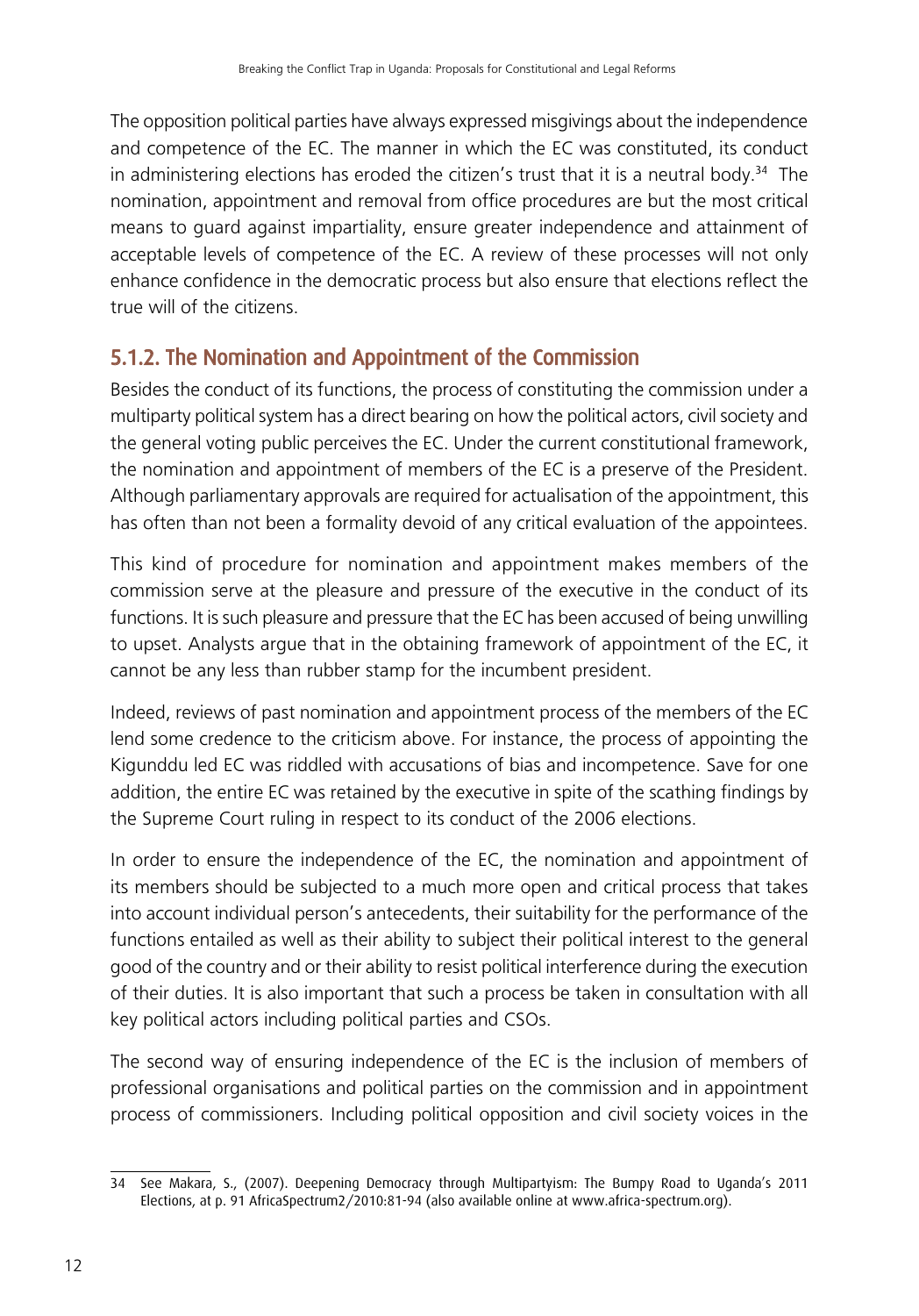appointment process increases the legitimacy of the commission and is likely to achieve greater consensus.<sup>35</sup>

Uganda can also learn from the experiences of other countries in regard to the manner in which they constitute their commissions. In Ghana, the procedure of appointing members of the commission is consultative in nature. The Council of State recommends to the president the members for appointment. The Council of State itself is a representative body comprising of a cross section of the political actors. The members are then appointed by the President and confirmed by the parliament.<sup>36</sup> Wider consultations rather than an exclusive appointing process ensures acceptability of the results of elections and could build confidence of the people in the electoral Commission and the entire electoral process.

Consequently, article 60 of the constitution should be reviewed to ensure that the nomination of members of the commission should be done through a consultative process with civil society organisations and political parties. Consideration should also be given to the expansion of the numbers from seven to 11 in order to accommodate representatives of political parties, civil society and professional organisations.

#### 5.1.3. Competence of Commissioners

The appointment to office of the members of the commission should be based on clearly defined criteria that ensures competence and accountability. Although the constitution provides that members of the commission shall be persons of high moral character, proven integrity and possess considerable experience and demonstrated competence in the conduct of public affairs $37$  such qualifications have rarely informed the nominations and approvals by the President and Parliament. Rather, political underpinnings have always appeared to take greater considerations.

In other jurisdictions, the chairperson of the commission should be a person qualified to be a judge of the High Court. In Mozambique for instance the commission consists of twenty-one members whose professional and personal qualities afford guarantees of balance, objectivity and independence in relation to all political parties participating in an election. In Tanzania, the Chairperson of the commission must be a person qualified to be a judge of the High Court or Court of Appeal.<sup>38</sup>

In contrast to other statutory bodies such as the Directorate of Public Prosecution (DPP), chairperson of the Human Rights Commission (HRC), the Inspectorate of Government (IGG) whose chairperson must be a person eligible for appointment as a High Court Judge, the chairperson of EC is not subjected to such standard. While this does not make the

<sup>35</sup> European Union, Election Observation Mission Report, March 2011.

<sup>36</sup> Article 43 (3) of the Constitution of the Republic of Ghana.

<sup>37</sup> Article 60 (2) 0f the Constitution of Uganda, 1995.

<sup>38</sup> See, Kanyeihamba, G., W., op cit.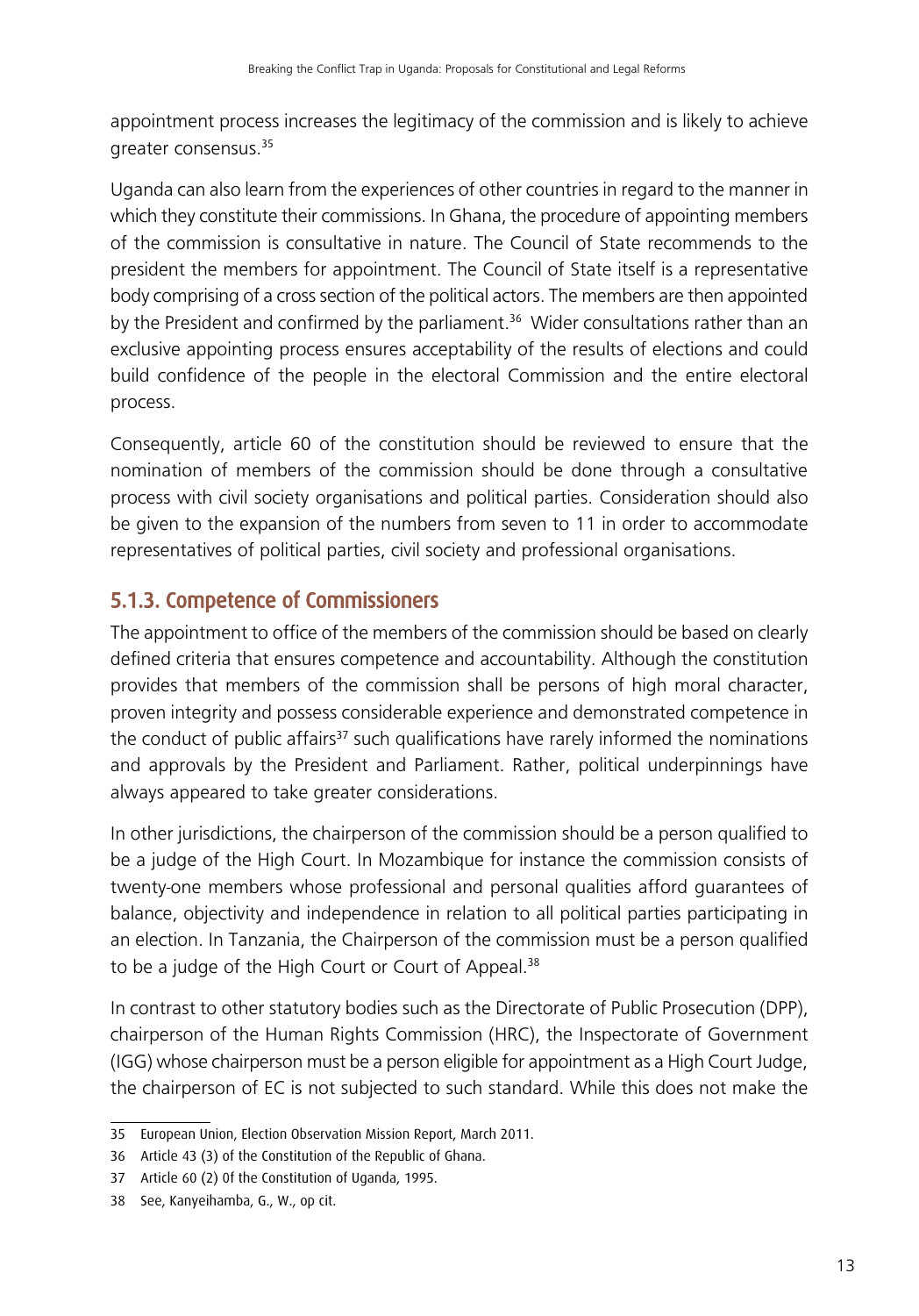position any less important, it does make qualification to the post a little less demanding compared to other statutory bodies. Consequently, the provision of article 60 (3) of the constitution should be amended to provide for qualification of the EC Chairperson to preferably be a retired judge or a person with equal or similar qualifications.

Similarly, the process of appointment should be more open, inclusive and democratic so as to ensure public scrutiny and accountability and not at the pleasure of the President. The process of nominations, vetting, approving and appointment should provide for public participation.

#### 5.1.4. Tenure of office

The security of tenure empowers the holder of the office to perform his/her function with some degree of comfort and shields them against any undue interference. In terms of the EC, the constitution provides that members of the EC can only be removed from office by the President for physical and mental incapacity, misconduct or misbehavior and incompetence. The import of that provision is that members of the EC hold their office at the President's calling. They can therefore be subject to the overbearing pressure of presidency to which they hold their office. This can negatively impact on their impartiality and independence.

This provision has not been put to test in recent history but it remains a threat hanging over the members of the EC and its reform is necessary and urgent. The proposal in this case is to draw lessons from other statutory commissions such as the Human Rights Commission and the Judicial Service Commission. In the case of the Human Rights Commission, the removal of its commissioners is similar to the removal of a judge of the High Court<sup>39</sup> that requires a tribunal hearing.<sup>40</sup>

Members of the commission should enjoy similar security of tenure as is the case with the other constitutional commissions. Article 60 (8) should therefore be amended to ensure that the removal from office of the members of the commission should be through a process that accords fair hearing, transparency not at the pleasure of a political party or individual. A judicial process through a tribunal in much the same manner as that of other constitutional commissions would not only bring parity but ensure the security of tenure of the commissioners, shield them from interferences and influence and enhance their independence. It is recommended that the EC commissioners should be appointed for a period of seven years renewed for one term. Two terms of 14 years is intended to give commissioners security of tenure to exert their independence over undue interference from the executive arm of government.

<sup>39</sup> See, Article 56 of the Constitution of Uganda, 1995.

<sup>40</sup> See, Article 144 (2), (3), (4), (5) & (6) of the Constitution of Uganda, 1995.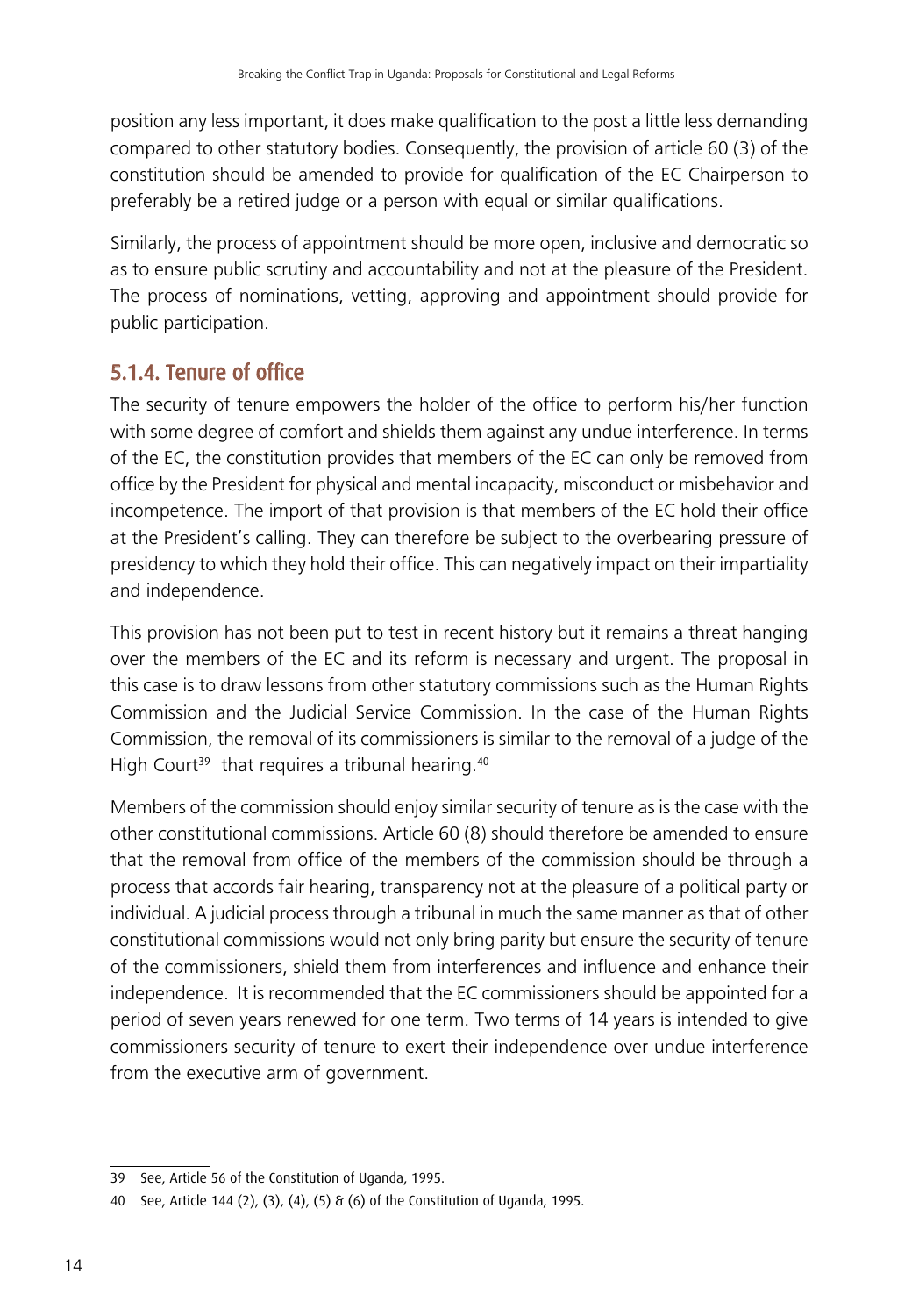### 5.1.5. Post Polling Reforms

Another important electoral reform should be in the area of post polling period and the handling of electoral petitions. This proposal is twofold. The first proposal relates to people found to have committed electoral offences while the second proposal is in respect to the required period for disposal of electoral petitions especially presidential electoral petitions. Whereas this has little to do with the independence of the commission, it relates to the conduct of a free and fair election. The electoral laws provide for grounds for nullification of electoral results and one of the grounds is the commission of illegal practices or electoral offense under the law.41 These illegal offences include bribery of voters, publication of false statements as to illness, death or withdrawal of a candidate among others.

Interestingly, many elections have been annulled for the commission of electoral offences. At the same time no person who committed the offences has been prohibited from contesting for the same seat again. This has been described as iniquitous, a mockery of the laws of Uganda and justice and as undermining the work of the judiciary.<sup>42</sup> In most election petitions, the judges do not have the power to pass criminal sanctions and seldom, if at all, refer the perpetrators for criminal prosecution. This has encouraged election malpractices and undermined the freeness and fairness of elections.

Consequently, the Presidential Elections Act and the Parliamentary Elections Act should be reviewed to prohibit persons found to have committed election offences and malpractices from contesting in a re-run for the same seat at least for a period of 10 years. This would deter candidates from indulging in illegal practices to win elections. Most worrying is that the continued impunity of offenders renders elections a joke and meaningless to the citizens. This in the long-run undermines democracy and the rule of law.

Secondly, the law should also be reformed to give presiding judicial officers in election petition concurrent jurisdiction over criminal acts during elections. Alternatively, the law should as a command provide for a referral to the DPP for prosecution on the basis of the evidence aginst all persons found to have committed electoral offences.

### 5.1.6. Regulation of Financing and Monetization of Elections

The electoral laws prohibit bribery of voters, raising and donating funds from sources hostile to Uganda during election periods.<sup>43</sup> In the case of presidential elections, solicitation of funds from countries declared hostile to Uganda is prohibited. There is also a further limitation on the amount of money a political party can raise from individuals and strict requirements for accountability of monies received and used in political contest. These financial restrictions not withstanding court findings and the reports of election

<sup>41</sup> See, Section 61 (1) (c) of The Parliamentary Elections Act, as amended by Act 17/2005; see also section 59 (6) (c) of the Presidential Elections Act, as amended by Act 16/2005.

<sup>42</sup> Kanyeihamba, G., W., op cit.

<sup>43</sup> See, Section 68 of the Parliamentary Elections Act as amended by Act 17/2005.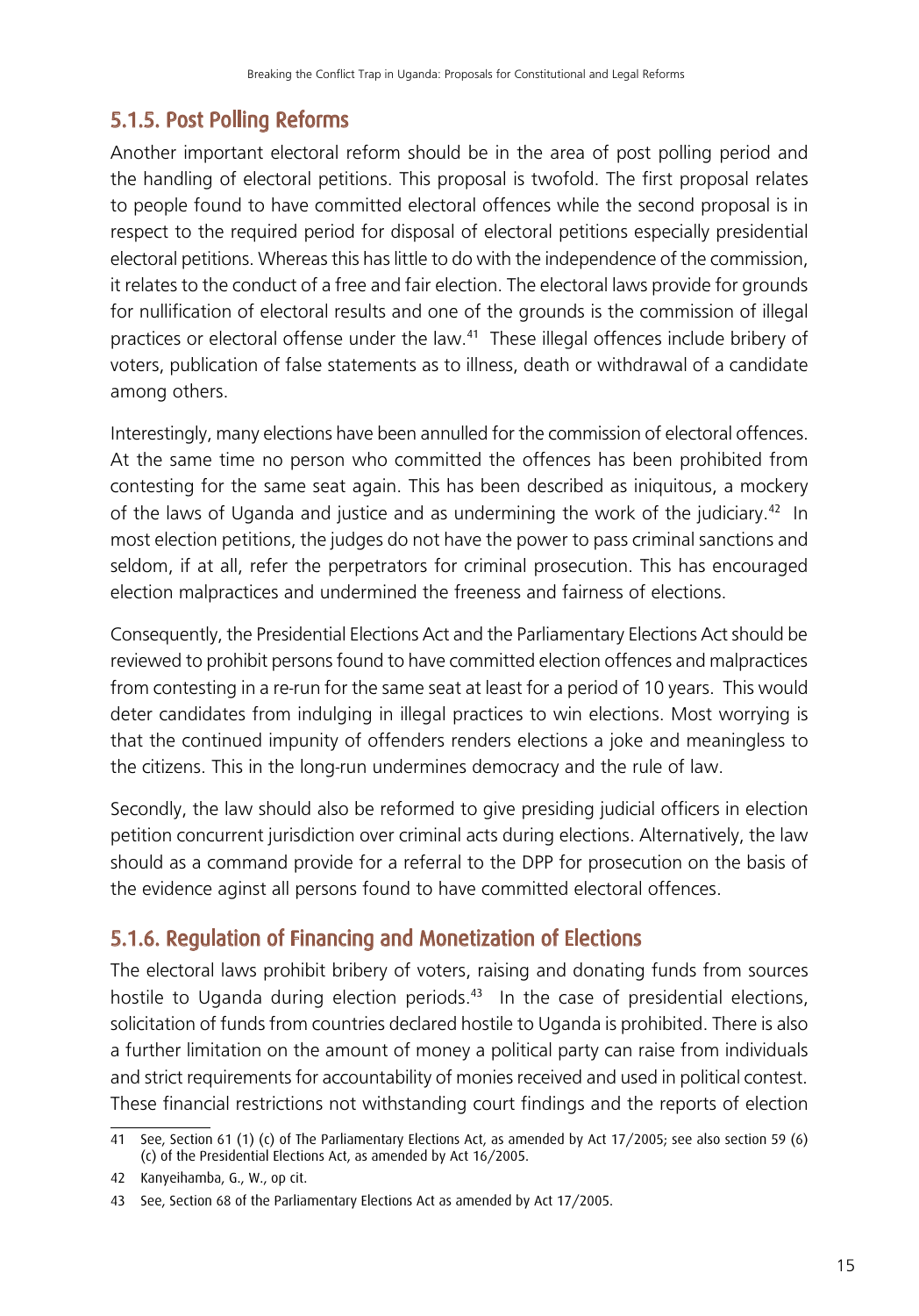observers do almost unanimously agree that the political landscape is riddled with voter bribery, lavish spending, use of state resources during campaigns and a monetization of politics. The use of money has undermined the credibility of the electoral process.

The use of state resources by the sitting president is a provision that appears to have been abused to the detriment of the other candidates. There is an outlay of state structures for the use of the president during elections. The provision should be amended so that the president retires before going into election to provide a level playing field for all parties. Secondly, political parties' books of account should be audited by the Auditor General so as to ensure compliance with the law on financial reporting and accountability regulations under the law.

### 5.2. Restoration of Presidential Term Limits

*Nothing is more perilous than to permit one citizen to retain power for an extended period. The people become accustomed to obeying him, and he forms the habit of commanding them; herein lays [sic] the origins of usurpation and tyranny.... Our citizens must with good reason learn to fear lest the magistrate who has governed them long will govern them forever.<sup>44</sup>*

Term limits are a typical feature of a presidential system of governance in contrast to a prototypical parliamentary system in which the executive may be removed by the legislature at any time. It's origin dates back to the ancient Republics. In one of the earliest definition of democracy, Aristotle listed a key definition of democracy that 'no office should be held twice by the same person.'45 It has thus become a common feature of many democracies across the world. It ensures a smooth transition of government.

The 1995 constitution imposed term limits of the presidency. The debate about term limits received an almost unanimous approval. In its report, the Uganda Constitution Commission (the Odoki Commission) concluded that an overwhelming majority was in favor of limiting the term of office of the president to a two-year term of five years each. It thus included in the draft constitution article 108 (2), which provided that 'no person shall stay in office for more than two terms.'

The commission observed that the danger of an indefinite election system was due to personal ambitions of leaders. The commission noted that there had been concerns about orderly transitions of governments. The recommendation of the commission was adopted by the Constituent Assembly (CA), which enacted article 105 (2) limiting the terms of the president to a two-year term of five years each.

<sup>44</sup> William, C., S., (ed.) (2009) The Reelection Debate in Latin America, in Latin American Democratic Transformations: Institutions, Actors and Processes.

<sup>45</sup> Aristotle, (1976). The Politics of Aristotle 258 (Ernest Barker eds. & Trans., London: Oxford University Press.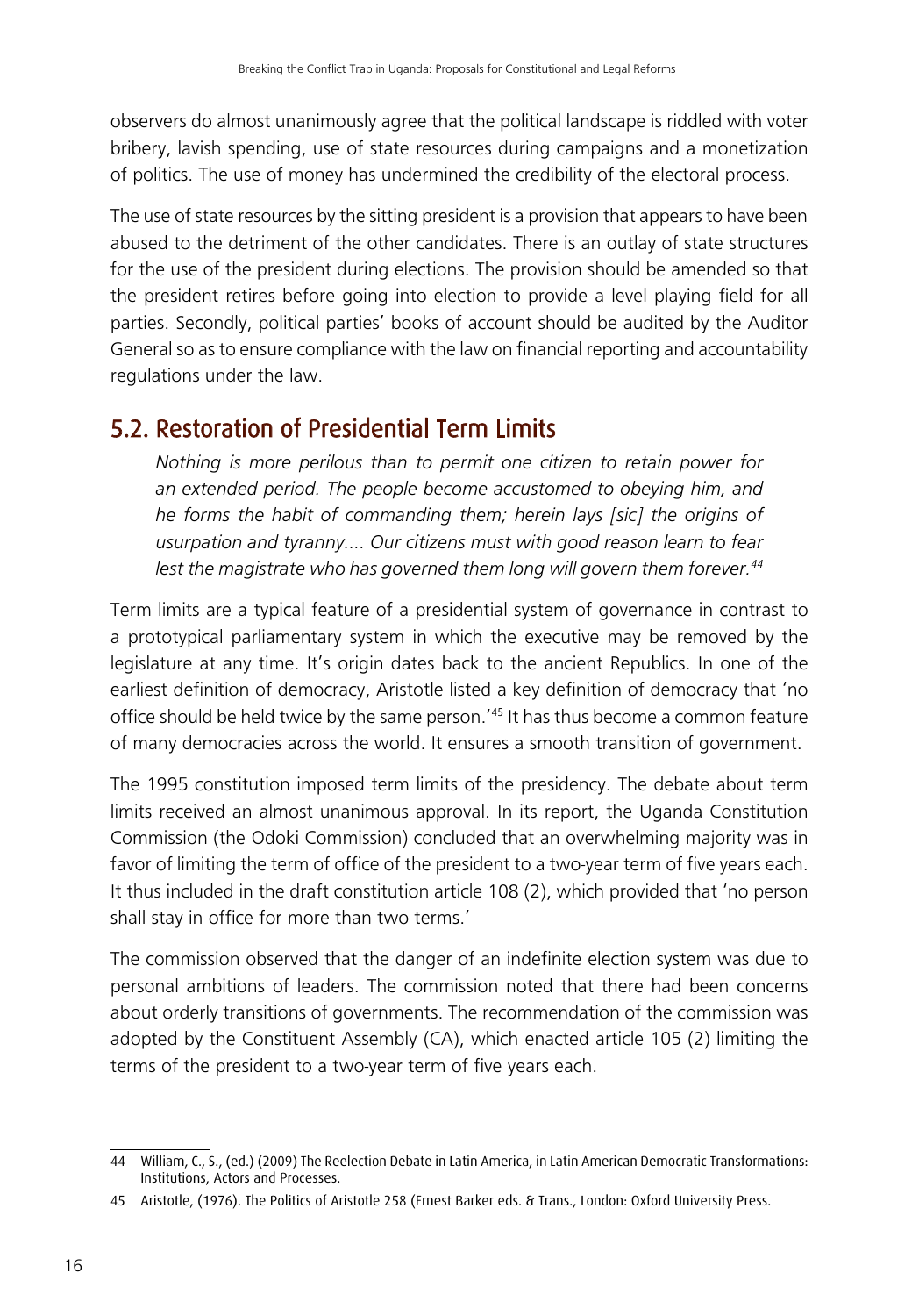The considered observations of the constitutional commission and the people of Uganda were however discarded shortly after the promulgation of the constitution when a proposal to lift presidential term limits was made by the Executive in the government White Paper. Although earlier not included in its report, the lifting of presidential term limits was subsequently included in the CRC report at the insistence of the executive. It was subsequently to form the basis of the amendment of article 105 (2) of the constitution paving way for President Museveni to contest for a third term in office in the 2006 elections.

It is important to note that the removal of term limits opened the possibility of a life presidency with all its attendant problems. Commenting on the removal of term limits, Eriya Kategaya, once considered as number two to President Museveni in the NRM leadership observed that he was shocked by the constitutional amendment. In his book, 'Impassioned for Freedom' Kategaya observed that,

*'In my naïve thinking, I believed that President Museveni will live up to the stature of a statesman and be the first President of Uganda to retire as per the Constitution and thereby set a constitutional precedent. I strongly believe that this should be done for the sake of the future stability of this country. I have spent most of my youth running up and down and even went into exile because of bad politics and I don't wish my children to experience the same problems.'*

| <b>Constitution does</b><br>not contain a two-                                                                                                                                                                                                  | Constitution contains a two-term limit on the presidency (30 countries)                                                                                                                |                                                            |                                                                                                                                                |                               |
|-------------------------------------------------------------------------------------------------------------------------------------------------------------------------------------------------------------------------------------------------|----------------------------------------------------------------------------------------------------------------------------------------------------------------------------------------|------------------------------------------------------------|------------------------------------------------------------------------------------------------------------------------------------------------|-------------------------------|
| term only provision<br>(8 countries)                                                                                                                                                                                                            | Two terms not<br>served by any<br>president<br>(12 countries)                                                                                                                          | Two-term limit was reached (18 countries)                  |                                                                                                                                                |                               |
|                                                                                                                                                                                                                                                 |                                                                                                                                                                                        | Constitution amend-<br>ment not attempted<br>(8 countries) | Constitution amendment attempted<br>(10 countries)                                                                                             |                               |
| Côte d'Ivoire<br>Eq. Guinea                                                                                                                                                                                                                     | Angola<br>Burundi                                                                                                                                                                      | <b>Benin (Kerekou)</b>                                     | Without success<br>(3 countries)                                                                                                               | With success<br>(7 countries) |
| Gambia<br>C.A.R.<br>Guinea-Bissau<br>Congo<br><b>Mauritania</b><br><b>Diibouti</b><br>D.R.C.<br>Sudan<br><b>Liberia</b><br><b>Seychelles</b><br>$(3-term limit)$<br>Madagascar<br>Zimbabwe<br><b>Niger</b><br>Rwanda<br>Senegal<br>Sierra Leone | <b>Cape Verde</b><br>(Monteiro)<br><b>Ghana</b> (Rawlings)<br>Kenya (Moi)<br>Mali (Konare)<br><b>Mozambique</b><br>(Chissano)<br>São Tomé e Príncipe<br>(Trovoada)<br>Tanzania (Mkapa) | Malawi (Muluzi)<br>Nigeria (Obasanjo)<br>Zambia (Chiluba)  | <b>Burkina Faso</b><br>(Compaore)<br>Chad (Deby)<br>Gabon (Bongo)<br>Guinea (Conte)<br>Namibia (Nujoma)<br>Togo (Eyadema)<br>Uganda (Museveni) |                               |

#### **Table 1: Third Term Amendments in Sub-Saharan Africa Since 1990**<sup>46</sup>

<sup>46</sup> See, Vencovsky, D., (2007). "Presidential Term Limits in Africa" in the Journal of Democracy Vol. 18, No. 3 July 2007.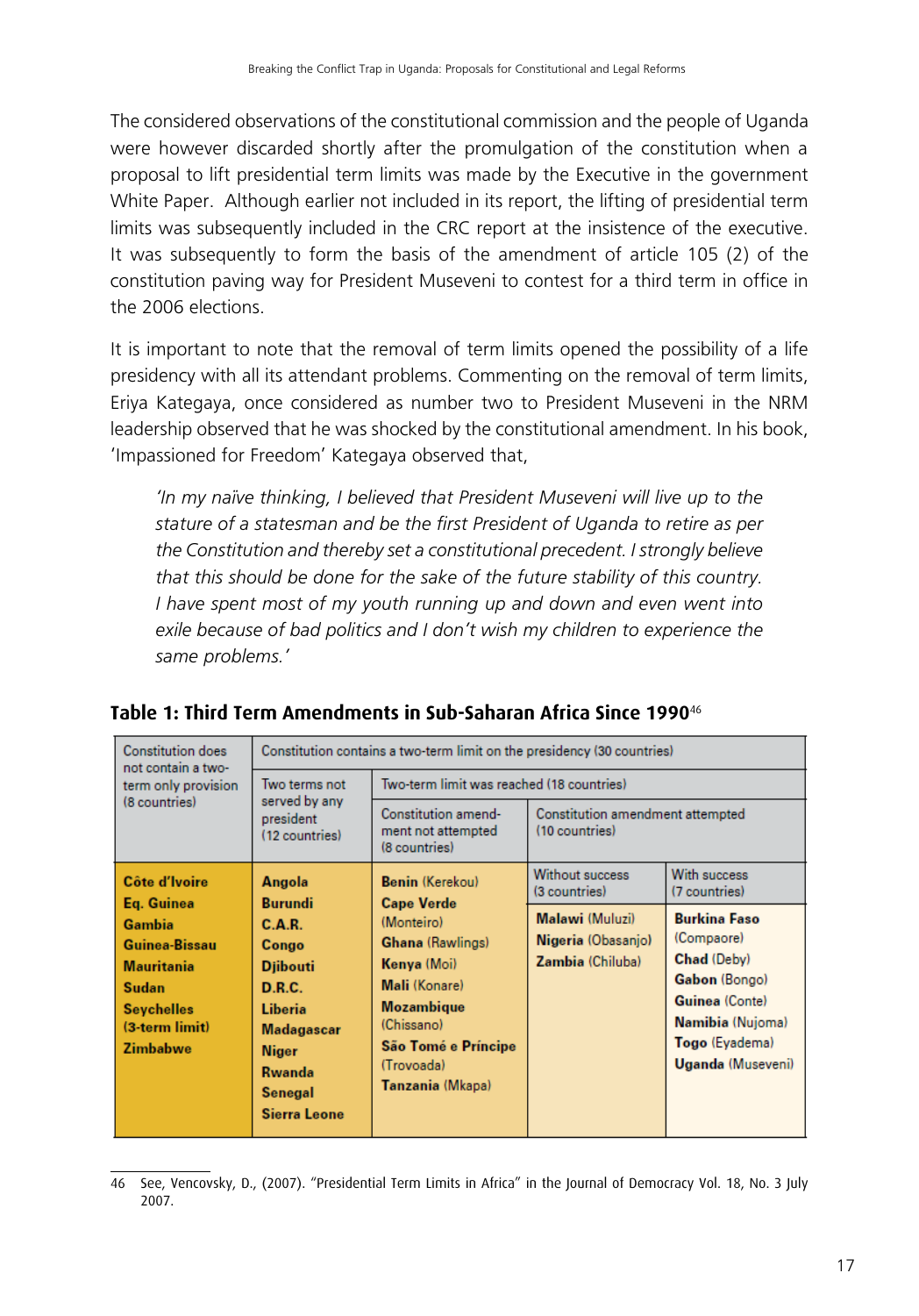The proposed constitutional amendments therefore should be able to revisit the issue of presidential term limits with the intent to restore the two presidential term limits. The two term limits has two advantages for the democratization process. First, the two-term limit has the potential of ensuring certainty that by this date a leader will leave office and this is essentially useful for proper planning. The second advantage is that term limits ensure peace, security and stability as it gives hope and possibilities to people with political interests to wait. In Africa, it has become very difficult to compete with the incumbent president for political power. They always use state resources to retain power and in the process create many enemies, which makes them fear to leave power because of possible repercussions. It is against this background that the proposed reforms should also grant general amnesty to leaders from possible prosecution, which would allow a smooth political transition.



#### **Map of Africa Showing Third Term Amendments in Sub-Saharan Africa Since 1990**

### 5.3. Separation of Powers

The other reform that will need to be considered is the separation of powers. The principle of separation of powers is premised on the basis that when a single person or group has a large amount of power, it can threaten citizens. Separation of power is a method of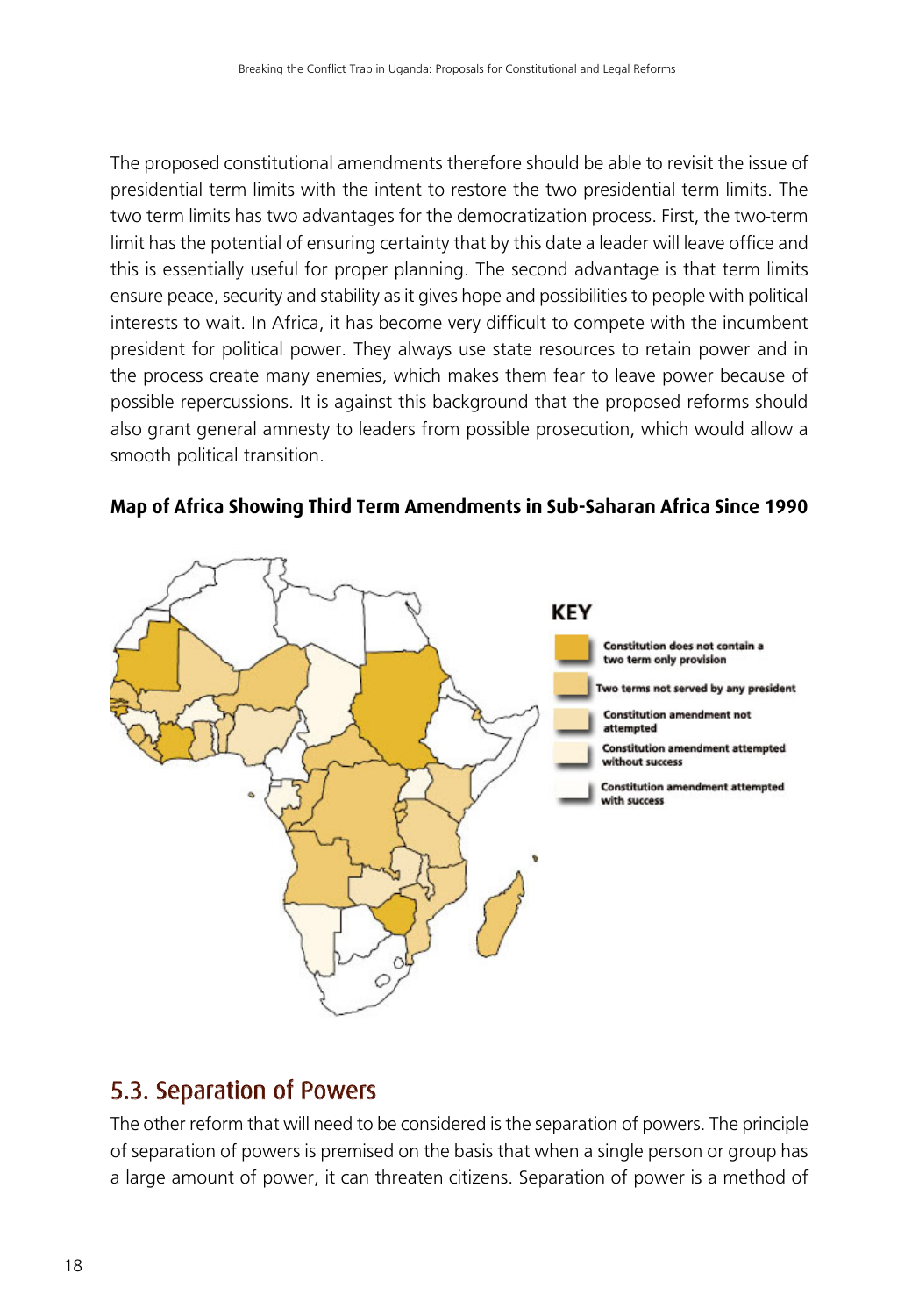checking the amount of power in any institution, individual or group's hands, making it more difficult to abuse such power. Protection of the people against misuse of power by the state itself is, in the first instance, secured when the functions of the government are kept separate and when ultimate power of the state vests with the people, who exercise it through election of representatives in regular, free and fair elections. The principle of separation of powers relates to the very heart of a constitutional government, which structures political institutions with the requisite powers and independence to make judgments that respect equal rights of free people, while at the same time promoting the public good.

Separation of powers means that the legislative, executive and judicial branches of government are independent in exercising their discretionary powers. They are essentially measures and mechanisms calculated to inhibit the tendencies for the excessive use of power and regulate the exercise of discretionary authority of the institutions of governance within the constitutional provisions and political culture of a country.

The constitution of Uganda sets out three arms of government i.e. the executive, legislature and the judiciary.<sup>47</sup> At a practical level however, it is apparent that the separation of powers between the executive and legislature is blurred. Although complete separation of power is not an attainable virtue in modern day democracies, measures to ensure its near attainment are necessary if we are to avoid an overbearing and controlling tendency by one arm of government over the other. In the Ugandan parliament, members of the executive sit, deliberate and vote on the floor of the house. Only ex-official members, appointed to cabinet from outside of parliament cannot vote but are also involved in the deliberations in parliament. With a bloated cabinet size, the same people who initiate policies and laws in cabinet, not only debate over them again in parliament but have a numerical number that makes it almost certain to pass in parliament hence fusing the legislature and executive in the performance of their functions. There is therefore an overlap in function and composition between the executive and the legislature. For instance, the president is empowered to appoint members of the cabinet from among members of parliament or any other person qualified to be a member of parliament.<sup>48</sup> Secondly, the composition of parliament includes ministers; the unelected being exofficial members of parliament.<sup>49</sup> This undermines the independence of the legislature and erodes the principle of separation of powers.

The other issue that has undermined the independence of parliament in the current political dispensation under NRM leadership is the increasing transfer of debate from the floor of the legislature to caucuses. Members of parliament are summoned by their party and they are cajoled into adopting a party position that should not be contradicted on the floor of the house. If one contradictes the party position, they are labeled 'rebel

<sup>47</sup> Chapters 6, 7 and 8 of the Constitution of Uganda 1995.

<sup>48</sup> Article 113 (1) of the Constitution of Uganda. 1995.

<sup>49</sup> Article 78 (1) (d). op cit.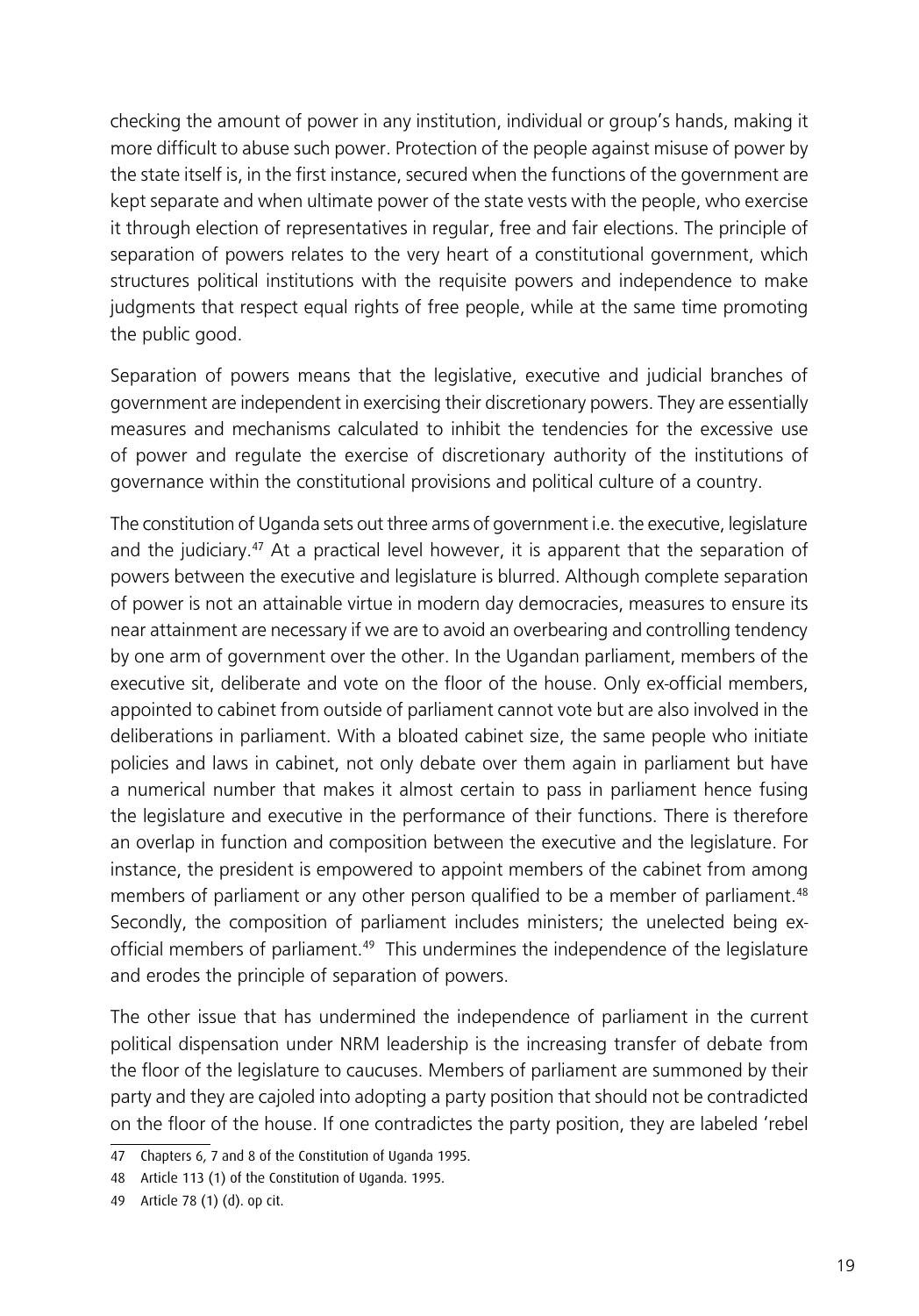MPs' – a term that almost pushes the MPs to the disliked column of the party. The NRM party has particularly been guilty of this because of its large numbers in parliament.

While caucusing is not a bad idea for considering various mutual interests, its practice since the return to multiparty politics in Uganda has had the effect of not only undermining the role of parliament but raised the question of representation. It has raised the debate on whether MPs represent their parties or the interests of their constituents. There will be need to resolve this question through a constitutional amendment providing clearly the relations between parliament and caucuses. A clear provision should be provided for MPs not to be bound or restricted in the conduct of their functions by decisions of caucuses. This is because MPs represent their constituents, both those who have voted for them and those who have not voted for them. They do not represent political parties or caucus interests. Parties are merely a vehicle for attainment of that end.

The second challenge for the independence of both parliament and Judiciary has to do with the overbearing influence of the presidency over parliament and the judiciary. Whenever the president wants a government decision to pass, he uses all possible ways to succeed instead of investing in rigorous sometimes frustrating ways of negotiations that characterize democratic processes. In recent days, most critics have complained of staffing Judiciary with people who are politically linked to the ruling NRM party. The appointment of the so-called carder judges would ultimately undermine the independence and integrity of the courts of law and rule of law. The allegation of interference by the Executive in the independence of Judiciary has also been voiced by the Chief Justice, Benjamin Odoki who recently decried the magnitude of such interference. The Chief Justice for example cited the State's refusal to obey and enforce decisions of courts of law. To this end, there is need to provide more scrutiny and transparency in the appointment of judicial officials with a view of insulating them from undue interference by the executive.

An attempt by two members of parliament, the Hon Mughisha Muntu and Hon Onapito Ekomolit to move a motion that bars MPs from being appointed ministers was defeated in the  $6<sup>th</sup>$  Parliament. There is need to revisit the Onapito/Muntu motion during the proposed constitutional reform process so as to give the principle of checks and balances any meaning in the constitutional framework.

## 5.4. Role of the Army in Elective and Partisan Politics

The constitution provides that the Uganda People's Defence Forces (UPDF) shall be non-partisan, national in character, patriotic, professional, disciplined, productive and subordinate to civilian authority.<sup>50</sup> This provision would presuppose that the army should not get involved in partisan politics much less in a multiparty political system. And yet, the very same constitution makes the army part of the legislature.<sup>51</sup> The presence of the army in a largely partisan parliament raises concerns on whether the army is indeed non-

<sup>50</sup> Article 208 (2) of the Constitution of Uganda 1995.

<sup>51</sup> See, Article 78 (1) (c) of the Constitution of Uganda 1995.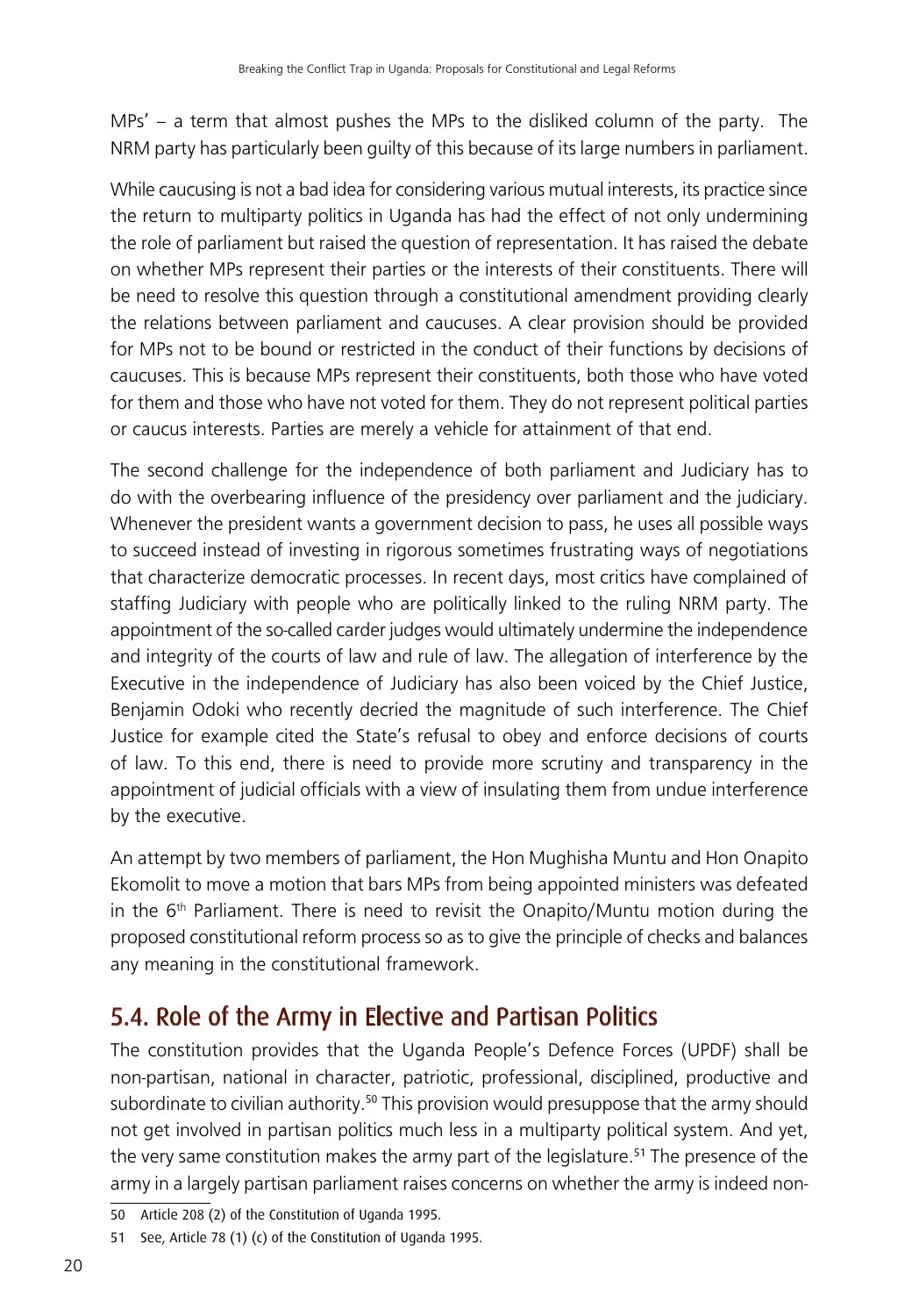partisan. Most critical is that MPs representatives of UPDF are on record for always siding with the executive positions in parliament, which puts into question their independence and neutrality. Compared to past armies in Uganda, the UPDF is highly reputed to be a disciplined army.

However, since the return of political pluralism, its role in elections where some officers committed some electoral abuses raise the question of sustainability of their discipline and professionalism. Most crucially, the UPDF has continued to dominate the political life of Uganda and if not controlled could become a single most threat to democracy. While their presence in parliament was motivated by the desire to regulate and control them, their partisan nature dashes these expectations. Consequently, it is proposed that the UPDF should be phased out of parliament to protect them from partisan politics. Alternatively, the army representatives could be retained in parliament without voting powers or the right to debate any partisan issue to avoid being drawn into divisive politics.

## 5.5. Size of Parliament

The current 9th Parliament has 375 MPs representing various constituencies around the country. Going by the size alone, this Parliament is too large and an expensive burden to the taxpayers. Ironically, it continues to increase with the trend of creation of new districts which to a large measure serves political expedience rather than ensuring effective legislative representation. The creation of districts has been justified on the basis of striving to bring services nearer to the people. Yet in most cases, the creation of some districts has not been translated into improved service delivery but rather loss of revenue to the mother district, increased public administration expenditure and conflicts over district borders that always follow the ethnic divide which constrain service delivery. Most noteworthy is that the creation of a new district would mean an additional woman member of parliament.

Structurally, the parliamentary building was built to accommodate only 80 MPs but now has to accommodate 375 MPs leading to most of them never attending the sessions. But more importantly than the sitting capacity of the house, the quality of representations is impeded by the near crowd in the house. It makes it difficult for the speaker to conduct effective business and provide space for effective and meaningful deliberations by all MPs. The parliament is simply too big, an unnecessary burden of the taxpayers and does not provide effective representation of the people of Uganda. Consequently, it is recommended that the size of Parliament should be reduced and that constituencies of members directly elected should be based on a population quota of two hundred thousand (200,000) people per constituency as was originally proposed by the Constitutional Review Commission. A small, well-equipped and facilitated Parliament will be able to be effective and to exert its independence.

Also related to the size of Parliament is the remuneration of members of Parliament. The current status quo is that MPs should determine their emoluments. Experience has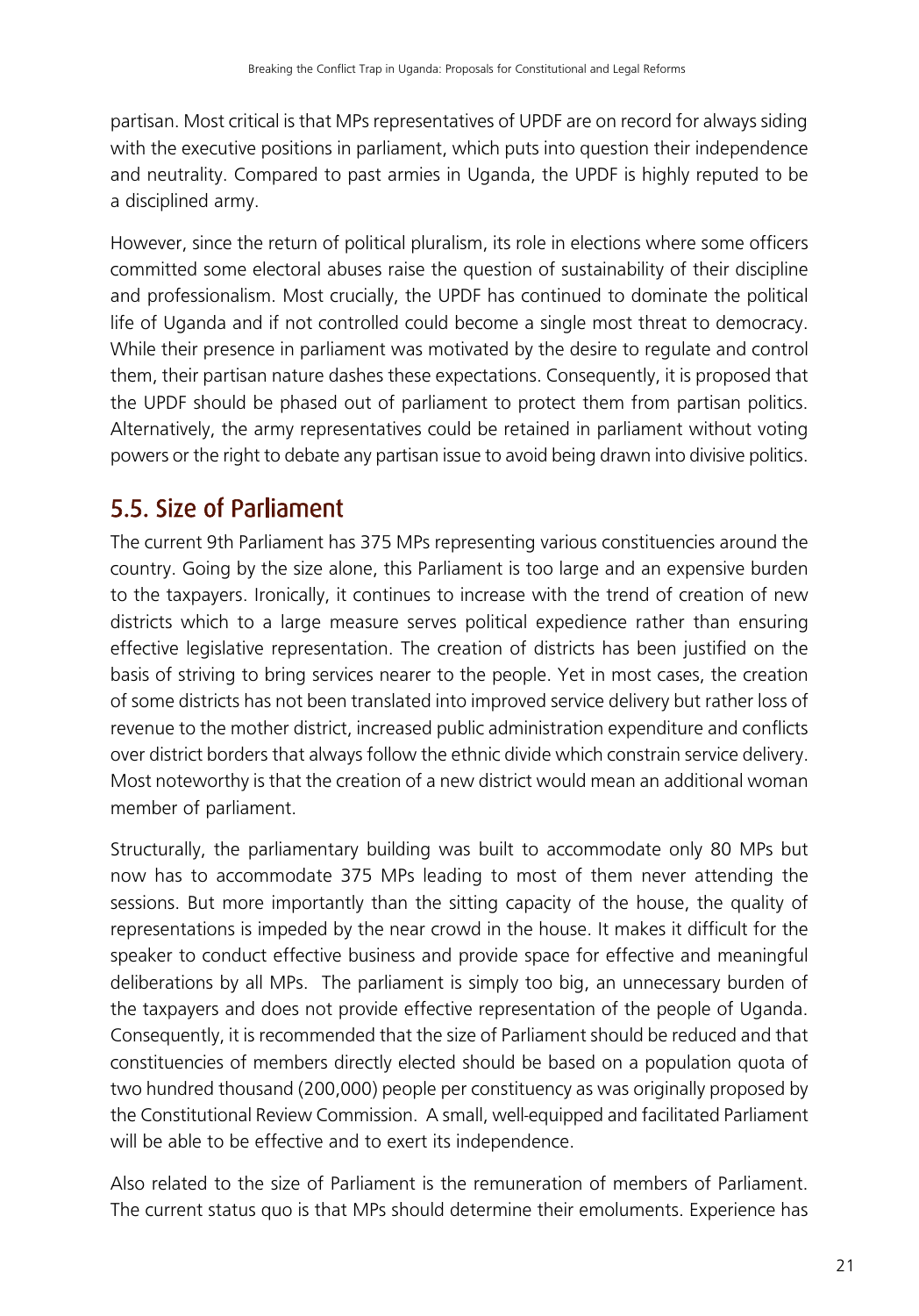shown that it is not easy for MPs to rationally determine their remuneration without provoking public anger and loss of trust among the citizens which also impacts on their performance. Consequently, it is proposed that MPs remuneration should be determined by an independent commission.

## 5.6. Establish a Two Chamber/Bi-Cameral Parliament

A two Chamber or Bi-Cameral Parliament is being proposed as one of the safe guards for the principle of separation of powers particularly, the independence of parliament. Most crucially for Uganda as a conflict prone country, a two chamber parliament is likely to act as a conflict management mechanism, stabilize and set the country on a path to durable peace. The ideas on which bicameralism which is the practice of having two legislative or parliamentary chambers is based can be traced to the theories developed in the Ancient Sumer and later Greece, ancient India and Rome.<sup>52</sup> Recognizable bicameral institutions first arose in medieval Europe where they were associated with separate representation of different estates of the realm. For example, one house would represent the aristocracy and the other would represent the commoners. The framers of the Constitution of the United States of America also favored a bi-cameral legislature. The idea was to have the Senate that was wealthier and wiser. The Senate was created to be a stabilizing force, knowledgeable and more deliberate – a sort of republican nobility- and a counter to what Madison saw as the 'flickleness and passion' that could absorb the House.<sup>53</sup>

Madison further noted that the use of the Senate is to consist in its proceedings with more coolness, with more system and more wisdom than the popular branch (lower house or congress). This argument led the framers of the US Constitution to grant the Senate prerogative in foreign policy, an area where steadiness, discretion, and caution were deemed very important.<sup>54</sup> Initially, the Senate was chosen by state legislators, and the Senators had to possess a significant amount of property in order to be deemed worthy and sensible enough for the position. In 1913 the 17th Amendment was passed which mandated that Senators would be elected by popular vote rather than chosen by the State legislatures. In the case of America, a rationale was invented for bicameralism in which the upper house (Senate) would have states represented equally, and the lower house would have them represented by population.

The relationship between the two houses varies from country to country. In some cases both houses have equal power, while in others one house is clearly superior in its powers. There are two schools of thought about bi-cameralism. Critics believe that bicameralism makes meaningful political reforms more difficult to achieve and increases the risk of gridlock especially in cases where both chambers have similar powers.<sup>55</sup> Proponents of

<sup>52</sup> http://en.wikipedia.org/wiki/Bicameralism, [accessed on 13/10/2011].

<sup>53</sup> Bicammeralism; http://www.absoluteastronomy.com/topics/Bicameralism [accessed on 13 October 2011]

<sup>54</sup> http://en.wikipedia.org/wiki/Bicameralism, [accessed on 13/10/2011].

<sup>55</sup> http://www.pogar.org/publications/other/undp/legis/chambers.pdf [accessed on 14 October 2011].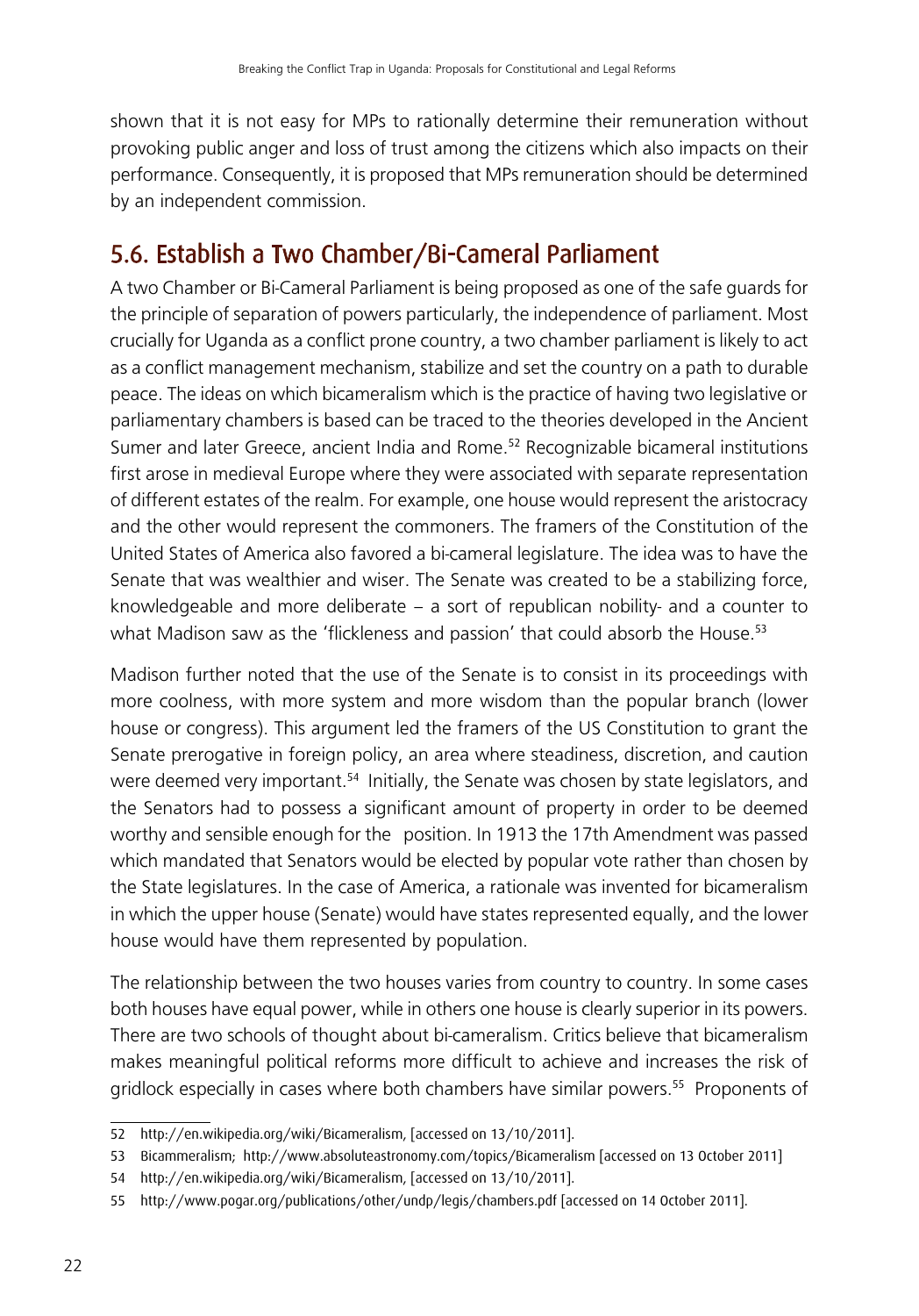bicameralism argue that the merits of the checks and balances provided by the bicameral model help to prevent the passage into law of ill-considered legislation. Kenya, Rwanda, South Africa and Burundi have both houses. Other countries with bicameral legislatures are USA, Canada, Argentina, Australia, Brazil, Germany, India, Switzerland etc.

In the United States, Australia, Mexico each state is given the same seats in the upper house. While the difference in population size is taken into account, deliberate effort is taken to ensure that smaller states are not overshadowed by larger states which have more representation in the lower house.

## 5.7. Election of Senators

In Uganda, the election of Senators could borrow from the Canadian model. In Canada, Senators are not elected by all the voters but are elected by the Governor General on the advice of the Prime Minister. The Senate does not originate most legislation although a small fraction of government bills are introduced in the Senate and Senators may introduce private members bills in the same way as MPs.<sup>56</sup> The Senate acts as a chamber of revision; almost passing legislation approved by the House of Commons made up of MPs who are elected. In bi-cameral systems, the Senate must pass legislation before it becomes law and can therefore act as a wise facilitator. Senate does not have to endure the accountability and scrutiny of parliamentary elections. In Germany and India, the upper houses are more closely linked with the federal system and are either appointed or elected directly by the governments or legislatures. The Indian upper house does not have the states represented equally, but on the basis of their population.<sup>57</sup>

It should be noted that bicameralism exists in countries that are not federations where the upper houses representation is based on territorial basis. A good example of a country with a bi-cameral system is South Africa where the National Council of Provinces has its members chosen by each Province's legislature.<sup>58</sup> Many bicameral countries that have unitary systems such as Netherland, Philippines and Republic of Ireland, the upper house generally focuses on scrutinizing and vetoing the decisions of the lower house.

## 5.8. Why a Bicameral system for Uganda?

Uganda is a conflict prone country. For most of the 49 years of Uganda's independence, the country has experienced protracted violent conflicts with the LRA conflict as the longest and still going on. While, there are quite a number of underlying causes of the conflicts in Uganda, lack of constitutionalism and rule of law is central to the history of violent conflicts and political instability in Uganda. Secondly, right from independence

<sup>56</sup> Bicameralism- Wikipedia, the free encyclopedia, available at: http://en.wikipedia.org/wiki/Bicameralism, Accessed on 13/10/2011.

<sup>57</sup> Second Chambers Overseas, Available at: http://www.ucl.ac.uk/spp/publications/unit-publications/40.pdf Accessed on 13/10/2011.

<sup>58</sup> Bicameralism- Wikipedia, the free encyclopedia, available at: http://en.wikipedia.org/wiki/Bicameralism, Accessed on 13/10/2011.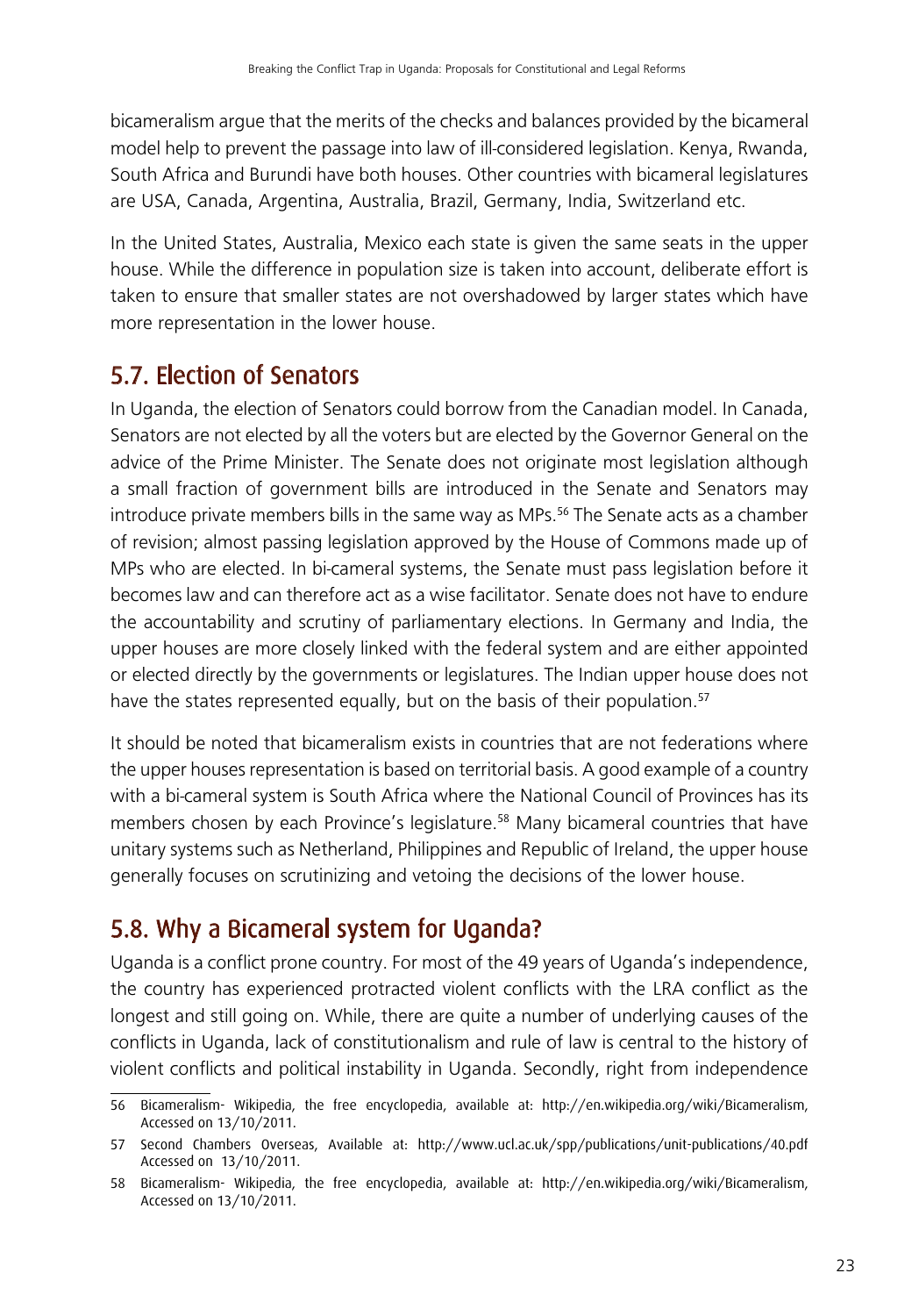in 1962, almost all leaders have pursued the winners take it all model which has meant political exclusion of some people from power forcing some to pursue armed struggle to access political power. Thirdly, the first independence constitution provided a federal arrangement for the four kingdom areas, which were abolished in 1966 together with the constitution. The spirit of federalism especially in Buganda that had tasted its benefits continues to hover around and remains a challenge to national peace and stability.

More so, while the current constitution provides for the principle of separation of powers, in practice, government has greatly undermined and eroded the independence of both parliament and judiciary. The bicameral system is intended to strengthen the independence and protect the sanctity of parliament. Apart from the bicameral system offering checks and balances to the executive and judiciary, the system will act as a conflict management mechanism to prevent future conflicts that bedevil the country's stability. Most crucially, a bicameral system will help to utilize the country's eminent elder statesmen and women who are accomplished and wise enough to provide guidance to the country.

### 5.9. Denial of Bail to Rioters, Rapists and Treason Suspects

In May 2011, President Museveni indicated his intention to introduce amendments to the Constitution to deny bail to rioters, treason, rapists and economic saboteurs. This announcement followed a series of demonstrations that rocked Kampala city following the increase of food and fuel prices in the country. Most political observers think that government intends to use the legislation to harass political opponents and trample on peoples human rights. Other people have interpreted such a move as a desire to rule by law and not by rule of law. In any case, rule by law means that the government can pass a draconian legislation and use them to infringe on their fundamental human rights.

### 5.9.1. The Right to Bail

In Uganda, the right to bail stems from Article 23(6) of the Constitution of Uganda 1995. The constitution provides that every person accused of criminal offence has a right to apply for bail. In this case, bail is a fundamental right of any accused person. The right to bail is well stipulated in article 9(3) of the International Covenant on Civil and Political Rights which provides inter alia that anyone arrested or detained on a criminal charge shall be brought promptly before a judge or other officers authorised by law to exercise judicial power and shall be entitled to a trial within reasonable time or to release.

The rationale for granting bail is based on the provisions of Article 28(3)(a) of the 1995 constitution and Article 7 (1)(b) of the African Charter on Human & People Rights that presume every person accused of a criminal offence is innocent until proven guilty or until he pleads so.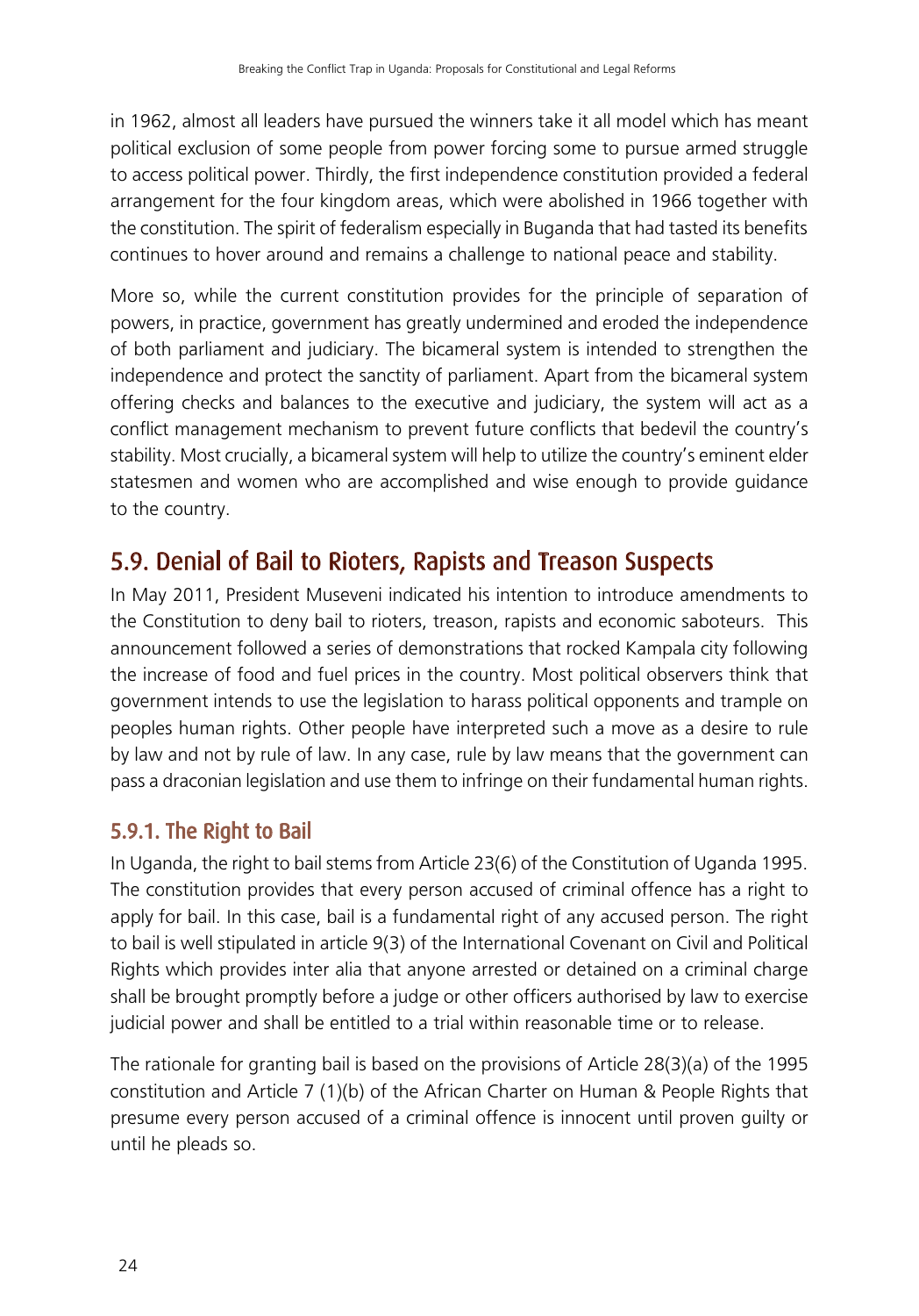These provisions of international law provide a very strong safeguard to the right to bail whereby any variance in relation to the above provisions directly contravenes international law to which Uganda is a signatory. However while the accused has a right to apply for bail, he/she has no right to be granted bail. It is a contentious issue as to whether the courts are mandated to grant bail applications. In Uganda v Dr. Kizza Besigye<sup>59</sup> the court ruled that under article 23(6)(a) the accused is entitled to apply for bail. The word "entitled" creates a right to apply for bail and not a right to be granted bail. The word" may" creates discretion for the court to grant or not grant bail.

Similarly in Florence Byabazaire v Uganda, Justice Akiiki Kiiza reiterated that the accused person has no automatic right to bail but rather the accused has a right to apply for bail and article 23(6) confers discretion on court to decide whether to grant bail or not to grant it.

### 5.9.2. The net effect of the recent proposal by Government

The proposal would go against national and international laws on the established principles of bail. The proposal will create legislation directed to particular citizens and as such would encroach on their rights which is contrary to the principle of rule of law. The rule of law requires compliance by the state with its obligations under international law.

Commenting on the proposed constitutional reforms to deny bail to suspected economic saboteurs, rapists and treason suspects some constitutional experts have observed that,

*If the automatic right to bail is removed it will affect several other rights such as freedom of movement, right to life (broadest sense), freedom of speech and many others. It will also run against the spirit and letter of the constitution which reminds us to recall our history of tyranny and dictatorship in order not to repeat it.<sup>60</sup>*

In the process of ensuring rule of law, it is important that government must ensure a balance between protecting the rights of the accused and ensuring that justice is done to uphold rule of law and equitable justice that builds public confidence in criminal justice system.

By and large, bail for suspects is a fundamental right of an accused person which should be exercised judiciously. The right to bail was firmly developed in the spirit of the 1995 constitution. In the event that government succeeds in amending the constitution to achieve its objective, the move would greatly undermine the independence of Judiciary but most importantly it may erode people's confidence in the legal system and could result into increased criminality and violence.

<sup>59</sup> Uganda v Kizza Besigye Constitutional Ref 20 of 2005.

<sup>60</sup> http://www.monitor.co.ug/OpEd/Commentary/-/689364/1167104/-/139mljdz/-/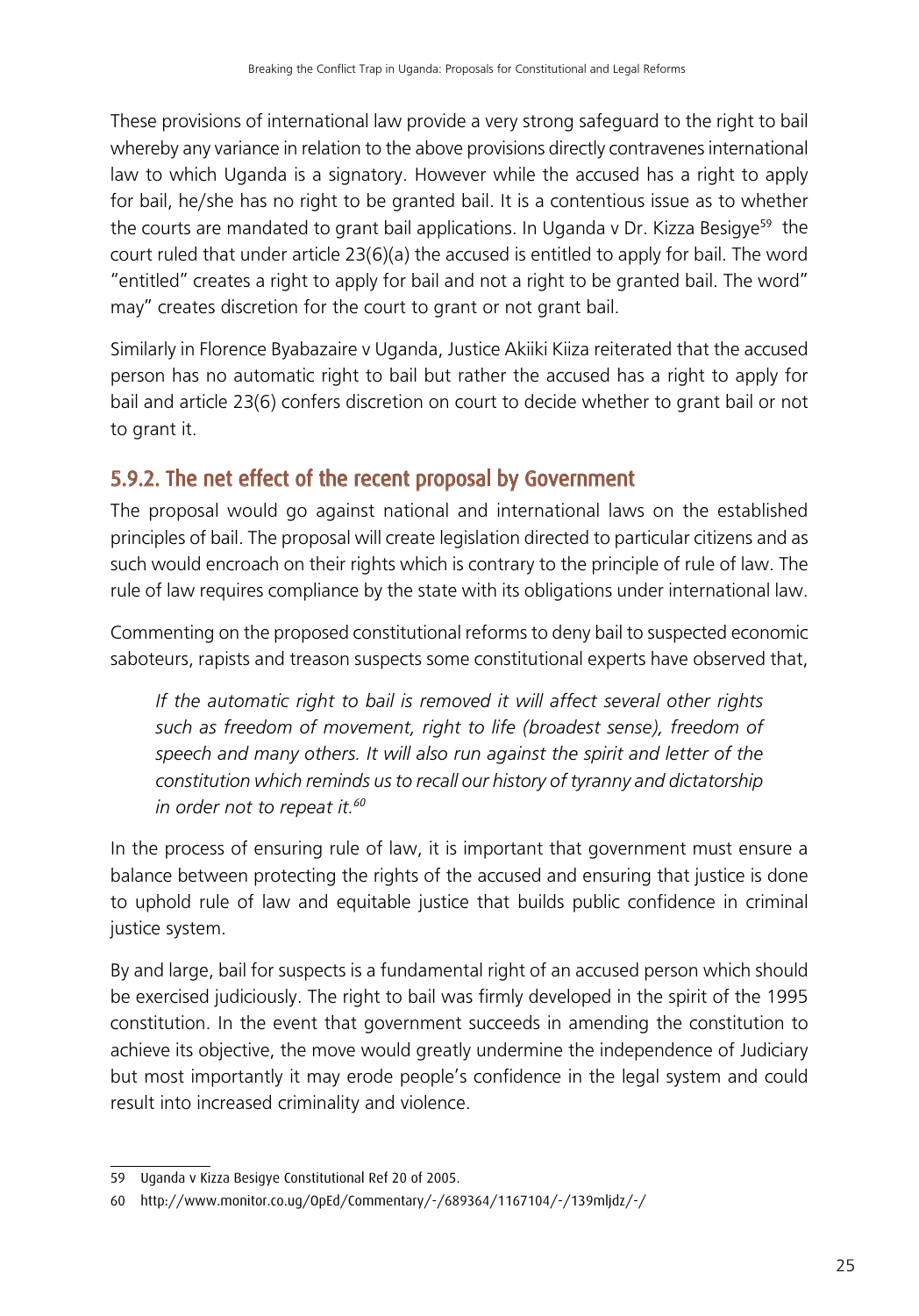# **6.** Locating Constitutional Reforms in the Context of East African Community

Uganda is a member of the East African Community. The East African Community treaty provides for the establishment of a political federation.<sup>61</sup> In terms of constitutionalism, the treaty provides that 'in order to realize the objectives of the EAC, the Treaty directs partner states to observe fundamental principles such as good governance, which includes adherence to the principles of democracy; the rule of law; accountability; transparency; social justice; equal opportunity; gender equality, and the recognition, promotion and protection of human rights, in accordance with the provisions of the African Charter on Human and Peoples Rights.<sup>62</sup>

The need to harmonize the legal framework within the community will be central to the achievement of a political federation. Further, the harmonization of the broader constitutional framework in each of the federating states is also crucial. To this end, any constitutional reform must as of necessity take into account the regional constitutional development in the partner states.

The developments in the region indicate a move towards a more independent electoral commission, presidential term limits and creation of a more independent judiciary. These developments cannot be ignored in the process of amending the constitutional order in Uganda if we are to move towards a political federation. After its traumatic and violent experience arising from election violence, Kenya has undergone a comprehensive constitutional reform with fundamental changes in its constitutional order. One of the key reforms is the establishment of an independent Electoral Commission.<sup>63</sup> Tanzania has had the most relatively stable electoral process over the years providing for free and fair elections and ensuring an orderly transition of governments.

The other important matter for the constitutional development in the region is the question of presidential term limits. The new Kenyan constitution provided for a two-term presidency of five years each.<sup>64</sup> Similar provisions are contained in the constitutions of Rwanda,<sup>65</sup> Tanzania and Burundi. While Rwanda will see a transition of power when the term of President Kagame ends, Tanzania has had many transitions in terms of presidents that have been peaceful. The challenge for Uganda, the country has never had

<sup>61</sup> Article 5 of the Treaty for the Establishment of the East African Community (as amended on December 14, 2006 and August 20, 2007)

<sup>62</sup> Article 6 (d) of the Treaty for the Establishment of the East African Community (as amended on December 14, 2006 and August 20, 2007).

<sup>63</sup> See chapter seven of the Kenyan Constitution 2010.

<sup>64</sup> See article 146 (2) and article 136 (2) (a) of the Kenyan Constitution 2010.

<sup>65</sup> Article 101 of the Rwanda Constitution 2001. The Rwandan constitution is even more emphatic and provides that 'under no circumstances shall a person hold the office of President of Republic for more than two terms.'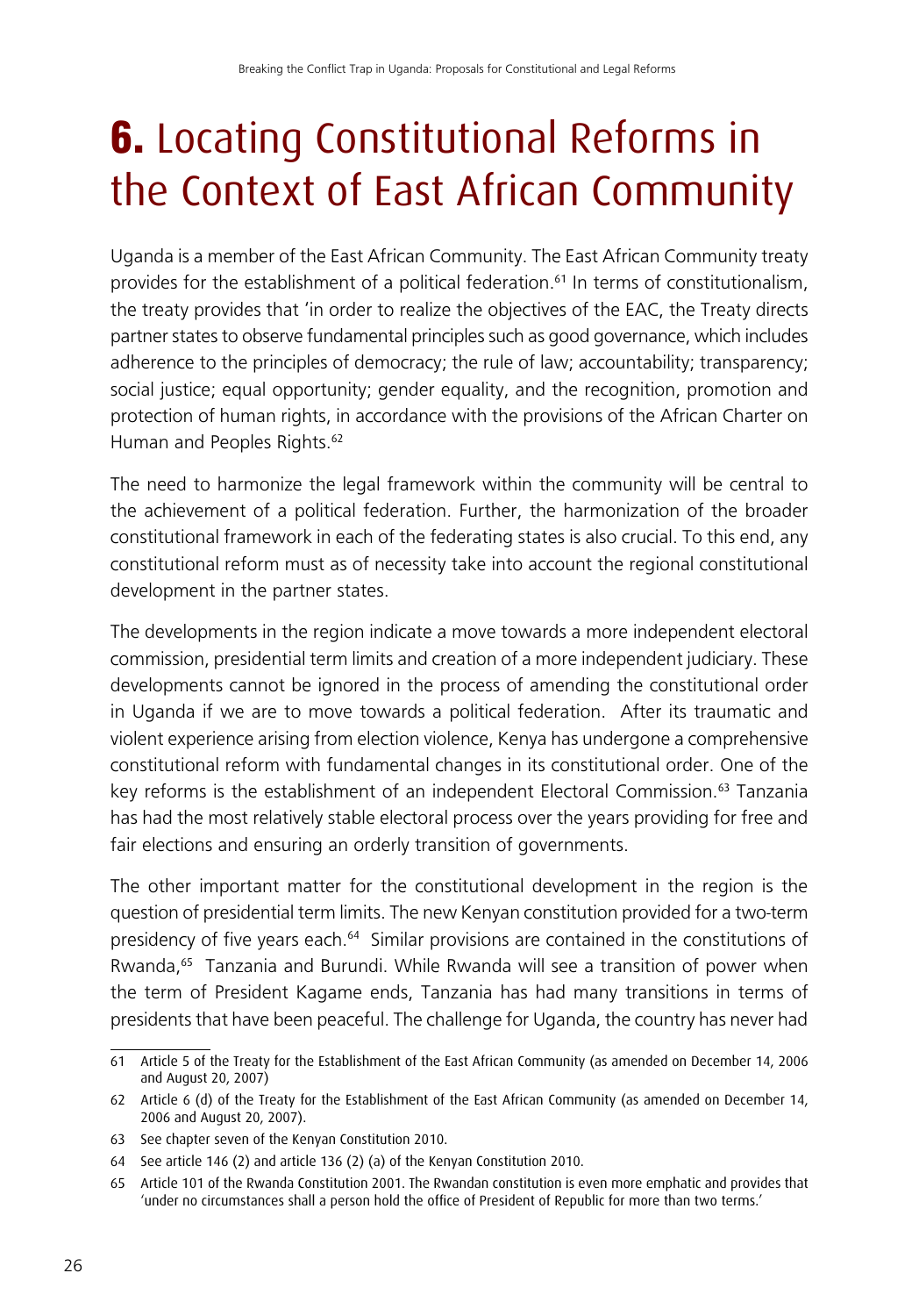any peaceful transition from one president to another and many people wish to see that happen under President Museveni. Currently, President Museveni is the longest serving head of state in the region and most observers predict that if the political transition is not well handled, it could plunge the country into political violence.<sup>66</sup>

The other regional trend that is worth noting is the matter of separation of powers between the executive and the legislature in order to ensure checks and balances. The Kenyan constitution is very instructive. It has provided a clear delineation of roles and responsibilities between the executive and the judiciary. It should also be noted that among all the five member countries of the EAC, Uganda is the only country without presidential term limits.

The preamble to the EAC treaty recognizes the lack of participation by civil society and the private sector as one of the reasons for dissolution of the original East African Cooperation. The Treaty therefore provides for the creation of opportunity for civil society and private sector participation. In Chapter 25, the Treaty emphasizes the "creation of an enabling environment for the private sector and the civil society", "strengthening the private sector"; and providing for "cooperation among business organizations and professional bodies".

The desire to involve civil society in the affairs of the EAC is further given effect by Article 7, which describes civil society as one of the crucial actors in the EAC. Article 127 envisages the creation of an enabling environment for both civil society and the private sector to participate in the affairs of the Community and specifically demands the promotion of the roles of non-governmental organizations (NGOs).

Civil Society will therefore be crucial for the success or failure of the EAC to execute its mandate. The creation of linkages and development of common programs and strategies under the EAC framework in order to shape the political and democratic developments in the region will be essential. The proposed constitutional reform process driven by civil society to a large extent falls into the framework of the EAC. It is hoped that government of Uganda that has been at the forefront of fast-tracking the EAC integration will embrace this initiative and support it for it to succeed.

## 7. Conclusion

In this paper, we have stated the case for constitutional reforms in Uganda which is mainly intended to deepen the democratization process and consolidation of democracy. The paper has analysed the constitutional history of Uganda to demonstrate the need for democratization and steer the country away from a history of violence and political

66 Barkan, D. J. (2011) Uganda: Assessing Risks to Stability. A report of the CSIS Africa Program, June.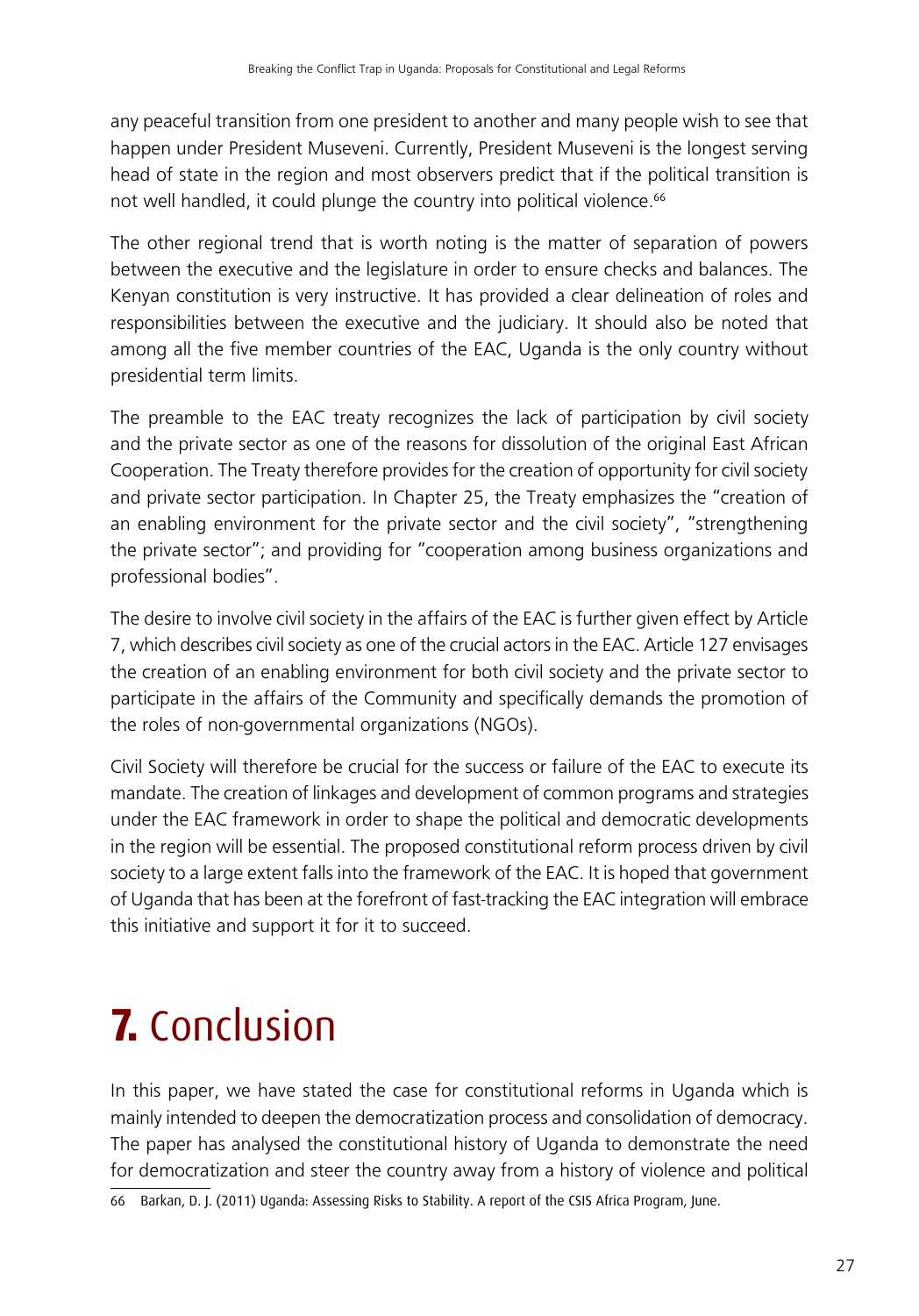anarchy. The paper identified and analysed constitutional issues for reform and justified these reforms in the context of regional integration. It is proposed that while this initiative is driven by civil society, it must be owned by government since it has the constitutional mandate to review the constitution. We propose a participatory, inclusive and people centred process that will not only deliver an amended constitution but also issue based civic education to the citizens.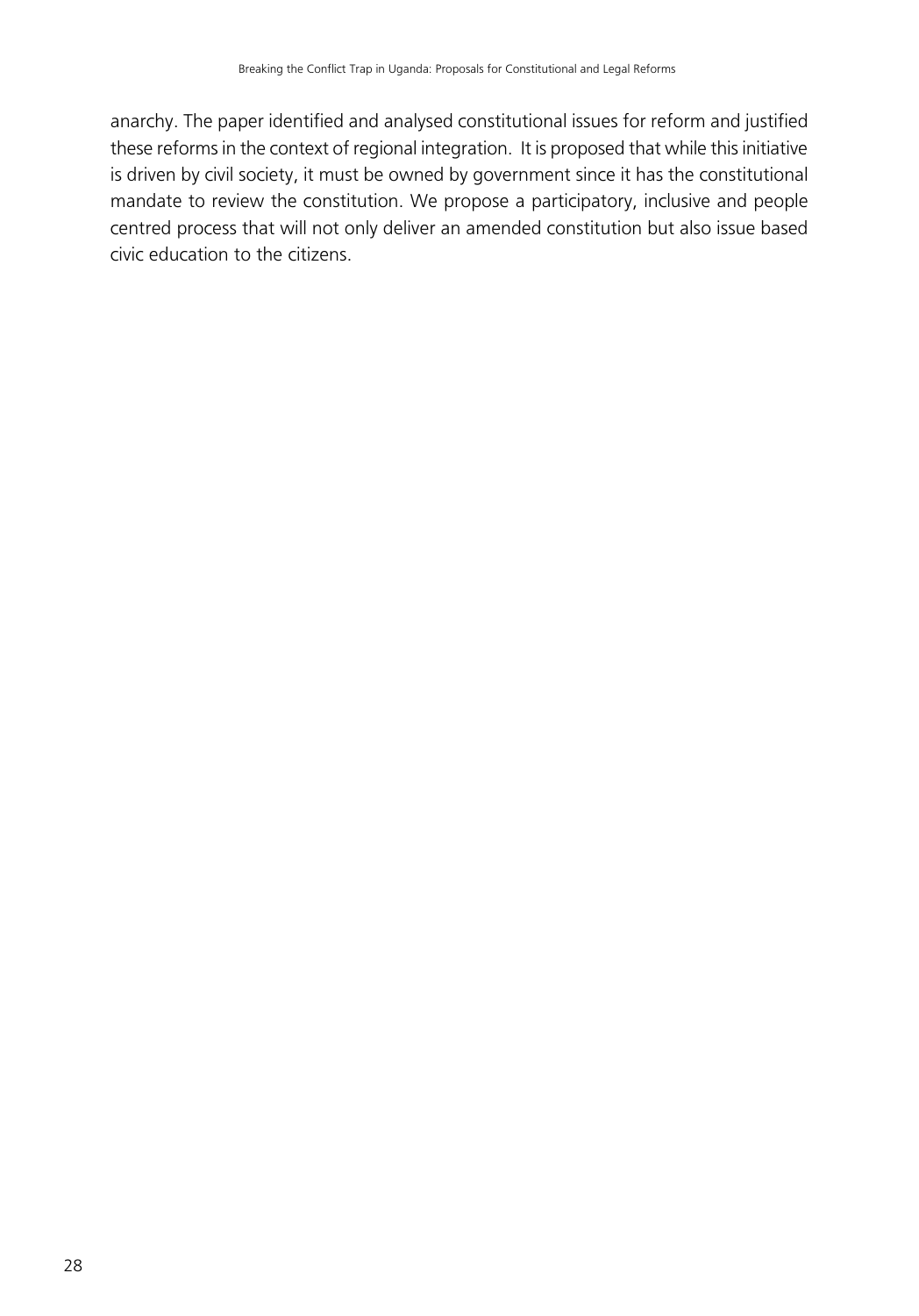# References

### Text Books & Articles / Journals

Aristotle, The Politics of Aristotle 258 (Ernest Barker eds. & Trans., Oxford University Press 1976

Barkan, D. J. (2011) Uganda: Assessing Risks to Stability. A report of the CSIS Africa Program, June.

Bret, E.A, State Failure and Success in Uganda and Zimbabwe; The Logic of Political Decay and Reconstruction in Africa, Crisis State Research Centre (LSE), Working Paper No 78, Series

European Union, Election Observation Mission Report, March 2011

Francis, J. D. (2008) Peace and Conflict in Africa, London: Zed Books.

Gebreworld, B. (2008) Democracy and Democratization in Africa, New York: Zed Books

Golooba-Mutebi, Fredrick, *Collapse, War and Reconstruction in Uganda; An Analytical Narrative of State Making*, Crisis State Research Centre (LSE), Working Paper 27, Series No. 2

G.W Kanyeihamba, Constitutional and Political History of Uganda; From 1894 to Present, 2nd Edition (2010)

Huth, P.K. & Allee, T.L. ( 2002) The Democratic Peace and Territorial Conflict in the Twentieth Century, Cambridge: Cambridge University Press.

Karugire, Samwiri, A Political History of Uganda

Kritz, N. J. (2001) The Rule of Law in the Post conflict Phase; Building a Stable Peace, in, Crocker, C. A. (eds.), Turbulent Peace, The Challenges in Managing International Conflict, Washington: United States Institute of Peace.

Mahmood Mamdani & Joe Oloka Onyango (eds.), Studies in Living Conditions, Popular Movements and Constitutionalism

Makara, Sabiti, *Deepening Democracy through Multipartyism:* The Bumpy Road to Uganda's 2011 Elections, at p. 91 AfricaSpectrum2/2010:81-94 (also available online at www.africa-spectrum.org)

Mukholi, D.; A Complete Guide to Uganda's Forth Constitution; History, Politics and the Law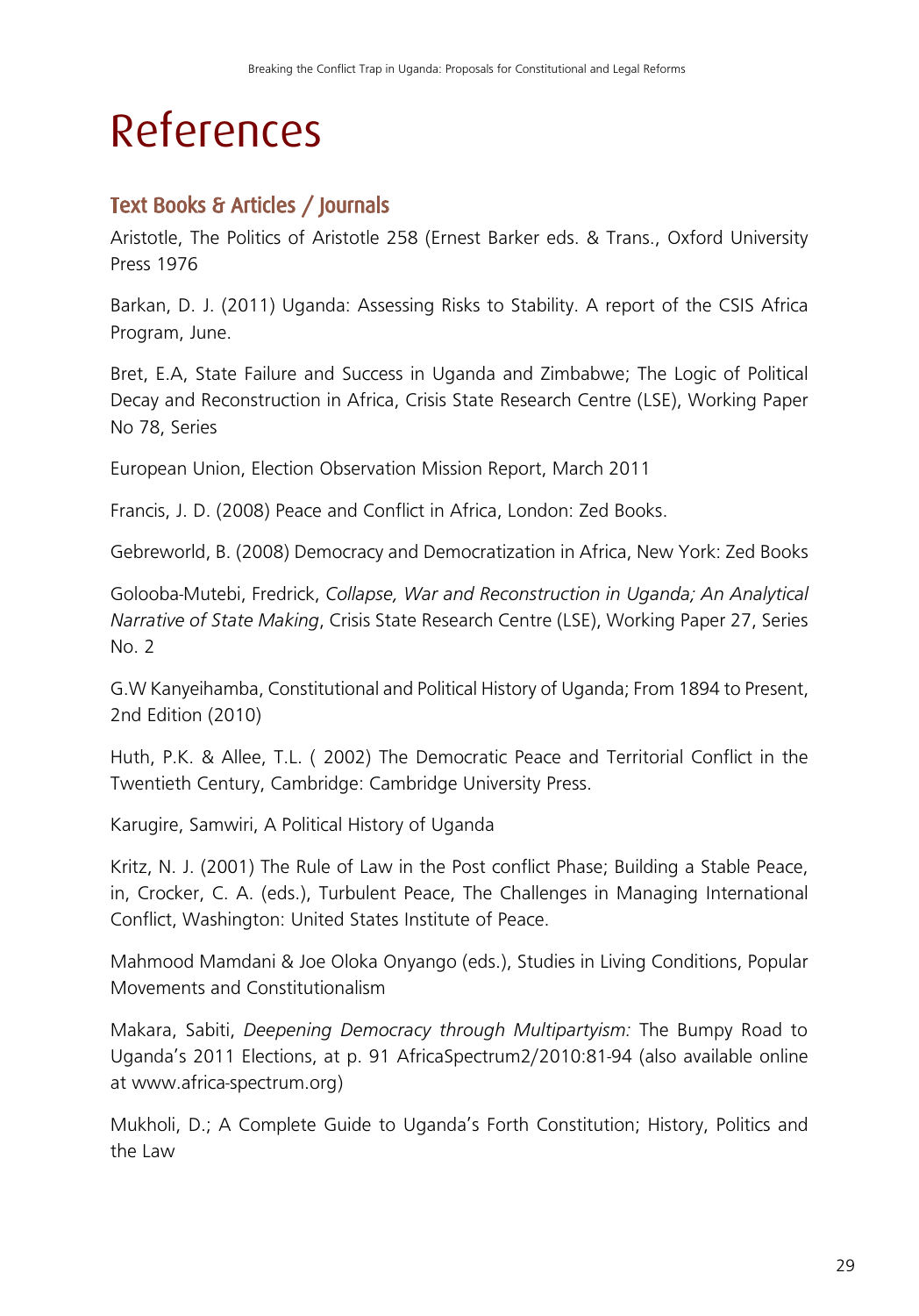Ndulo, M., (2009) Rule of Law Programs; Judicial reform, Development and Post Conflict Societies, ANLEP Working Paper No. 2, Available at: www.sum.uio.no/research/networks/ anlep, Accessed on 25/8/2011.

Oloka-Onyango, J., Liberalisation Without Liberation: Understanding the Paradox of the Opening of Political Space in Uganda, Rights Democratic Working Paper Series No.2 of 2005

Oloka-Onyango, J., Judicial Power and Constitutionalism in Uganda: A Historical Perspective, in Mahmood Mamdani & Joe Oloka Onyango (eds.), Uganda Studies in Living Conditions, Popular Movements and Constitutionalism, Jep Book 2

Onyango-Oloka, J., From Whence We Come and Where Exactly are we Going? The Politics of Electoral Struggles and Constitutional [Non] Transition in Uganda, Rights Democratic Working Paper Series No.1 of 2005

Wengi, R.,O., (1994) Founding the Constitution of Uganda, Kampala: Uganda Law Watch

William, C., Smith (ed.) (2009) The Reelection Debate in Latin America, in Latin American Democratic Transformations: Institutions, Actors and Processes

Working Paper Series No.2. William C. Smith (ed.) (2009). The Reelection Debate in Latin America, in Latin American Democratic Transformations: Institutions, Actors and Processes

#### The Constitutions:-

- 1. The Constitution of the Republic of Ghana
- 2. The Constitution of Kenya 2010
- 3. The Constitution of Rwanda 2001
- 4. The Constitution of the Republic of Uganda 1995 as amended
- 5. The Constitutional (Amendment) Act, Act No. 13 of 2000
- 6. The Constitutional (Amendment) Act, Act No. 11 of 2005;
- 7. The Constitutional (Amendment) Act, Act No. 21 of 2005

#### The International Treaties and Legislation:

- 1. The Parliamentary Elections Act, as amended by Act 17/2005
- 2. The Presidential Elections Act, as amended by Act 16/2005
- 3. The Treaty for the Establishment of the East African Community (as amended on December 14, 2006 and August 20, 2007)

#### Case law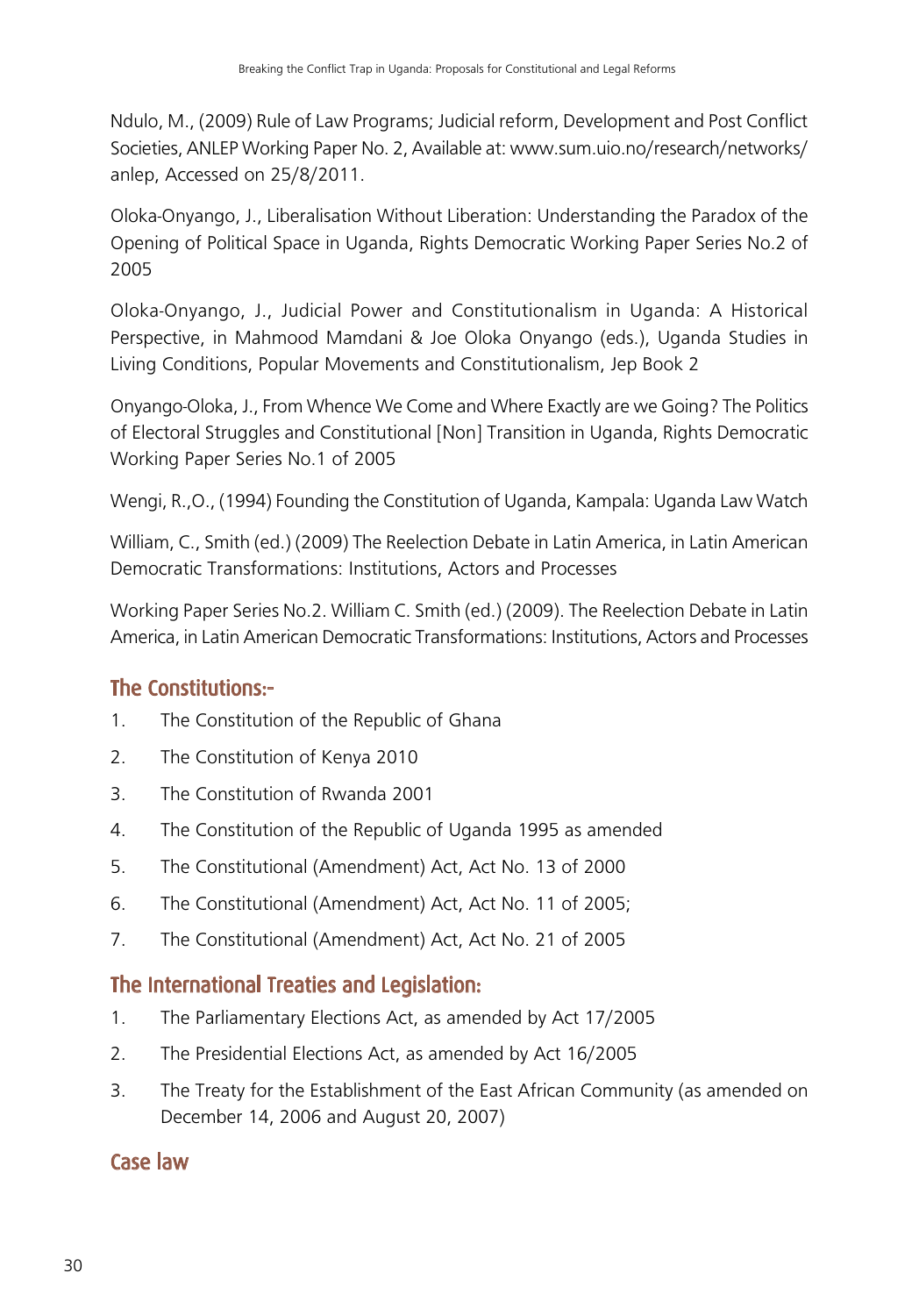- 1. Col (Rtd) Dr. Kizza Besigye Vs. Electoral Commission & Yoweri Kaguta Museveni, Presidential Election Petitions No. 1 of 2001 and 2006.
- 2. Ssemogerere and others v. Attorney General Constitutional Appeal No. 1 of 2002;
- 3. Uganda v Kizza Besigye Constitutional Ref 20 of 2005

#### Online:

http://www.monitor.co.ug/OpEd/Commentary/-/689364/1167104/-/139mljdz/-/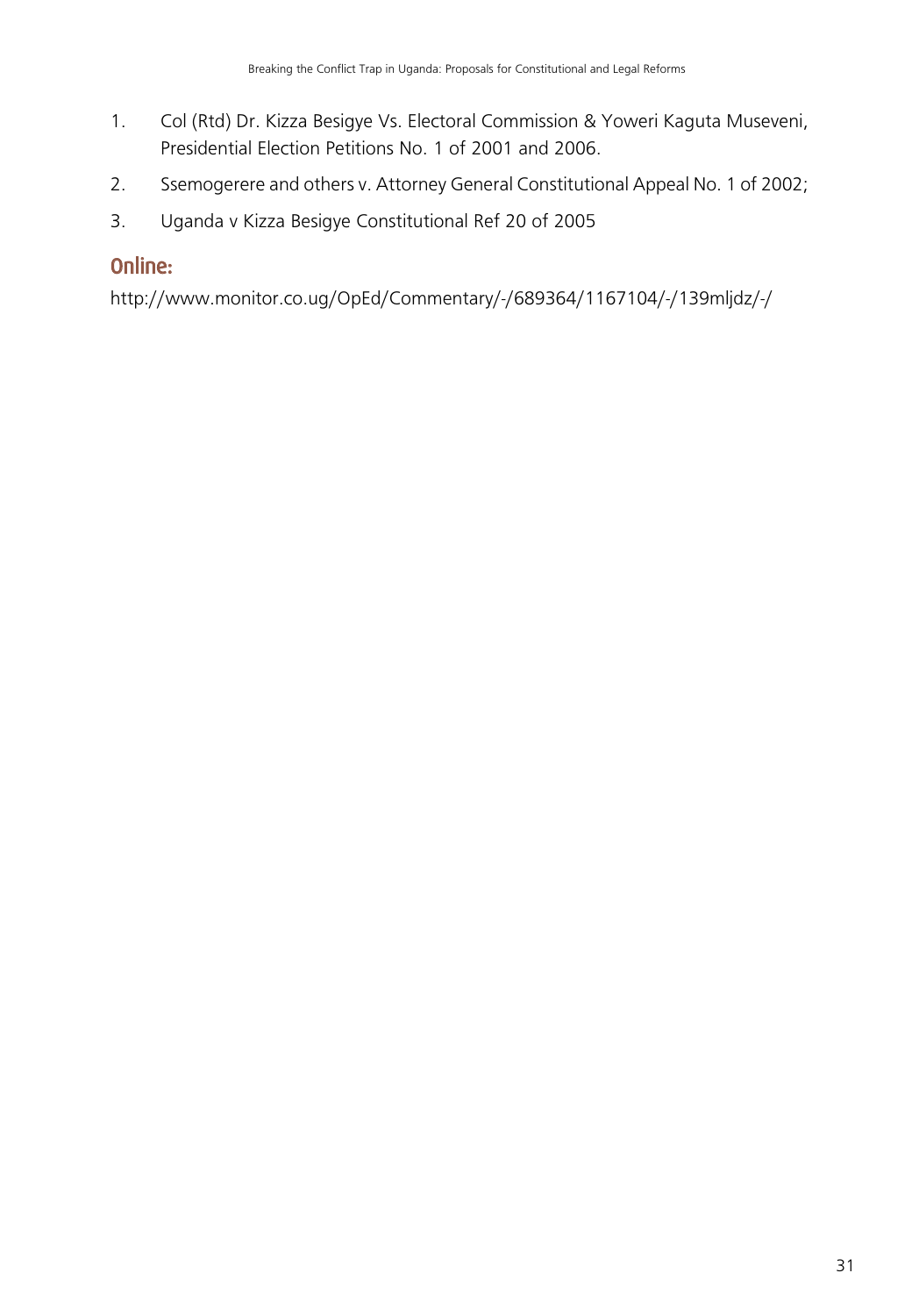## Publications in this Series

Tumushabe, G.W., Bainomugisha, A., and Muhwezi, W., (2000). Towards Strategic Engagement: Government NGO Relations and the Quest for NGO Law Reform in Uganda. ACODE Policy Research Series, No. 1, 2000. Kampala.

Kameri-Mbote, P., (2000). The Operation Environment and Constraints for NGOs in Kenya: Strategies for Good Policy and Practice. ACODE Policy Research Series, No. 2, 2000. Kampala.

Tumushabe, G. W., (2001). The Precautionary Principle, Biotechnology and Environmental Litigation: Complexities in Litigating New and Emerging Environmental problems. ACODE Policy Research Series, No.3, 2001. Kampala.

Tumushabe, G. W., Mwebaza, R., and Naluwairo, R., (2001). Sustainably Utilizing our National Heritage: Legal Implications of the proposed Degazzettement of Butamira Forest Reserve. ACODE Policy Research Series, No.4, 2001. Kampala.

Tumushabe, G. W., and Bainomugisha, A., et al: (2003). Sustainable Development Beyond Rio + 10- Consolidating Environmental Democracy in Uganda Through Access to Justice, Information and Participation. ACODE Policy Research Series, No. 5, 2003. Kampala.

Mugyenyi, O., and Naluwairo, R., (2003). Uganda's Access to the European Union Agricultural Market: Challenges and Opportunities. ACODE Policy Research Series, No. 6, 2003. Kampala.

Mugyenyi, O., and Nuwamanya, D., (2003). Democratizing EPA Negotiations: Challenges for Enhancing the Role of Non State Actors. ACODE Policy Research Series, No.7, 2003. Kampala.

Kameri-Mbote, P., (2004). Towards a Liability and Redress System under the Cartagena Protocol on Biosafety: A Review of the Kenya National Legal System. ACODE Policy Research Series, No. 8, 2004. Kampala.

Kabudi, P.J., (2004). Liability and Redress for Damage Caused by the Transboundary Movement of Living Modified Organisms (LMOs) under the Cartagena Protocol on Biosafety: A Review of Tanzania Legal System. ACODE Policy Research Series, No. 9, 2004. Kampala.

Tumushabe, G. W., and Bainomugisha, A., (2004). Constitutional Reforms and Environmental Legislative Representation in Uganda: A Case Study of Butamira Forest Reserves in Uganda. ACODE Policy Research Series, No. 10, 2004. Kampala.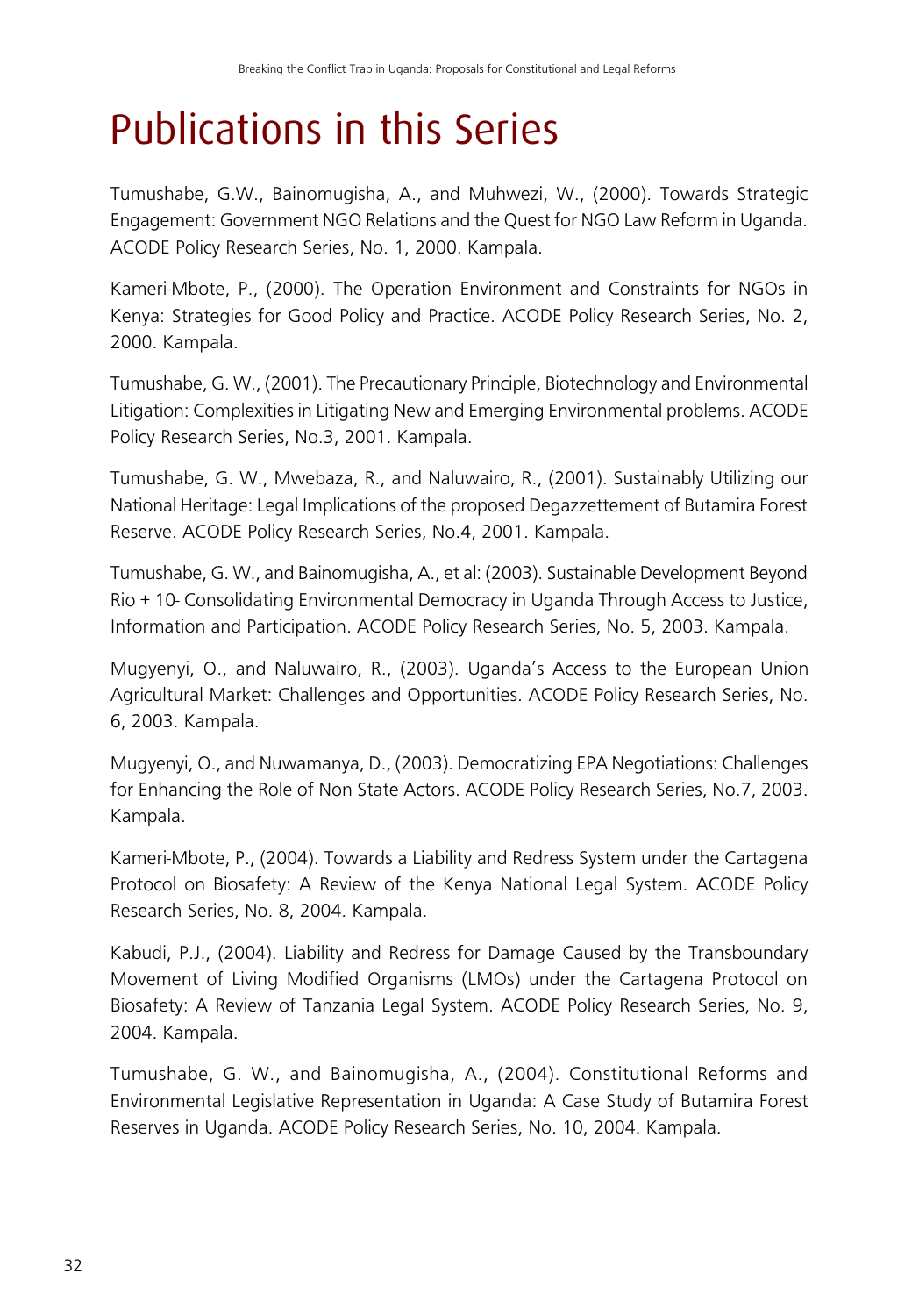Musiime, E., Kaizire, B., and Muwanga, M., (2005). Organic Agriculture in Uganda: The Need for A Coherent Policy Framework. ACODE Policy Research Series, No.11, 2005. Kampala.

Tumushabe, G.W., (2005). The Theoretical and Legal Foundations of Community- Based Property Rights in East Africa. ACODE Policy Research Series, No. 12, 2005. Kampala.

Bainomugisha, A., and Mushemeza, D., (2006). Deepening Democracy and Enhancing Sustainable Livelihoods in Uganda: An Independent Review of the Performance of Special Interest Groups in Parliament. ACODE Policy Research Series, No. 13, 2006. Kampala.

Mugyenyi, O., and Zeija, F., (2006). The East African Customs Union Protocol: An Audit of the Stakeholders' Participation in the Negotiation Process. ACODE Policy Research Series, No.14, 2006. Kampala.

Naluwairo, R., (2006). From Concept to Action: The Protection and Promotion of Farmers' Rights in East Africa. ACODE Policy Research Series, No.15, 2006. Kampala.

Banomugisha, A., (2006). Political Parties, Political Change and Environmental Governance in Uganda: A Review of Political Parties Manifestos. ACODE Policy Research Series, No.16, 2006.

Tumushabe, G. W., and Musiime, E., (2006). Living on the Margins of Life: The Plight of the Batwa Communities of South Western Uganda. ACODE Policy Research Series, No.17, 2006. Kampala.

Naluwairo, R., and Tabaro, E., (2006). Promoting Food Security and Sustainable Agriculture through Facilitated Access to Plant Genetic Resources for Food and Agriculture: Understanding the Multilateral System of Access and Benefit Sharing. ACODE Policy Research Series, No.18, 2006. Kampala.

Bainomugisha, A., and Mushemeza, E. D., (2006). Monitoring Legislative Representation: Environmental Issues in the 7th Parliament of Uganda. ACODE Policy Research Series, No. 19, 2006. Kampala.

Bainomugisha, A., Kivengyere, H., and Tusasirwe, B., (2006). Escaping the Oil Curse and Making Poverty History: A Review of the Oil and Gas Policy and Legal Framework for Uganda. ACODE Policy Research Series, No. 20, 2006. Kampala.

Keizire, B. B., and Mugyenyi, O., (2006). Mainstreaming Environment and Natural Resources Issues in selected Government Sectors: Status, Considerations and Recommendations. ACODE Policy Research Series, No. 21, 2006. Kampala.

Keizire, B. B., and Muhwezi, W. W., (2006). The Paradox of Poverty amidst Plenty in the Fish Product Chain in Uganda: The Case of Lake George. ACODE Policy Resrarch Series, No. 22, 2006. Kampala.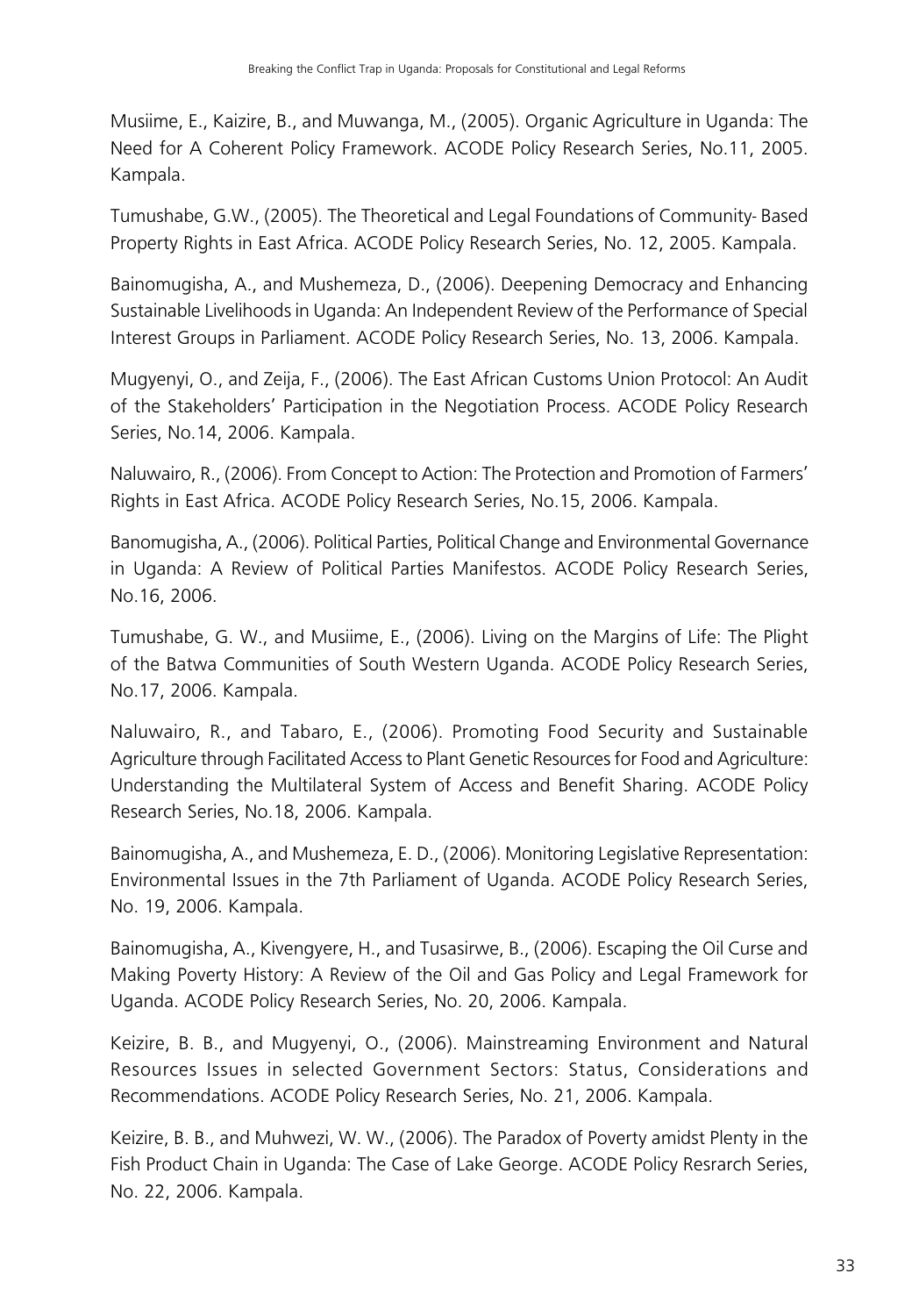Bainomugisha, A., Okello, J., and Ngoya, J., B., (2007). The Tragedy of Natural Resources Dependent Pastoral Communities: A Case of Teso-Karamoja Border Land Conflict between Katakwi and Moroto Districts. ACODE Policy Research Series, No. 23, 2007. Kampala.

Nkabahona, A., Kandole, A., and Banura, C., (2007). Land Scarcity, Ethnic Marginalisation and Conflict in Uganda: The Case of Kasese District. ACODE Policy Research Series, No. 24, 2007. Kampala.

Kivengere, H., Kandole, A., (2007). Land, Ethnicity and Politics in Kibaale District. ACODE Policy Research Series, No. 25, 2007. Kampala.

Muhumuza, F., Kutegeka, S., and Wolimbwa, A., (2007). Wealth Distribution, Poverty and Timber Governance in Uganda: A Case Study of Budongo Forest Reserve. ACODE Policy Research Series, No. 26, 2007. Kampala.

Tumushabe, G. W., (2009). The Anatomy of Public Administration Expenditure in Uganda: The Cost of the Executive and its Implications for Poverty Eradication and Governance. ACODE Policy Research Series, No. 27, 2009. Kampala

Tumushabe, G., W., and Gariyo, Z., (2009). Ugandan Taxpayers' Burden: The Financial and Governance Costs of a Bloated Legislature. ACODE Policy Research Series, No. 28, 2009. Kampala.

Tumushabe, G., Bainomugisha, A., and Mugyenyi, O., (2009). Land Tenure, Biodiversity and Post Conflict Transformation in Acholi Sub-Region: Resolving the Property Rights Dilemma. ACODE Policy Research Series No. 29, 2009. Kampala

Muhwezi, W., W., Bainomugisha, A., et.al., (2009). Oil Revenue Sharing Mechanisms: The Case of Uganda. ACODE Policy Research Series No. 30, 2009. Kampala

Tumushabe, G., et.al. (2010). Monitoring and Assessing the Performance of Local Government Councils in Uganda: Background, Methodology and Score Card. ACODE Policy Research Series, No. 31, 2010. Kampala.

Tumushabe, G., et.al. (2010). Uganda Local Government Councils Score Card Report 2008/09: A Comparative Analysis of Findings and Recommendations for Action. ACODE Policy Research Series, No. 32, 2010. Kampala.

Tucungwirwe, F., et.al. (2010). Local Government Councils Performance and the Quality of Service Delivery in Uganda: Kamuli District Council Score Card 2008/09. ACODE Policy Research Series, No. 33, 2010. Kampala.

Tucungwirwe, F., et.al. (2010). Local Government Councils Performance and the Quality of Service Delivery in Uganda: Mbale District Council Score Card 2008/09. ACODE Policy Research Series, No. 34, 2010. Kampala.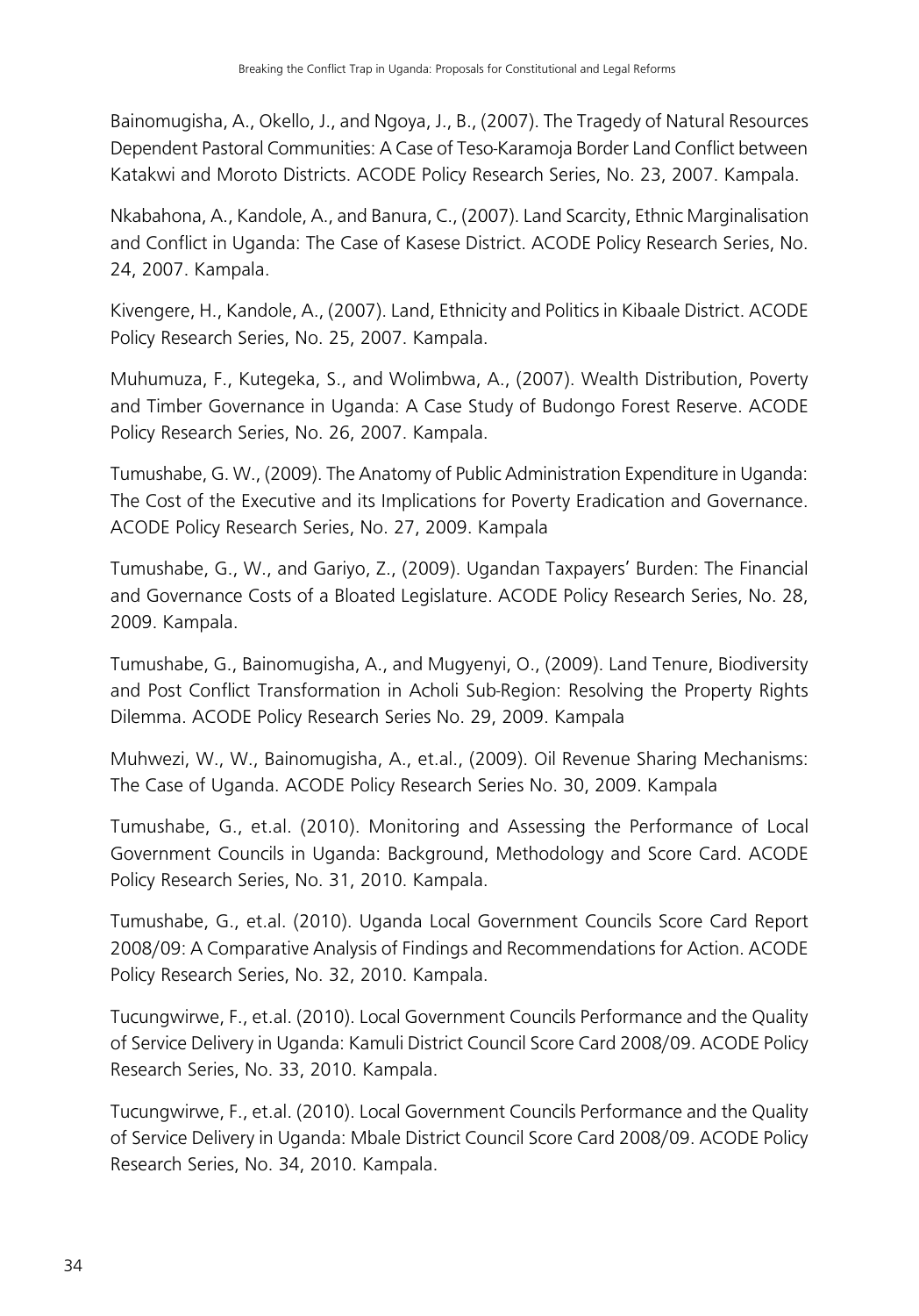Ssemakula, E., G., et.al. (2010). Local Government Councils Performance and the Quality of Service Delivery in Uganda: Amuria District Council Score Card 2008/09. ACODE Policy Research Series, No. 35, 2010. Kampala.

Muyomba, L., T., et.al. (2010). Local Government Councils Performance and the Quality of Service Delivery in Uganda: Nebbi District Council Score Card 2008/09. ACODE Policy Research Series, No. 36, 2010. Kampala.

Muyomba, L., T., et.al. (2010). Local Government Councils Performance and the Quality of Service Delivery in Uganda: Amuru District Council Score Card 2008/09. ACODE Policy Research Series, No. 37, 2010. Kampala

Muyomba, L., T., et.al. (2010). Local Government Councils Performance and the Quality of Service Delivery in Uganda: Luwero District Council Score Card 2008/09. ACODE Policy Research Series, No. 38, 2010. Kampala

Natamba, E., F., et.al. (2010). Local Government Councils Performance and the Quality of Service Delivery in Uganda: Ntungamo District Council Score Card 2008/09. ACODE Policy Research Series, No. 39, 2010. Kampala.

Lukwago, D., (2010), Increasing Agricultural Sector Financing: Why It Matters for Uganda's Socio-Economic Transformation. ACODE Policy Research Series No. 40, 2010. Kampala.

Naluwairo, R., (2011). Promoting Agriculture Sector Growth and Development: A Comparative Analysis of Uganda's Political Parties' Manifestos (2011 -2016). ACODE Policy Research Series, No. 41, 2011. Kampala.

Tumushabe, G., (2011). Uganda Local Government Councils Score-card Report 2009/2010: Political Accountability, Representation and the State of Service Delivery. ACODE Policy Research Series, No. 42, 2011. Kampala.

Naluwairo, R., (2011). Investing in Orphan Crops to Improve Food and Livelihood Security of Uganda's Rural Poor: Policy Gaps, Opportunities and Recommendations. ACODE Policy Research Series, No. 43, 2011.Kampala.

Mugabe, J., O., (2011). Science, Technology and Innovation in Africa's Regional Integration: From Rhetoric to Practice. ACODE Policy Research Series, No. 44, 2011. Kampala.

Muyomba-Tamale, L., et.al, (2011). Local Government Councils' Performance and public Service Delivery in Uganda: Mukono District Council Score-Card Report 2009/10. ACODE Policy Research Series, No. 45, 2011. Kampala.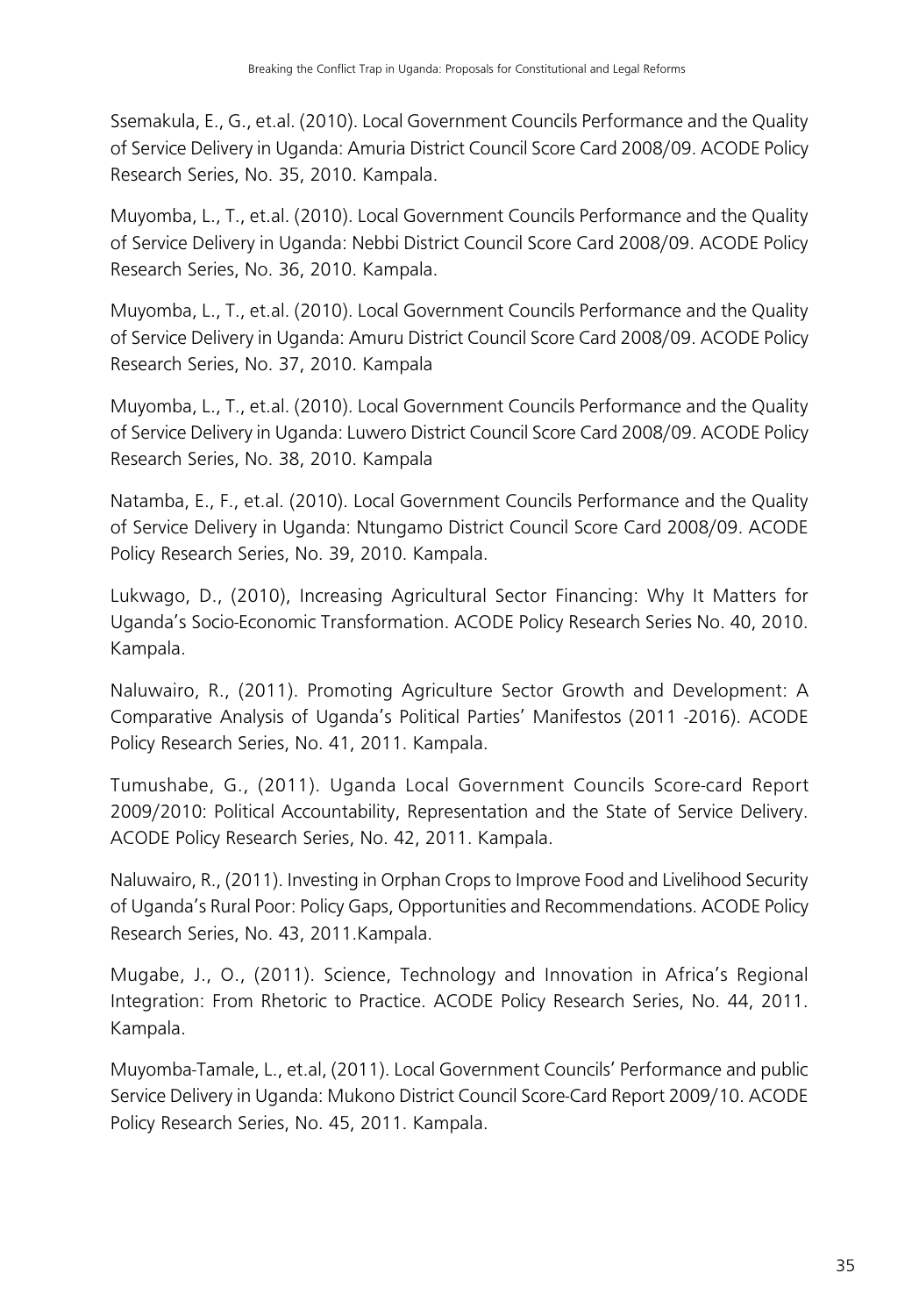Adoch, C., et.al, (2011). Local Government Councils' Performance and public Service Delivery in Uganda: Nakapiripirit District Council Score-Card Report 2009/10. ACODE Policy Research Series, No. 46, 2011. Kampala.

Adoch, C., et.al, (2011). Killing the Goose that Lays the Golden Egg: An Analysis of Budget Allocations and Revenue from Environment and Natural Resources Sector in Karamoja Region. ACODE Policy Research Series No. 47, 2011. Kampala.

Muyomba-Tamale, L., et.al, (2011). Local Government Councils' Performance and public Service Delivery in Uganda: Mpigi District Council Score-Card Report 2009/10. ACODE Policy Research Series, No. 48, 2011. Kampala.

Naluwairo, R., (2011). In Quest for an Efficient Agri-Food System: Reflections on Uganda's Major Agri-Food System Policies and Policy Frameworks. ACODE Policy Research Series, No. 49, 2011. Kampala.

Muyomba-Tamale, L., et.al (2011). Local Government Councils' Performance and Public Service Delivery in Uganda: Luwero District Council Score-Card Report 2009/10. ACODE Policy Research Series, No. 50, 2011. Kampala.

Tumushabe, G., W., and Mugabe, J., O., (2012). Governance of Science, Technology and Innovation in the East African Community: Inaugural Biennual Report. ACODE Policy Research Series No. 51. Kampala.

Bainomugisha, A., et.al, (2011). Local Government Councils' Performance and public Service Delivery in Uganda: Buliisa District Council Score-Card Report 2009/10. ACODE Policy Research Series, No. 52, 2011. Kampala.

Aoch, C., et.al, (2011). Local Government Councils' Performance and public Service Delivery in Uganda: Moroto District Council Score-Card Report 2009/10. ACODE Policy Research Series, No. 53, 2011. Kampala.

Mbabazi, J., et. Al., (2011). Local Government Councils' Performance and Public Service Delivery in Uganda: Nebbi District Local Government Council Score-Card Report 2009/10 ACODE Policy Research Series, No. 54, 2011. Kampala.

Ssemakula, E., et. Al., (2011). Local Government Councils' Performance and Public Service Delivery in Uganda: Soroti District Local Government Council Score-Card Report 2009/10. ACODE Policy Research Series, No. 55, 2011. Kampala.

Natamba, E., F., et.al., (2011). Local Government Councils' Performance and Public Service Delivery in Uganda: Ntungamo District Council Score-Card Report 2009/10. ACODE Policy Research Series, No. 56, 2011. Kampala.

Ntambirweki-Karugonjo, B., and Barungi, J., (2012). Agri-Food System Governance and Service Delivery in Uganda: A Case Study of Mukono District. ACODE Policy Research Series, No. 57, 2012. Kampala